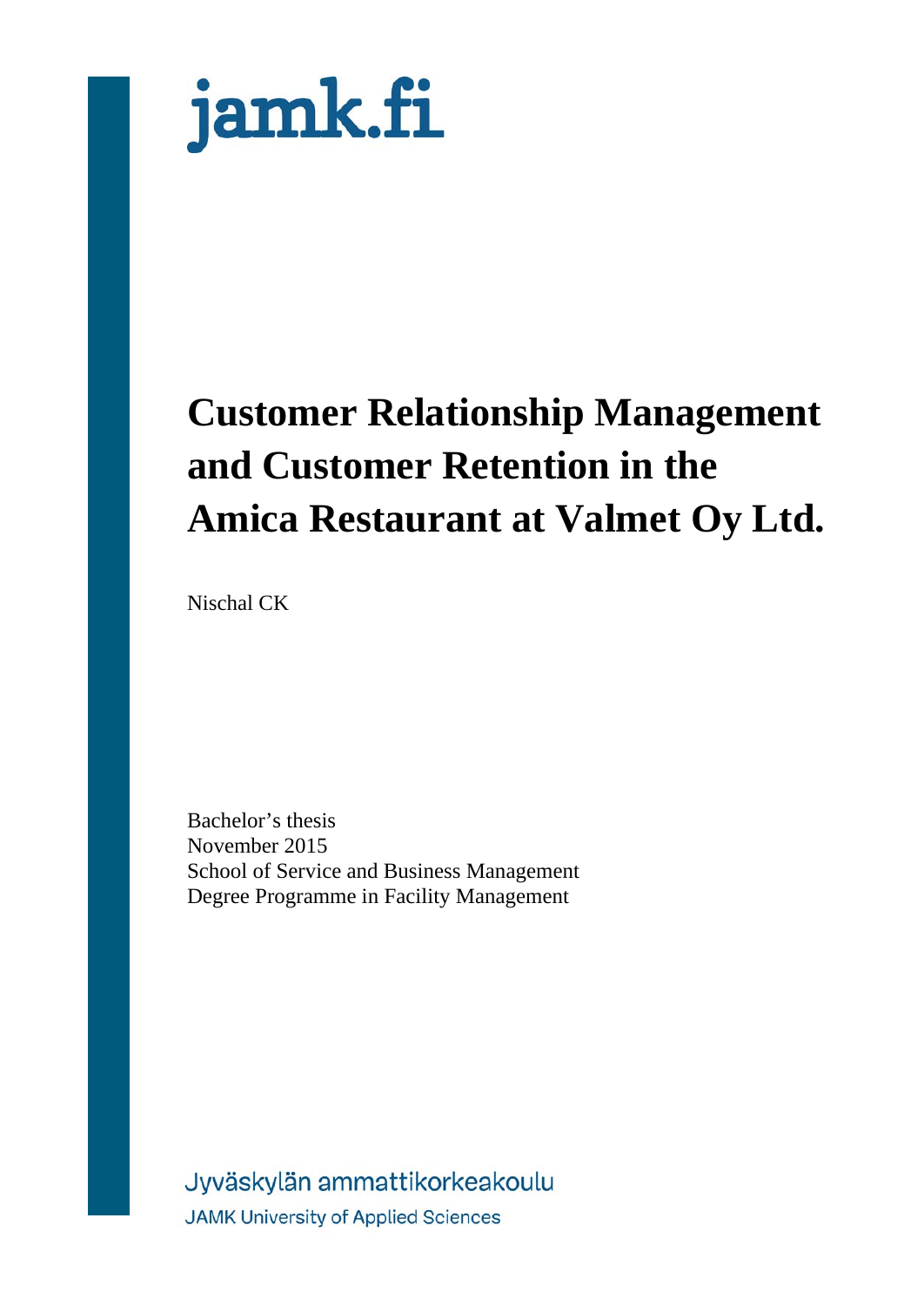

| Type of publication<br>Bachelor's Thesis | Date:<br>16.11.2015                    |
|------------------------------------------|----------------------------------------|
|                                          | Language of publication:<br>English    |
| Pages                                    | Permission for web pub-<br>lication: x |
|                                          | 47                                     |

Title of publication

**Customer Relationship Management and Customer Retention in the Amica Restaurant at Valmet Oy Ltd.**

Degree Programme

Degree Programme in Facility Management

Tutor(s) Aho Kimmo

Assigned by

Amica Restaurant, Valmet Oy Ltd.

#### Abstract

The aim of the thesis was to increase the understanding of customer retention by investigating a service company able to improve their customer retention through customer relationship management. Companies may choose to apply different parts of customer relationship management to their businesses through technology and other means of communication with their customers, various training programs and other resources devoted towards the employees of the company. Evaluating the past and present behaviour makes it possible for the company to adopt the most effective business strategy.

A qualitative and semi-structured research method was adopted in order to explore the relationships between the service providing company and their customers to promote their customer retention strategy. The results of the research indicate that to be able to attract and keep customers by increasing the customer retention rate, companies have adopted a proactive approach devoting time and resources to stay in touch with their customers. This way companies not only can increase their competitive advantage but can also develop a sense of seeking benefits not just for the company but also for their customers.

The conclusions are that companies have to realize that they have to do things right by listening to their customers and adopting a strategy based on mutual agreement with the customers. The company has a better chance to overcome their competitors and be more efficient in building relationships with their customers by promoting customer retention.

Keywords/tags

customer relationship management, customer retention, relationship marketing

Miscellaneous: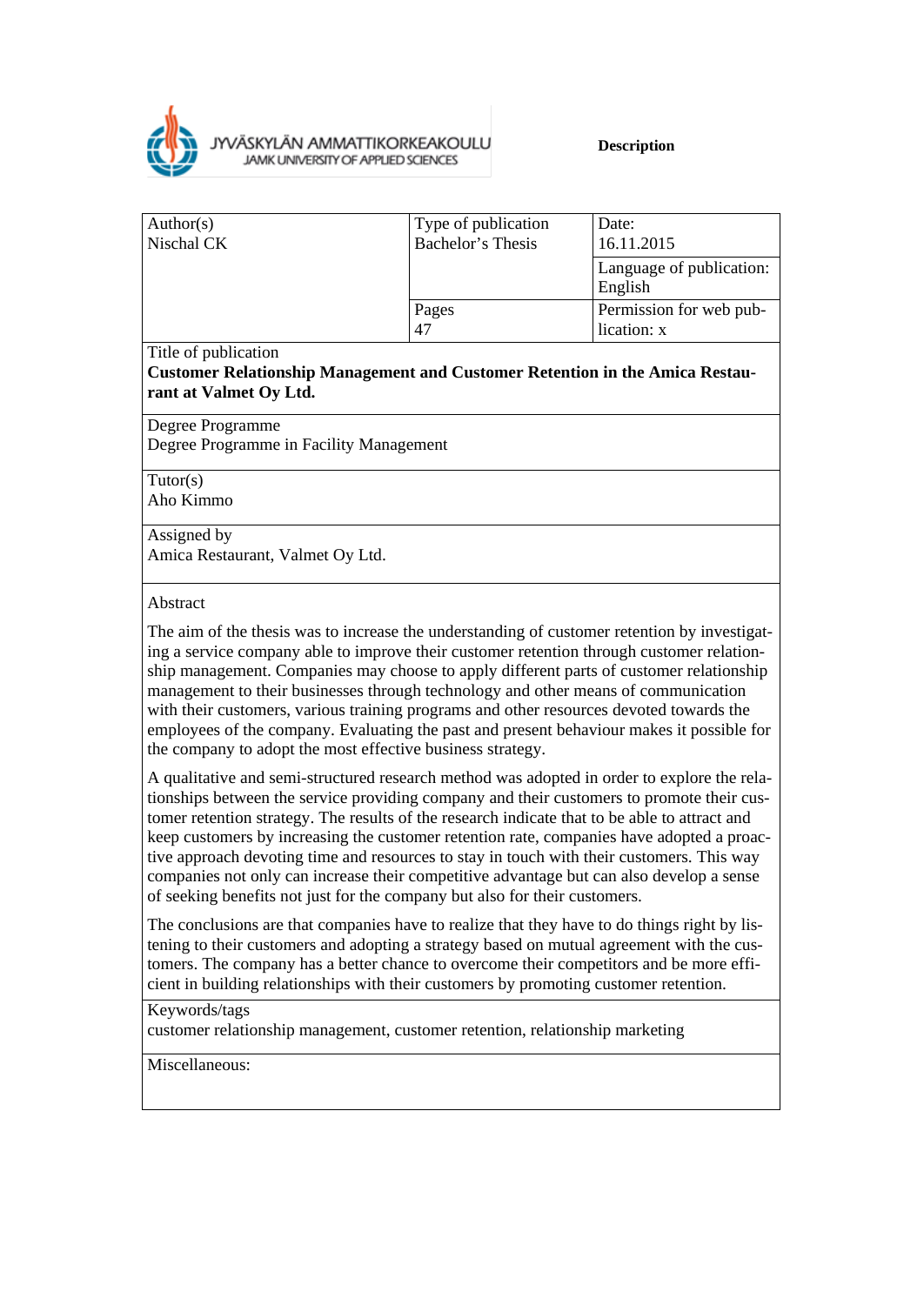# **Contents**

| $\mathbf{1}$ |      |                                                               |  |  |
|--------------|------|---------------------------------------------------------------|--|--|
|              | 1.1  |                                                               |  |  |
|              | 1.2  |                                                               |  |  |
|              | 1.3  |                                                               |  |  |
|              | 1.4  |                                                               |  |  |
| 2            |      |                                                               |  |  |
| 3            |      |                                                               |  |  |
|              | 3.1  |                                                               |  |  |
|              | 3.2  |                                                               |  |  |
|              | 3.3  |                                                               |  |  |
|              | 3.4  |                                                               |  |  |
|              | 3.5  |                                                               |  |  |
|              | 3.6  |                                                               |  |  |
|              | 3.7  |                                                               |  |  |
|              | 3.8  |                                                               |  |  |
|              | 3.9  |                                                               |  |  |
|              | 3.10 |                                                               |  |  |
|              | 3.11 | Impact of life time value customer on customer retention24    |  |  |
|              | 3.12 | Key performance indicators of customer retention programmes25 |  |  |
| 4            |      |                                                               |  |  |
|              | 4.1  |                                                               |  |  |
|              | 4.2  |                                                               |  |  |
|              | 4.3  |                                                               |  |  |
|              | 4.4  |                                                               |  |  |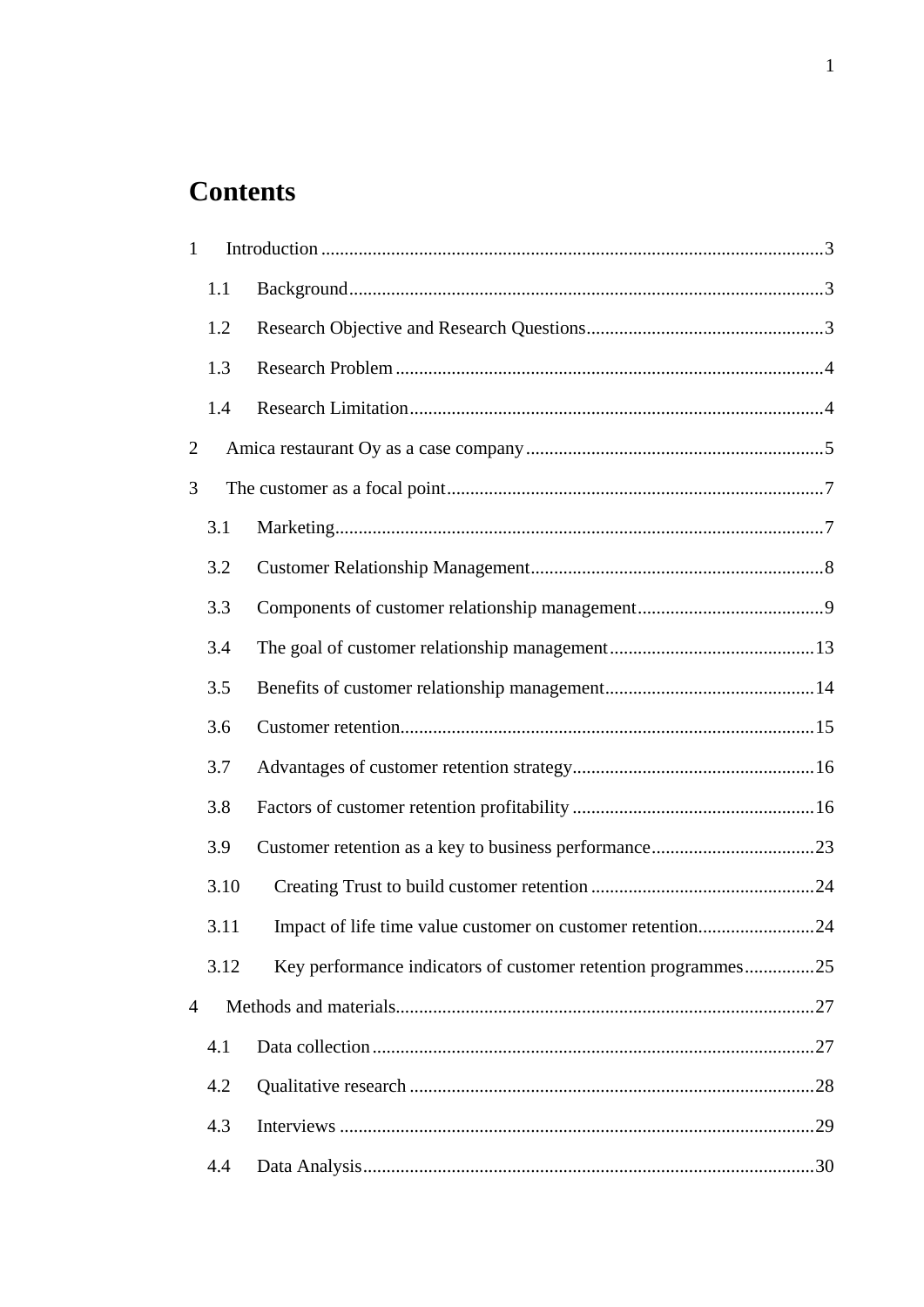|        | 4.5                                                              |  |  |  |  |
|--------|------------------------------------------------------------------|--|--|--|--|
| 5      |                                                                  |  |  |  |  |
| 6      |                                                                  |  |  |  |  |
|        | 6.1                                                              |  |  |  |  |
|        | 6.2                                                              |  |  |  |  |
| 6.3    |                                                                  |  |  |  |  |
|        | 6.4                                                              |  |  |  |  |
| $\tau$ |                                                                  |  |  |  |  |
|        | 7.1                                                              |  |  |  |  |
|        |                                                                  |  |  |  |  |
|        |                                                                  |  |  |  |  |
|        |                                                                  |  |  |  |  |
|        |                                                                  |  |  |  |  |
|        | Appendix 3: Interview request send to participants via e-mail 47 |  |  |  |  |

# Figures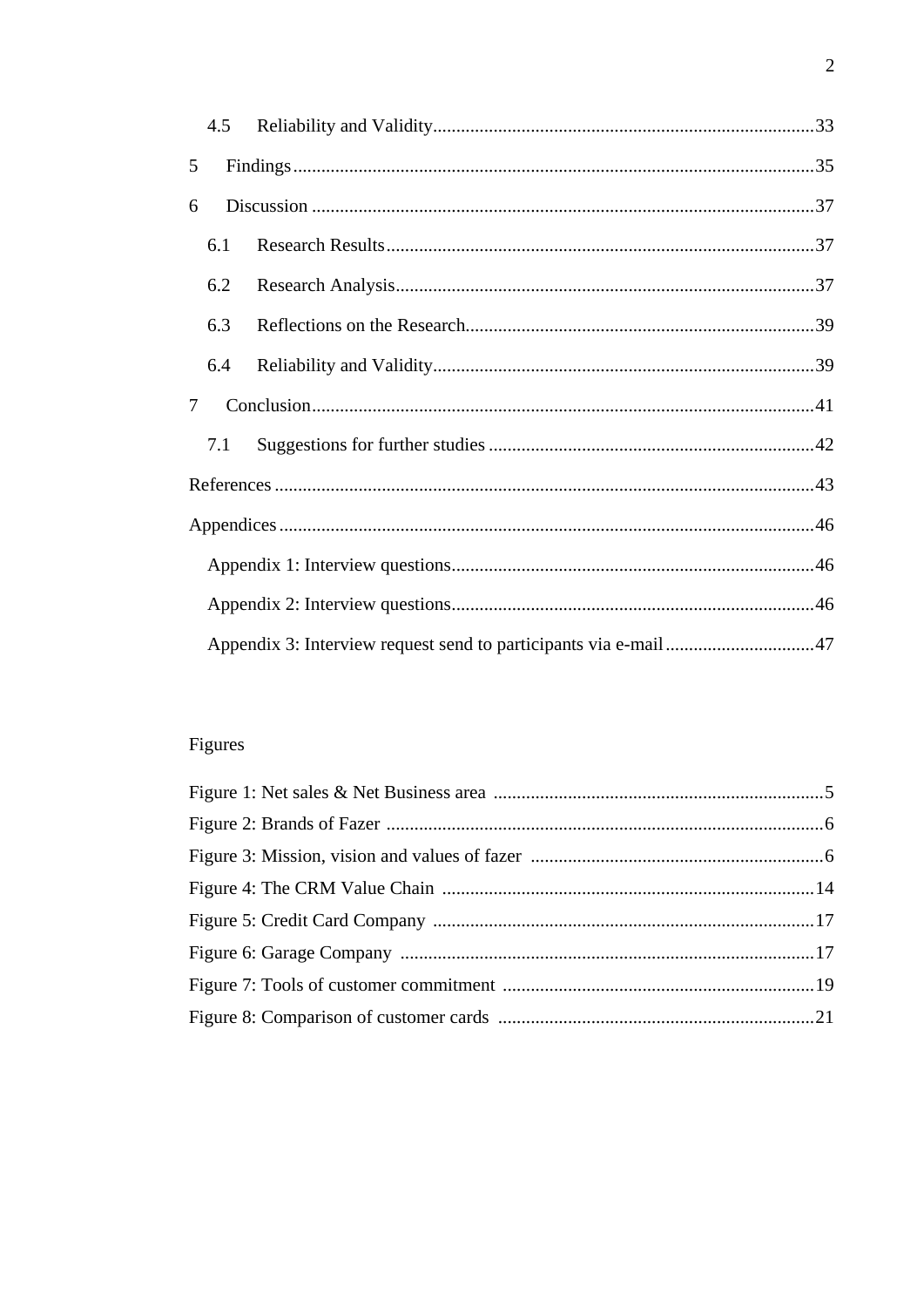# <span id="page-4-0"></span>**1 Introduction**

This chapter starts with the research background in order to sum up the situation for the reader. This is then followed by the research objectives and research questions that will end with an overall purpose of the study. Then a specific research problem and a research limitation are introduced.

### <span id="page-4-1"></span>1.1 Background

It is already more than two decades since customer relationship management began to attract attention in developing relations between customers and organisations. Today's customers are significant factors in the company management with the power to change cooperate short term and long-term strategies. Conquering markets and achieving market leadership was no longer a company`s primary concern. Instead, activities within the organization had to be coordinated to ensure that they contributed to the development of mutually profitable relationships with the right customers. During the 1990s, people became more aware of the development of buyer-seller relations and realized that the relations had consequences for the entire organisations (Peelen 2005, 4-5).

Many companies are increasingly adopting customer relationship management as means to take their competitive advantages. The firms are under a tremendous pressure to adjust quickly to rapid changes in a marketplace with re-goods to customer, technology and market function. Customers are not only becoming more value conscious but also less loyal and less service level oriented and less tolerant. Consequently, markets are becoming more fragmented, making differentiation more difficult and completion instant. This change is driving companies to become customer centric and shifting their marketing function from product based to customer based. (Kumar 2012, 2.)

### <span id="page-4-2"></span>1.2 Research Objective and Research Questions

The objective of the current thesis study is to investigate the factors that could potentially increase the understanding of service providing companies and customers in order to improve customer retention. The main research questions are as follows: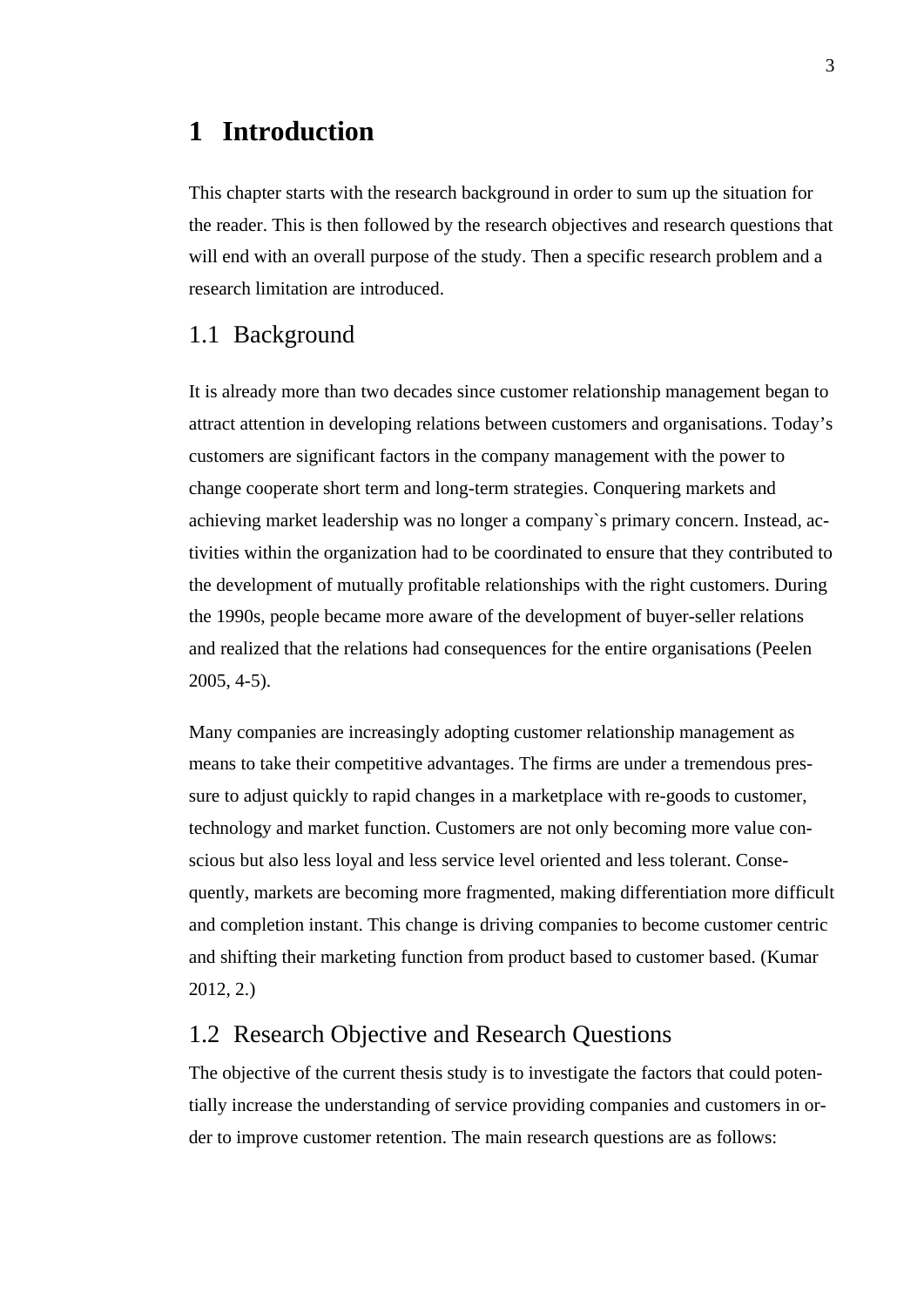- 1) What are the advantages of customer relationship management?
- 2) How can the company get advantage from using a retention strategy?
- 3) How can a company apply customer retention strategy as the key to their business performance?

### <span id="page-5-0"></span>1.3 Research Problem

An organization without customer relationship management, will suffer from a serious competitive disadvantage. They will lose the competitive edge that the knowledge of customers and a better understanding of customer needs can give them while anticipating and adapting to relationship marketing developments. A company which fails to implement a customer relationship management system in time will be slow to improve customer service, and service innovations that depend on investment in call centres, data warehousing or e-commerce may not be implemented in time to recover from the situation (Baran & Galka 2013, 29). A specific target is to find out about the relationship between a service providing cooperation and their customers in which a company develops the realtionship in order to improve customer retention.

### <span id="page-5-1"></span>1.4 Research Limitation

The present study will focus especially on customer retention aspects as customer relationship management is a multidisciplinary field. Emphasis will be given from the cooperate perspective. The interviews were conducted via e-mail due to the busy schedules of the interviewee, despite having the acknowledgement of the limitation of the answers received by e-mail in terms of interpretation. An answer received by email provides the author possibility to respond to the answer by email and ask further questions. The author noted some limitations on semi-structured interviews via e-mail. Although the semi-structured interview questions, planned in advanced, gave meaningful results some of the answers received were slightly narrow and gave little information.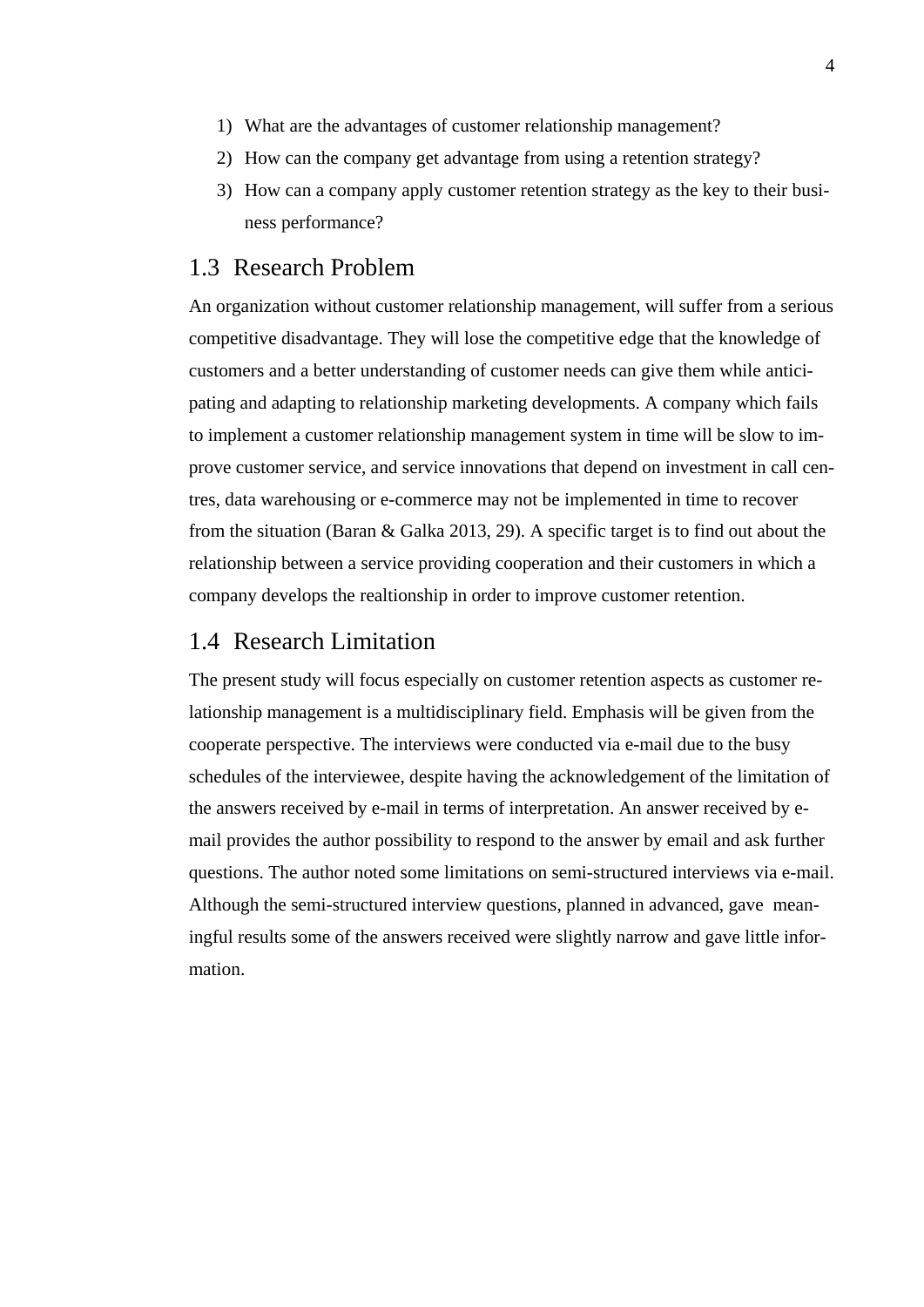### <span id="page-6-0"></span>**2 Amica restaurant Oy as a case company**

Amica is the staff restaurant in Valmet Oy, located in the city of Jyväskylä with a limited access. Amica has three restaurants in the Valmet area, which provides a variety of foods for different customers, catering service for staffs of Valmet employees and take away food service offers for outside customers by ordering food online. (Amica 2015.)

Amica is a branch of Fazer food service. It is the leading contract-catering brand in the Nordic region, offering delicious food for customers and adapt service solution. Services include private and public sector, personnel restaurant, student restaurant, cafe-restaurant, conference restaurant and meeting venues as well as food services for schools and public service organizations. Fazer food service provides catering services for special occasions. Fazer restaurant business was established in 1891 when Karl Fazer founded, and started the first French café in Helsinki. Today Fazer continues to expand its leading brands in different markets and in new product and service categories. Fazer has over 15,500 employees and its main headquarters in Finland with operations in Sweden, Norway, Denmark, Russia and Baltic countries. (Fazer, 2015.)



<span id="page-6-1"></span>Figure 1. Net sales & Net Business area (Fazer, 2015)

The above figure 1, shows that the operating profit in 2013. Fazer group`s net sales grew to 1.7 billion euros of all time high and over 50% of the revenue comes from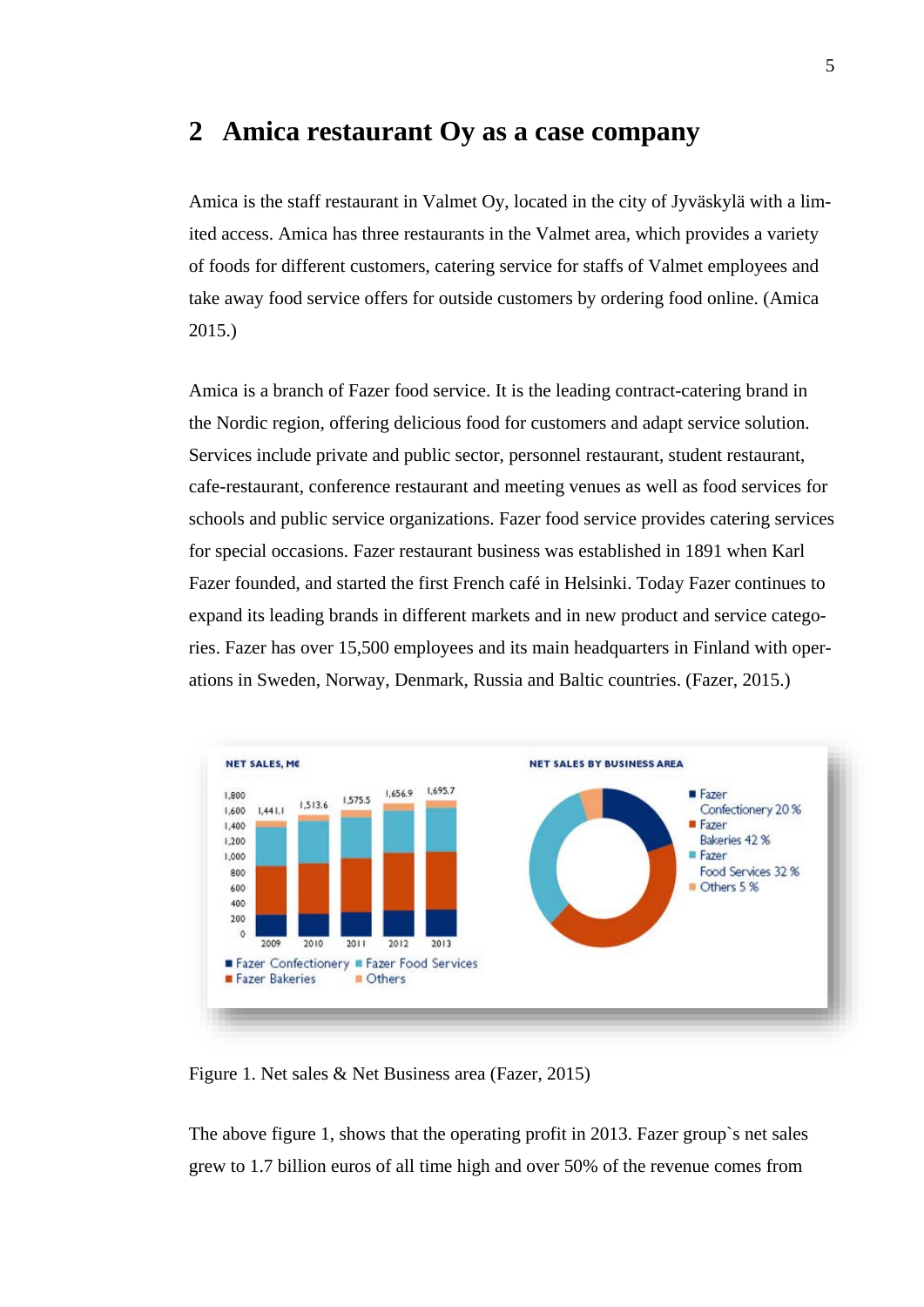outside the Finland. The profit was 49 M euro excluding repayment of goodwill. The operation profit in 2013 was 49 M euro (83 million euro excluding repayment of goodwill).

| <b>Fazer Group</b> |                                                                     |                     |              |                             |        |                |
|--------------------|---------------------------------------------------------------------|---------------------|--------------|-----------------------------|--------|----------------|
|                    |                                                                     |                     | tazer        |                             |        |                |
|                    |                                                                     |                     |              |                             |        |                |
|                    | Umbrella brands and examples of strategic brands and local concepts |                     |              |                             |        |                |
| Fazer              | Karl Fare                                                           | aze:                | <b>AMICA</b> | Gululainen                  | 64     |                |
|                    |                                                                     |                     |              |                             |        | Guidan         |
| Druva              |                                                                     | 646931<br>Skogaholm | Geisha       | <b>PUTTIE</b>               | Jlimat | <b>Pullavo</b> |
|                    |                                                                     |                     | Fazoi        | $\bar{f}^{\text{max}}$<br>雲 |        |                |
|                    | PUIKULA                                                             | <b>Bistro/A</b>     | CAFE         |                             | wip    | WILBERG        |

<span id="page-7-0"></span>Figure 2. Brands of Fazer (Fazer, 2015)

<span id="page-7-1"></span>

| <b>Mission</b>            | <b>Fazer creates taste sensations</b>                                                  |                                                                     |                                                            |
|---------------------------|----------------------------------------------------------------------------------------|---------------------------------------------------------------------|------------------------------------------------------------|
| <b>Vision</b>             | Fazer is the best choice                                                               |                                                                     |                                                            |
| <b>Values</b>             | Passion for customer:<br>We always strive to<br>exceed our customers'<br>expectations  | <b>Quality excellence:</b><br>Responsibility in everything<br>we do | Team spirit:<br>We work together,<br>respecting each other |
| <b>Ethical principles</b> | Fazer's ethical principles are based on the ten principles<br>of the UN Global Compact |                                                                     |                                                            |
|                           |                                                                                        |                                                                     |                                                            |

Figure 3. Mission, vision and values of fazer (Fazer, 2015).

In the figure 2 shows, that Amica is the one of the brand of Fazer food services. Offering food and café service.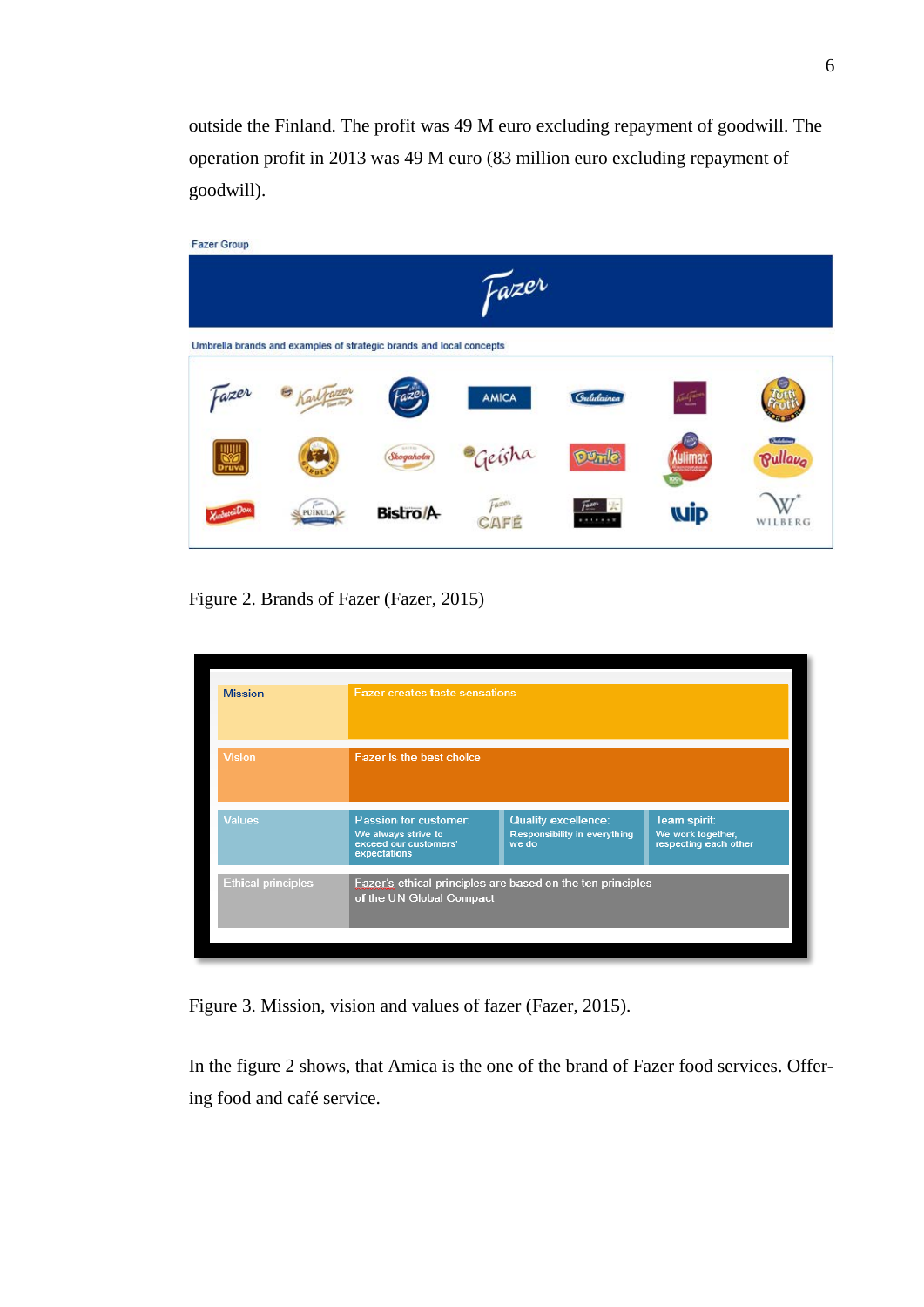# <span id="page-8-0"></span>**3 The customer as a focal point**

### <span id="page-8-1"></span>3.1 Marketing

Marketing is a continuous and persistence process, implementation and follow-up. Marketing plays a key role in business planning in different ways. Customer value is the key integrant in the marketing formula for success. The broad purpose of marketing is to bring a firm's products for money; the purpose of personal marketing is to bring the right products into contact with the right customers, and to make certain that ownership transfers take place. Each company must find the game plan for a longterm survival, and growth that makes the most sense given its specific situation opportunities, objectives and resources. (Kotler, Armstrong, Harris & Piercy 2013, 38-47.)

According to Patel (2007), defined by T.F. Stroh, marketingmanship is one of the skills used in personal marketing; it is a direct, face-to-face, marketing-to-buyer influence, which can communicate the facts necessary for making a buying decision; or it, can utilize the psychology of influence to encourage the formation of a buying decision. The marketing-person of today has to react and interact in many different ways to many different people. Marketingmanship may be implemented not only through personal marketing but also through advertising. Modern advertising is planned with motivation or influence as the objective. (Patel 2007, 124.)

Bruhn (2003, 10) states that Parvatiyar and Sheth (2000) define relationship marketing as the ongoing process of engaging in cooperation and collaborative activities and programs with immediate and end-user customers to create or enhance mutual economic values at a reduced cost. The discipline of marketing has emerged over many decades. Early marketing thinking primarily focused on the efficiency of marketing channels. It is important for an emerging disciple to develop an acceptable definition that encompasses all features of the phenomenon and effective de-limits the domain. It is reasonable to limit the domain of relationship marketing to only those actions that are focused on serving the needs of customers. However, to achieve a mutually beneficial relationship with the customers, corporate management may need to consider other organizational relationship, i.e. with suppliers, competitors or internal divisions. (Bruhn 2003, 11.)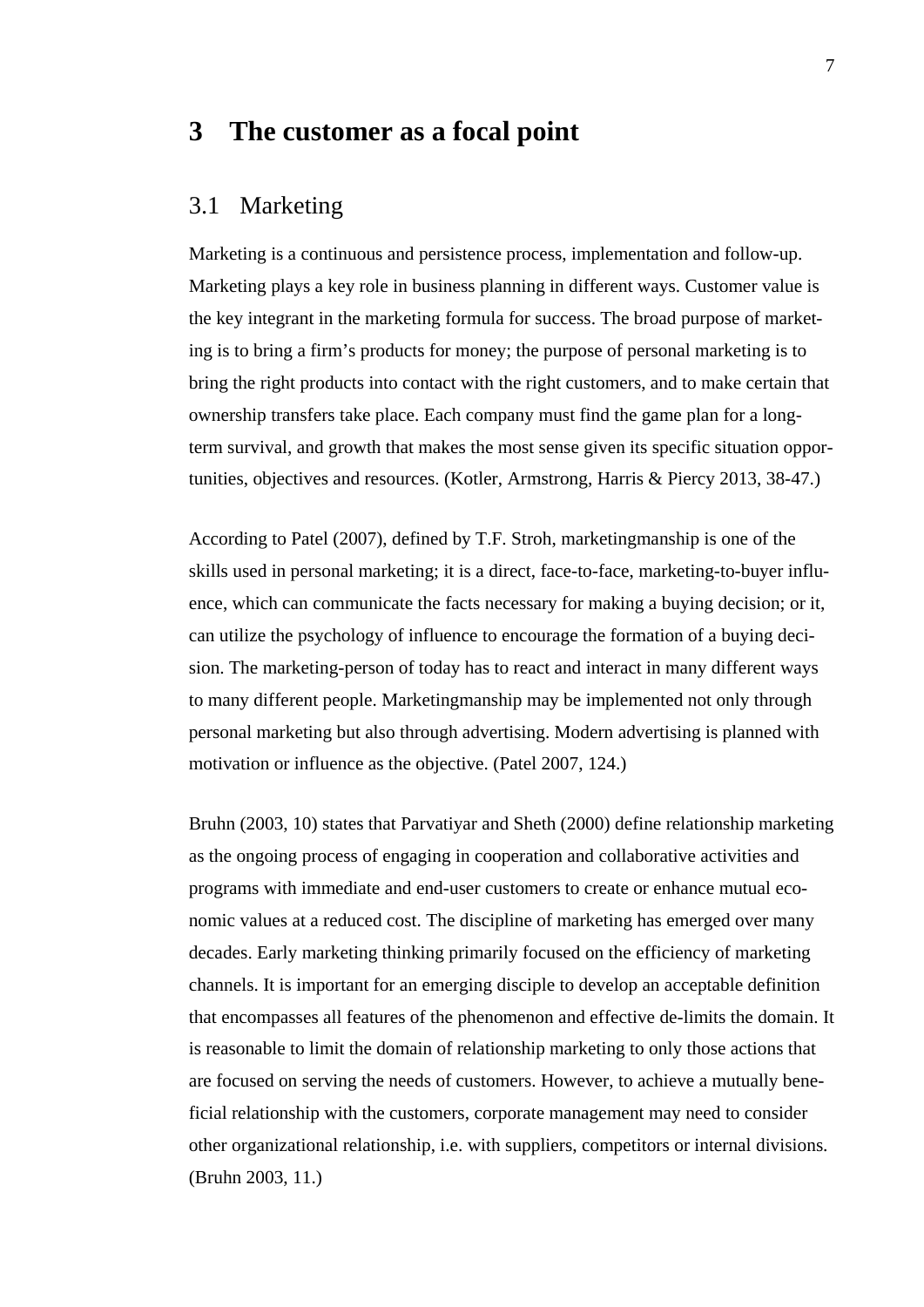### <span id="page-9-0"></span>3.2 Customer Relationship Management

CRM stands for customer relationship management that is a marketing approach providing satisfaction of customer needs at every point of interaction between the customer and the cooperation (Kotler & Keller 2012, 2011). Customer is not just about installing software or automating customer touch points. It is about the reinvention of our enterprises around the customer and becoming customer-centric (Saunders, Wong, Kotler, & Armstrong 2001, 409-410.) In Parvatiyar and sheth`s view (2000, 6),

"*Customer Relationship Management is a comprehenshive strategy and process of acquring, retaining and partnering with the selective customer to create superior value for the company and the customer."*

Customer relationship management has become important for the business with the new marketing approach to adapt their business activities to reach towards their customers and build the strong relationships, networks and interactions with customers. Customer relationship management has different market approaches, customer market, the referral market, consisting of customers who have been referred to the business by word of mouth, the supplier market, the recuitment markets, the influnecer market and the internal market comprising an organization`s own employees. The marketing approach of customer relationship management has gained much currency in the recent years by attempting to build closer relationships and interactions between a business and its most important customers. Customer relationship management focused on businesses marketing their products and services through relationships and interactions with customer market , often taking advantage of IT-based interactivity. (Emerald 2005, 136-139).

Baran & Galka ( 2013 13-15) reveal that customer relationship management is a protective marketing strategy that focuses on managing the customer experience by understanding their needs and purchase behaviour. It is an efficient way to strength the relationship between a company and its customer, transforming links into friends and partners. This is done by building learning relationships, for example through supermarket identification cards and loyalty programs. Customer relationship management implements a customer focus that enables an organization to retain loyal customers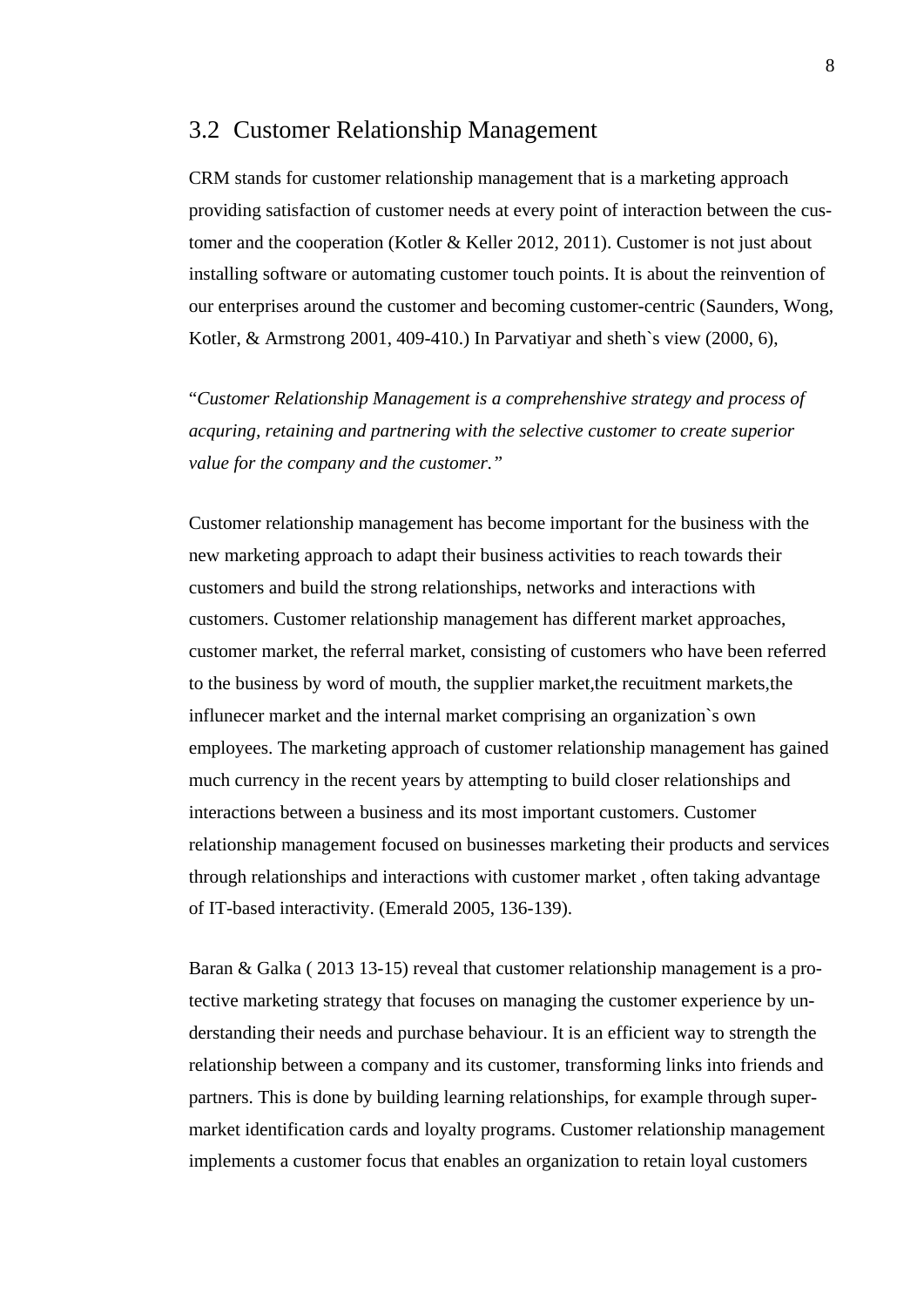and a greater share of the customer's wallet through cross selling and up selling. The organization must master multichannel marketing and managing touch points to implement it effectively. The structural design of customer relationship management consists of an integrated front office, business intelligence system (data ware houses, data marts and data mining), and business rules that transmit business intelligence to front-office personnel, physical links to back office systems such as inventory control, accounts receivable, and performance metrics.

### <span id="page-10-0"></span>3.3 Components of customer relationship management

#### **Customer loyalty**

Rogers & Peppers (2004 ), describes that customer loyalty can be approached into two directions attitudinal (emotional) and behavioral (functional). The attitudinal definition of loyalty suggest that loyalty is a state of mind whereas behavioral loyalty means that someone is willing to pay a premium for brand x over brand y even without favor to the attitudes that underlie that conduct. Behavior customer loyalty is not the cause, but the results of preference. A company focusing on different tactics to increase customer loyalty in fact increase the amount of repurchase behavior strategy that can easily include, raising consumer`s general choices for the brand or customer level of satisfaction with it. Behavioral customer loyalty is simply more useful and practical because when customer is loyal then customer is a repeat purchaser, plain and simple. Customer loyalty should have as direct connection as possible to a company`s financial and operational profits results. The lifetime value will capture all the various behavior and activities of the customer that have relationship with the enterprise`s profit from loyalty customers (Rogers, 2004, 56-59).

#### **Customer relationship**

Customer is someone with whom we exchange value. With better service provided to the customer in return strong relationship bond will create between the company and customers. For example, Customer who orders books via internet from an online bookstore may afterwards contact the supplier by telephone to obtain additional information. Due the recorded of the data in the computer system the operator can see that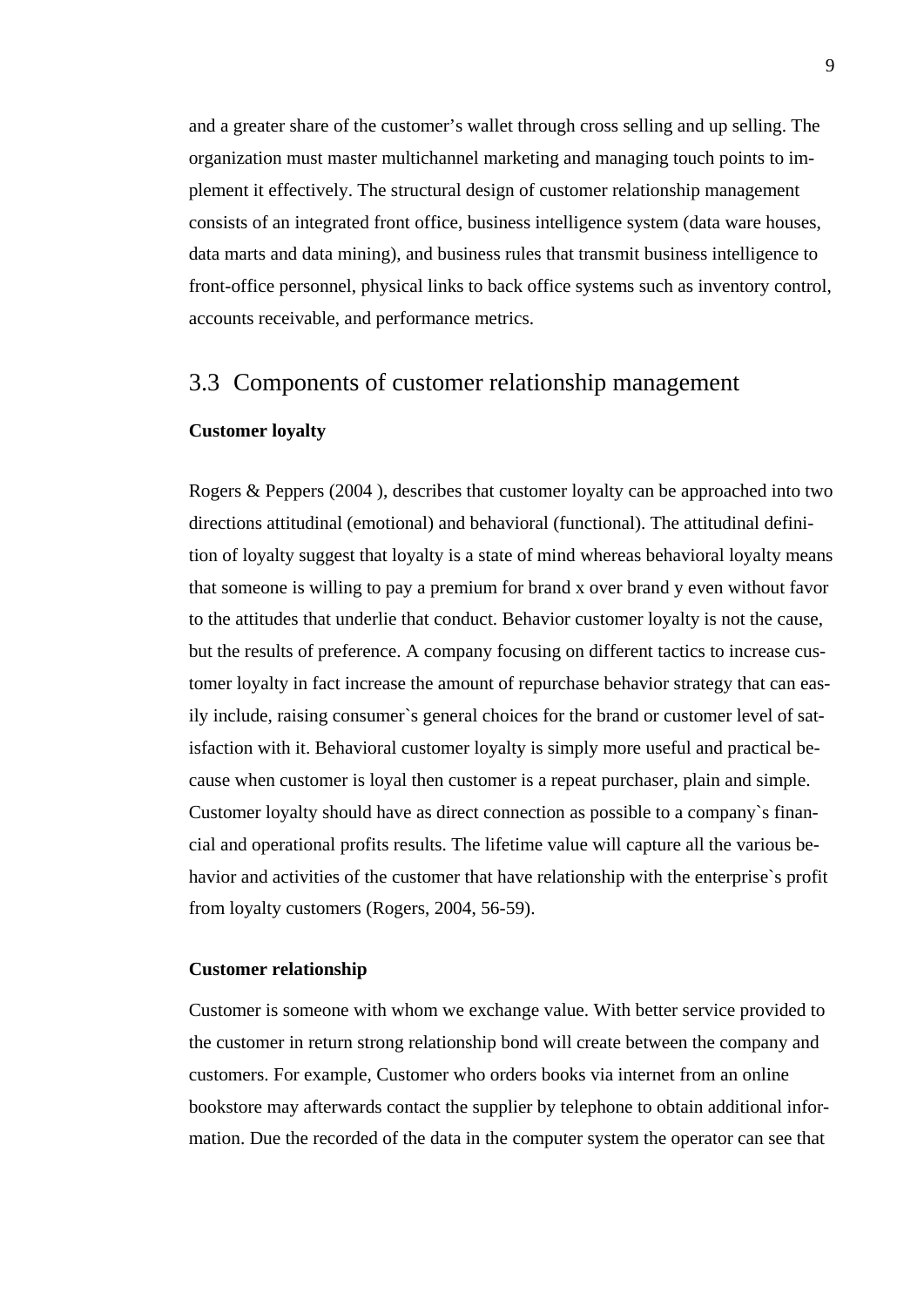the purchase has been completed, as well as having access to the additional information on the delivery, product and payment. In this way the customer does not have to provide their entire contact history. The dialogue may proceed without the obstacles because the delivery channels have been connected with one another. Customer relationship management is a process that addresses all aspects of identifying customers chance to create customer knowledge, building customer bonds and shaping their perceptions of the organization and its products. Customer relationship is the one provided at the turn of the century, has adapted the concept of real-time marketing for various purposes. Customer relationship targets towards the building of an infrastructure, which may be used to develop long-term customer supplier relationship. As a results of infrastructure the walls between company and customer torn down. Whereas it was once impossible to enter the other`s domain at one`s own convince, now a days it is a great easier deal. On the other hand customer are able to look into the records to determine whether a specific products is in stock, track the status of delivery and analysed other buyer opinions on the product. The buyer maybe involved as lead user in the development of new products and share confidential information. Customer can obtain access to areas of the company which were previously hidden and which could only be entered or accessed under supervision and by appointment. As viewed from the other side it becomes much easier for suppliers to gather information from customers and contact them. The customer and supplier activities are integrated. The privacy of the both may easily be violate and both will have to consider carefully what is and what is not desirable in this part. In real time, it will be possible to provide to one another wishes quickly. (Beltman, 2013, 33-43)

#### **Customer service**

### "*Great service is about attitude. And a service attitude leads to a richer quality of life, not only in the commercial sector*" (Leonard Berry).

Customer service is one of the important component of customer relationship management. Companies only know the strength and drawbacks with the results of provided customer services. Different service company promote the mantra TLC; think like customer while designing their service interactions. Due to mishandling on how customer think, many service company results miss opportunities to become truly excel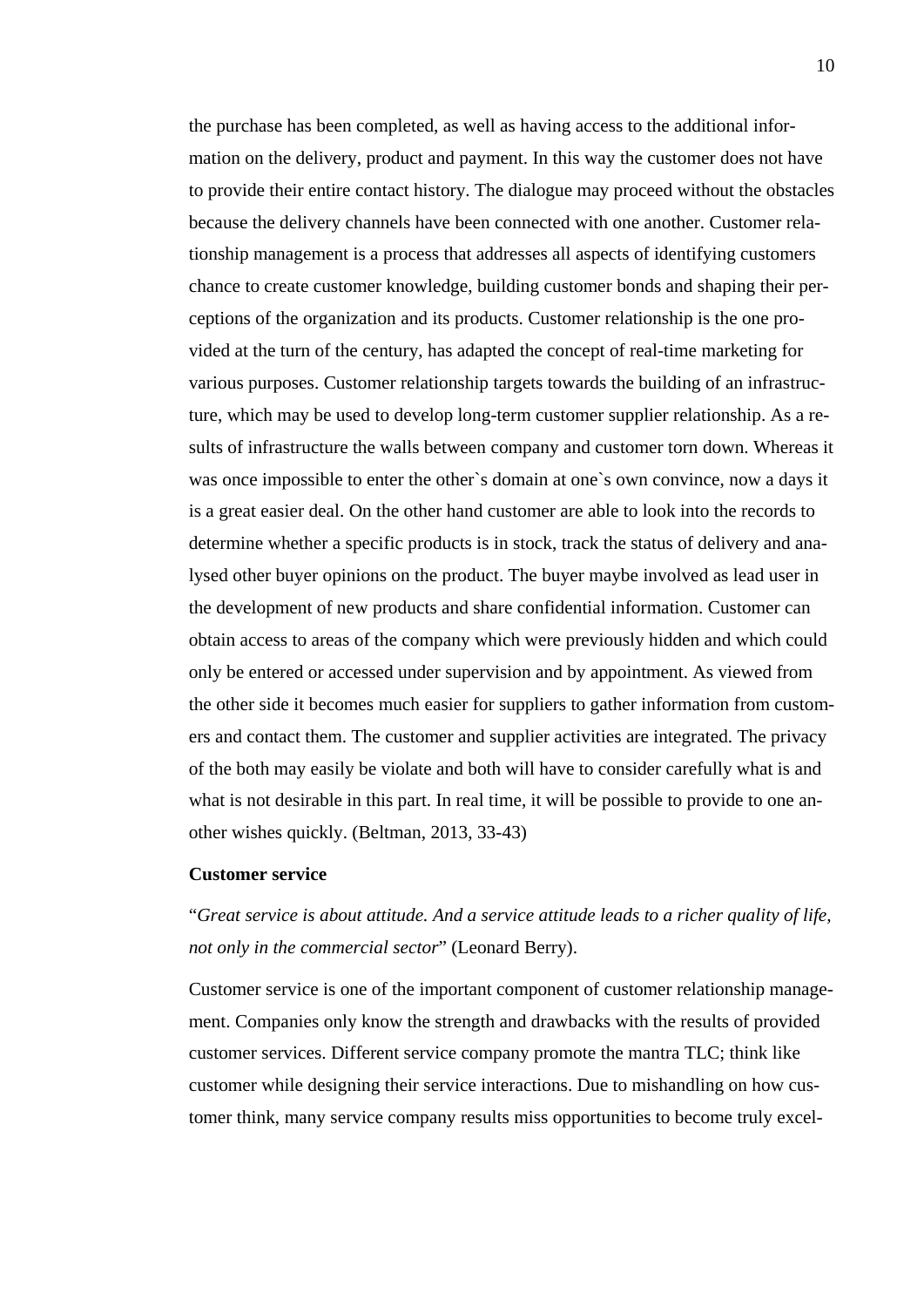lent. Understanding customer psychology at a deeper level can help company to provide excellent services. Actually while most of the service company addresses the obvious things that affects customer's psychological attitude towards the service such as responsiveness on the part of their employees. Through combination of market demand and creative development of service the developed world`s economics are ruled by service firms. A service encounter consists of a customer interacting with an organization for the purpose of achieving certain goal. The customer service interaction can be either face to face to through telecommunications. Single interaction or multiple interaction. To improve such encounters and solve varieties of problem arose, it need to do what other science does, establish operational definition that permit focused analysis of cause and effects. The service encounter can be operationally define as three T so; task to be done, treatment accorded to customer and the tangible features of the service. For example the service provided by the restaurant, better service can be analyzed whether food was cooked well (task), was the food tasty (treatment) and was the restaurant area clean and pleasant (tangible) through this service encounters the company can provide effective customer service to improve the weakness and customer satisfaction (Chase 2013, 6-9.)

#### **Loyalty Programs**

Customer loyalty program seek to set customers bond to a company by offering additional encouragements. In a small business informal loyalty programmers may take in from of giving treat as a way of thanking to a regular customers periodically. Consumers are loyal to several brand while rejecting others, sometimes describes as polygamous loyalty. In such instant the marketing goal becomes one of the strengthening the customer preference for brand x over brand y. Marketers need to check three psychological effects to assess the potential of loyalty programme to alter patterns of behavior; brand loyalty verses deal loyalty where marketer should focus on loyalty programmers that directly supports the value of the product instead of creating difference between brand loyalty versus deal loyalty, several elements combine to determine a loyalty programs to value customer should anlaysed and marketers should focus on solution to send customer indicating progress towards reaching particular milestone and promoting the rewards that might be forth coming when that point is reach on time. Customer loyalty programs reinforce loyalty by rewarding frequent users. By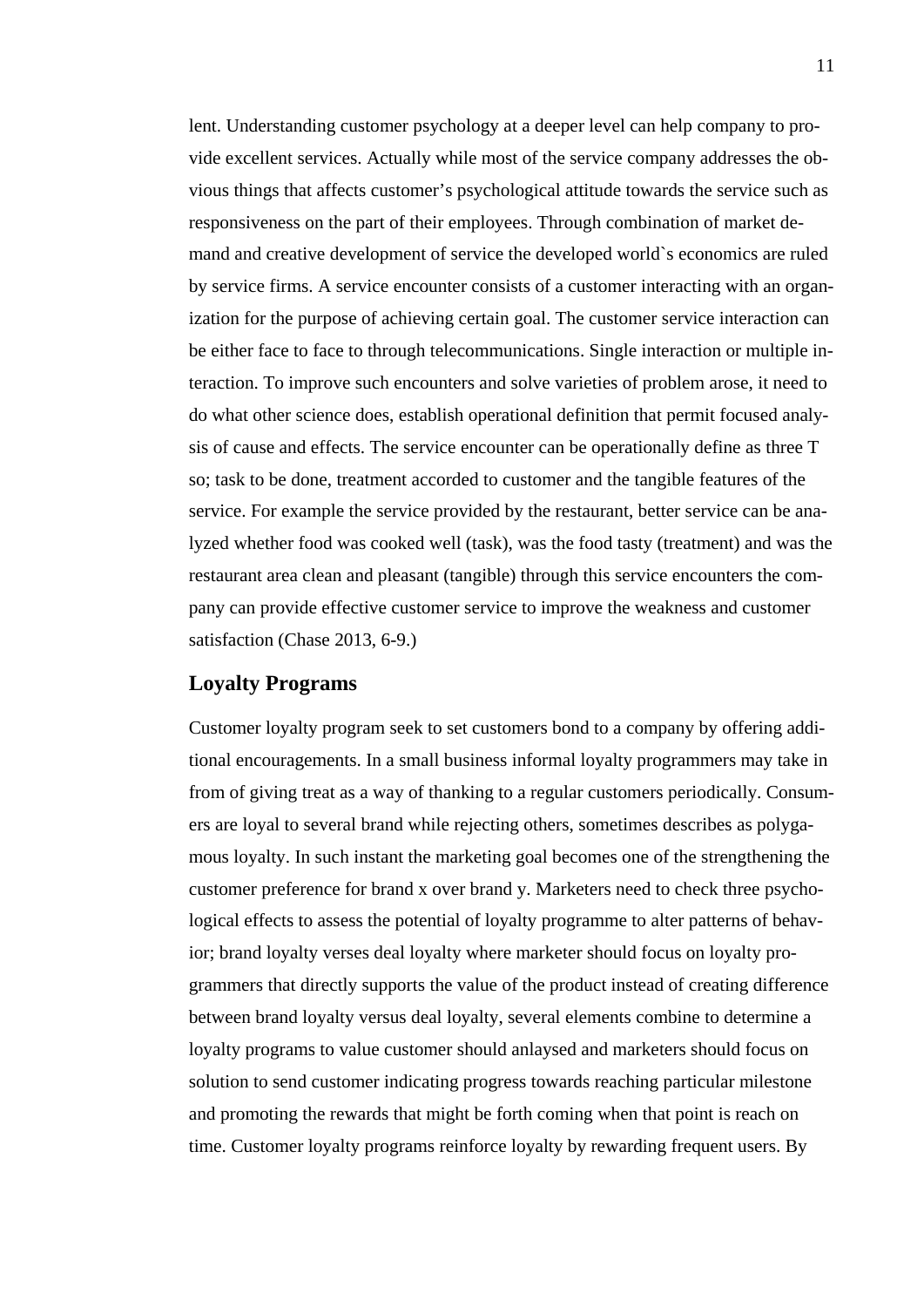encouraging the frequent users a core of profitable customer companies initiate a spiral of economics advantages which enables companies to compensate employee more generously, provides investors with super cash flow and reinvest more aggressively to further enhance the value delivered to customers. (Christoper Lovelock 2002, 133- 143).

#### **Customer driven Brand**

Brand is the type of product produce by the company to its customers. The importance of listening to the customer has, been one of the marketers mantra. Although the concept may work in the some companies or with some products, the fact is that more and more custumer decisions are being made by chhannel customers or patner rather than by customers themselves. For example, Mcdonalds serves cocacola, not pepsi, in its restaurants. Similarly ,Wal-mart customer looking for whirlpool appliances will be dissapointed; because the retailer no longer carries that brand. McDonald`s and Walmart are major brands themseleves, each focus enormous marketing efforts directed at customers. But those consumors are increasingly restricted to making decisions in effects already made by others. Todays brand experiences from consumers point of views encompass business to business relationships further back on the production and distrubiton side. The business to business relationships are the critical in building sustaining brand value in the business to customer ground. (Freeland 2003, 30-33. )

#### **Gaining customer Insight**

The past customer relationship management companies lack the element of customer insight that the ability to understand customer need and accuretely predict customer behaviour. But these elements has become more critical as the customer have become more mobile, more changeable, and demanding. Companies must have all the capability required to capture and analyze critical custome data and analyze that data to create deep insight into the customer behave, how they would like to intreact with the company and what they turely want and need from the company. However, critical customer insight should determine how company interacts with customers in the future to provide suitable offers and services for gaining customer insight. (Freeland 2003, 8. )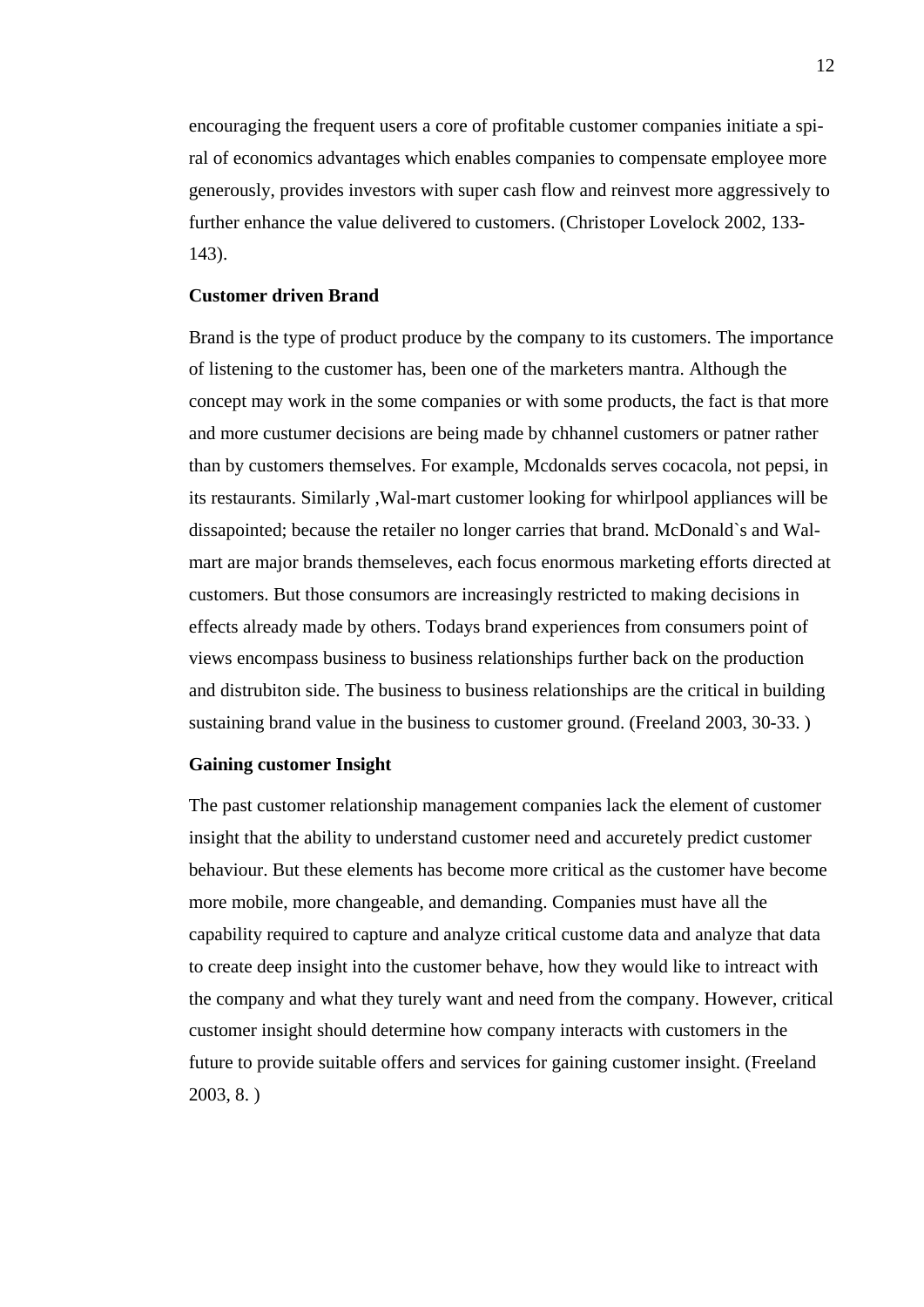### <span id="page-14-0"></span>3.4 The goal of customer relationship management

The aim of customer relationship management is to develop mutual relationships that are more profitable with customers. Some companies do this taking cost out of the relationship, e.g. by shifting customers to web-based self-service, and some increase the revenue by selling customers additional products and services. Most companies adapt both the approaches. The not for profit context would work towards different customer relationship management objectives, such as operational efficiency or increased client satisfaction. Measuring customer profitability suggests that an organization must be able to trace their incomes and costs to customers, either at a segmental or an individual level. Most business-to business (B2B) companies can trace their incomes to customers. The invoicing databases contain these data. Fewer B2B companies can trace their costs to customers, for example,the costs of customer acquisition and service. In business to consumer (B2C), customer relationship management implementations, costs and revenues are assigned at a segment level, because there are many more customers. (Buttle 2004, 39-50.)

In figure 4 the customer relationship value chain, the value chain model provides a helicopter view, giving an overview of the customer relationship management landscape. The value chain has a five-step process for developing and implementing customer relationship strategy. The five primary steps are performed with the deployment of several tools and processes. The other steps identify a number of supporting conditions that facilitate a successful implementation.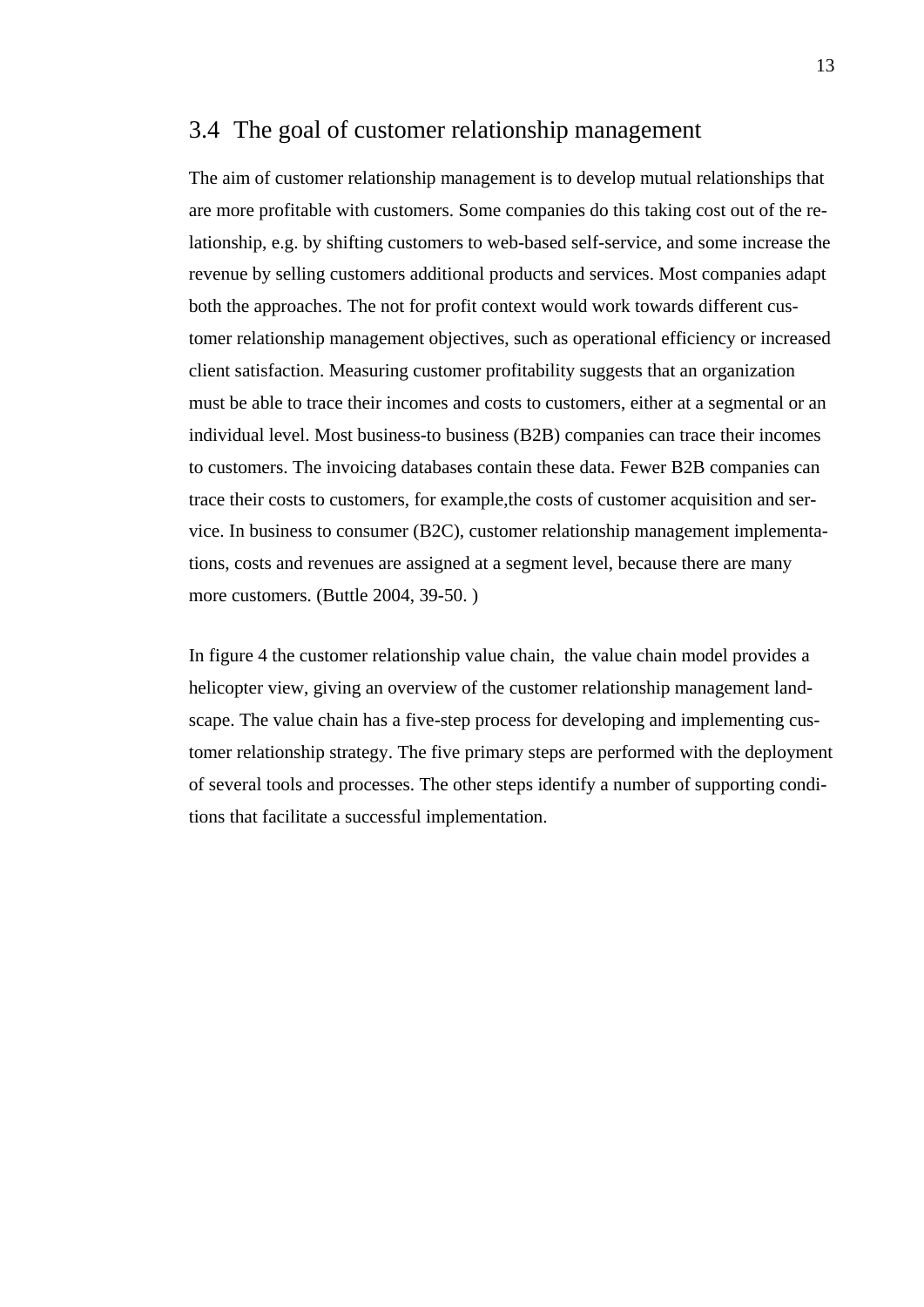

<span id="page-15-1"></span>

### <span id="page-15-0"></span>3.5 Benefits of customer relationship management

The reasons that companies have adopted customer relationship management because it can improve productivity across the perfect range of key marketing functions: detecting prospects, acquiring customers, developing customers through cross selling and up selling, managing customer migration, serving, retaining, and increasing customer loyalty and win back defectors. Many organizations have realised the benefits of customer relationship management as retaining and pleasing the right kind of customers, gaining repeatedly purchasing customers and increasing profitability. (Baran & Galka 2013, 9-15. ) CRM is a technology or software that helps track data and information about the customers to enable better service. Customer relationship management help to acquire profitable customers, to be focus on enterprise customers as a key to competitive advantage. It helps to retain profitable customers longer, win back profitable customers and eliminate unprofitable customers. Companies can upsell additional products in a solution, cross sell other products to customers, referrals and word of mouth benefits and reduce service and operational cost (Rogers 2004. 307).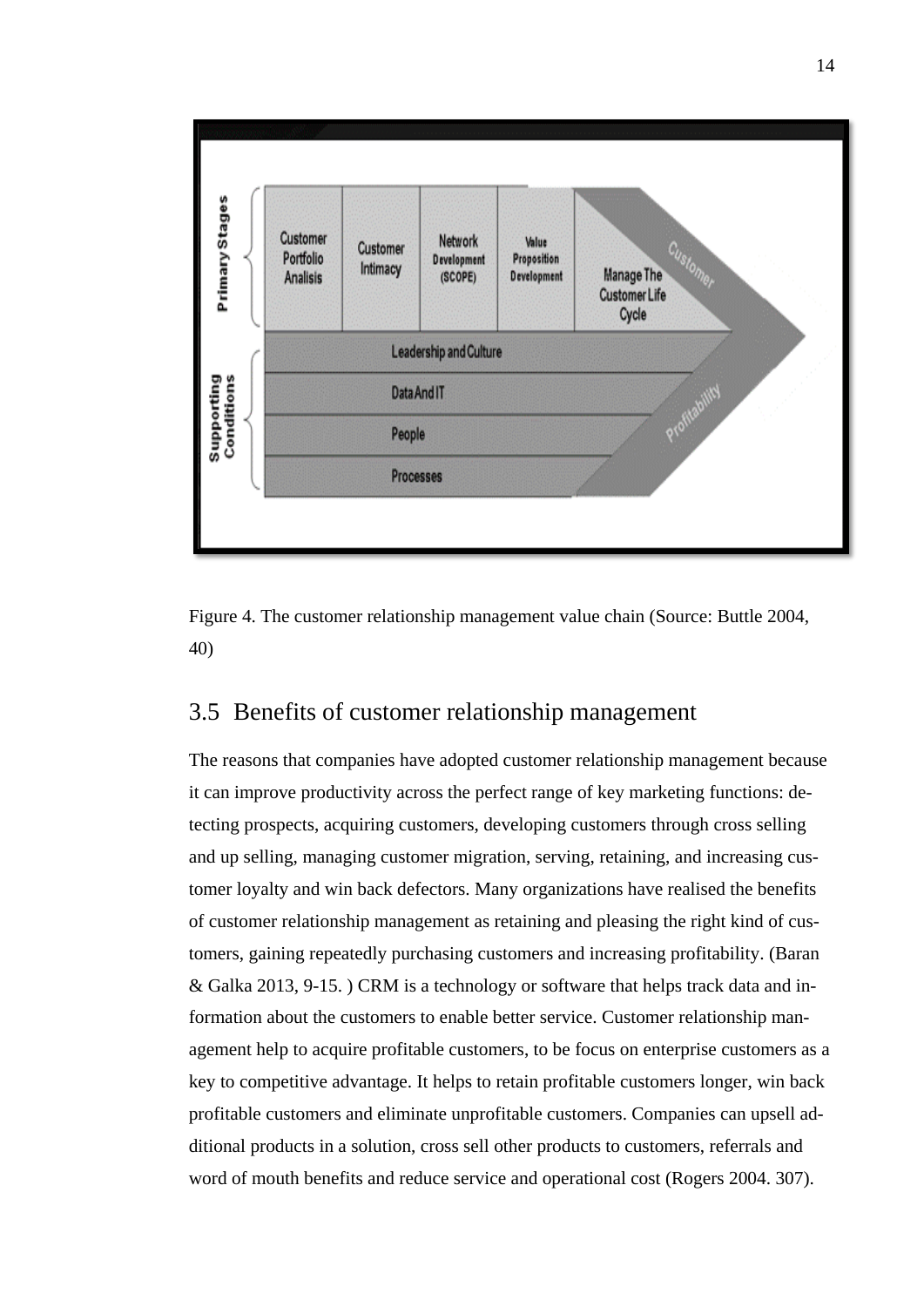### <span id="page-16-0"></span>3.6 Customer retention

Customer retention has been defined in many ways definitions often explain the length and breadth of the subject area, thereby adding value in understanding the nature of the field in totality. In Peelen`s view (2005, 162-163), customer retention as:

*"Customer retention in a marketing sense means holding on to customers. If a company becomes aware in time of those customers who demonstrate an increased likelihood of ending the relationship, then it can take action to prevent this."*

Customer retention is a system of activities for improving the transaction process, based on the positive positioning of the customer, and the consequential readiness for successive purchasing. Retention strategies work best when company retention level is high because only a small 5 percent increase in retention can increase company profitability to over 85 percent. Retention strategies are profitable not only because of increased revenue from loyal customers but also, because of reduced costs of serving long-time customers. The two possibility can be differentiated from the customer point of view with concern to customer satisfaction, loyalty and constrained (Bliemel 1998, 37-44).

Loyalty customers are voluntary commitment, that customer have the opportunities to change the company anytime. Customer's economic and emotional reasons should be taken into consideration. Customer satisfaction is more importance and have to give highest priority in emotional reasons, because customer will only remain loyal under a company`s existing conditions, if they are so satisfied with the company that they do not want to change. A constrained is the situation where customer have no actual or legal opportunity to change their provider, or if this can only be done with the great difficulty or a great expense. They are involuntary bound to a company. Example in oligarchical political situations or in monopolies, but can also come about through contracts or via compatibility standards. Citizens of many countries in the world can relate to the concept of having much choice in the way of political representation or in industries monopolized by one major player. The ability to change is thus required due to lack of available alternatives. (Bliemel 1998, 37-44.)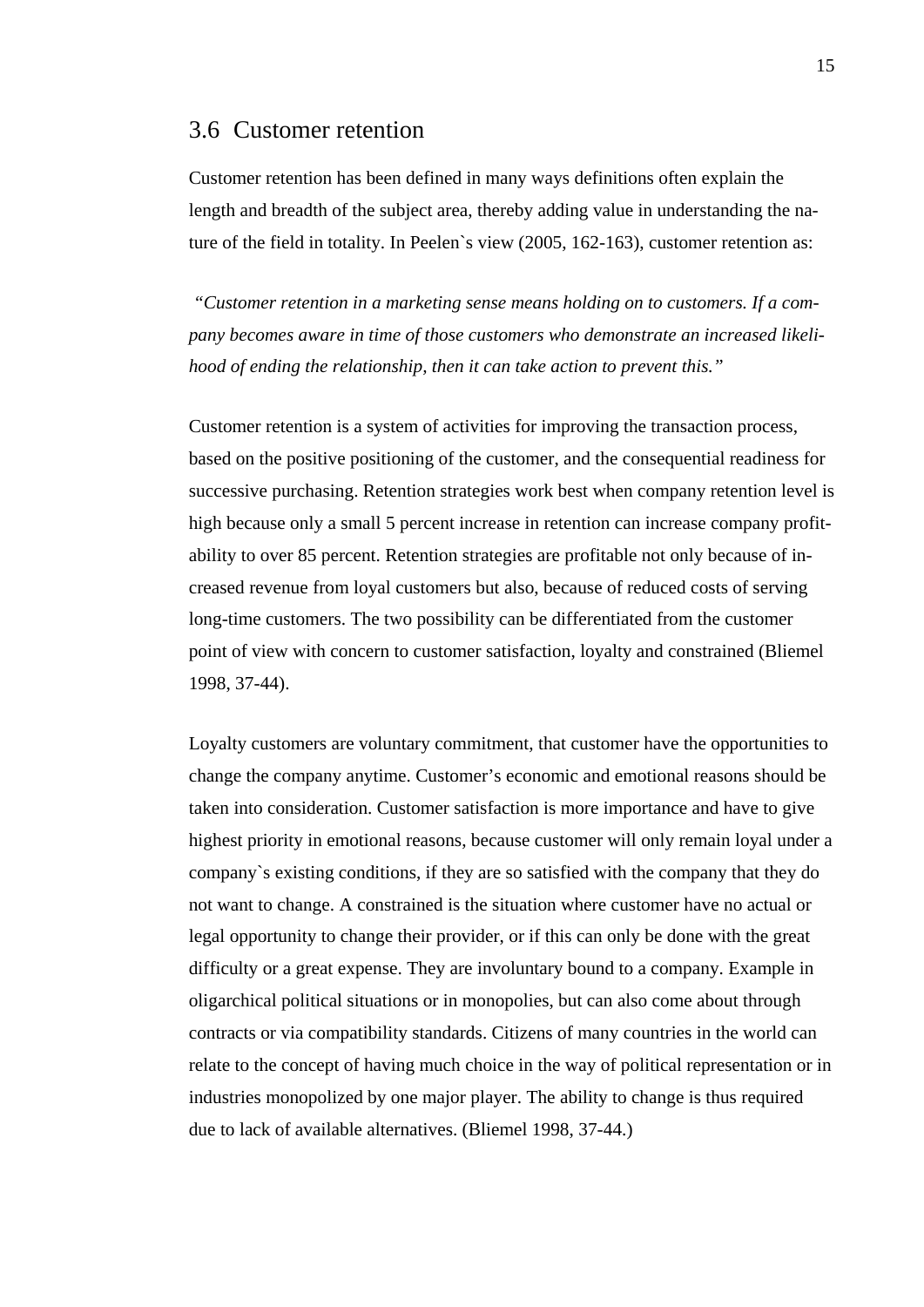### <span id="page-17-0"></span>3.7 Advantages of customer retention strategy

Herrmann A (2000, 51-52) stated that in the tough, tooth and nail competition, the companies that have managed in the past to closely bind their customers to themselves, thereby protecting customers against competitor attempts to attraction them away, have the advantage. The mutual acceptance grows as the duration of the business relationship grows. The customers will continue to trust their regular supplier if that supplier has an unsatisfactory service. This kind of relationship bond remains if the large number of interactions with long time relationships between business partners entails. The intensive situation of working together leads, among other things, to a strong mutual interest to share information and make complaints. The customers can reveal their observations concerning product quality and share their opinion and annoyances, as to improve, all of which serves as a basis for an innovative form of services. Customer retention can strengthen the security of the manufacturer; reduce various risks like the fear of failure. When the company knows the needs of their customer well, production risks are also determined and can be reduced. Closely connected with this is a lower investment risk, once management has more dynamically concentrated its policies of innovation on the requirements of the sales market. Companies customer relationships, as a rule, also bring with them improved benefits in the area of expenditures. With increasing customer trust, there is also a growing willingness to refer to the company and the tendency to recommend it. A phenomenon generally known as word of mouth advertising experienced as more believable when it is not seen as being influenced by the company. The relationship between the customer retention and commercial success of a company has a positive impact. Profit per consumer increases with the increasing customer relationship duration, as the duration of a customer relationship increases the firm experiences less costs associated with finding replacement customers. The higher the percentage of the customer relationship of firm the higher the bottom-line profit potential.

### <span id="page-17-1"></span>3.8 Factors of customer retention profitability

There are different factors, which influence the customer retention profitability like product, price, communication, distribution, customer clubs, customer cards, complaint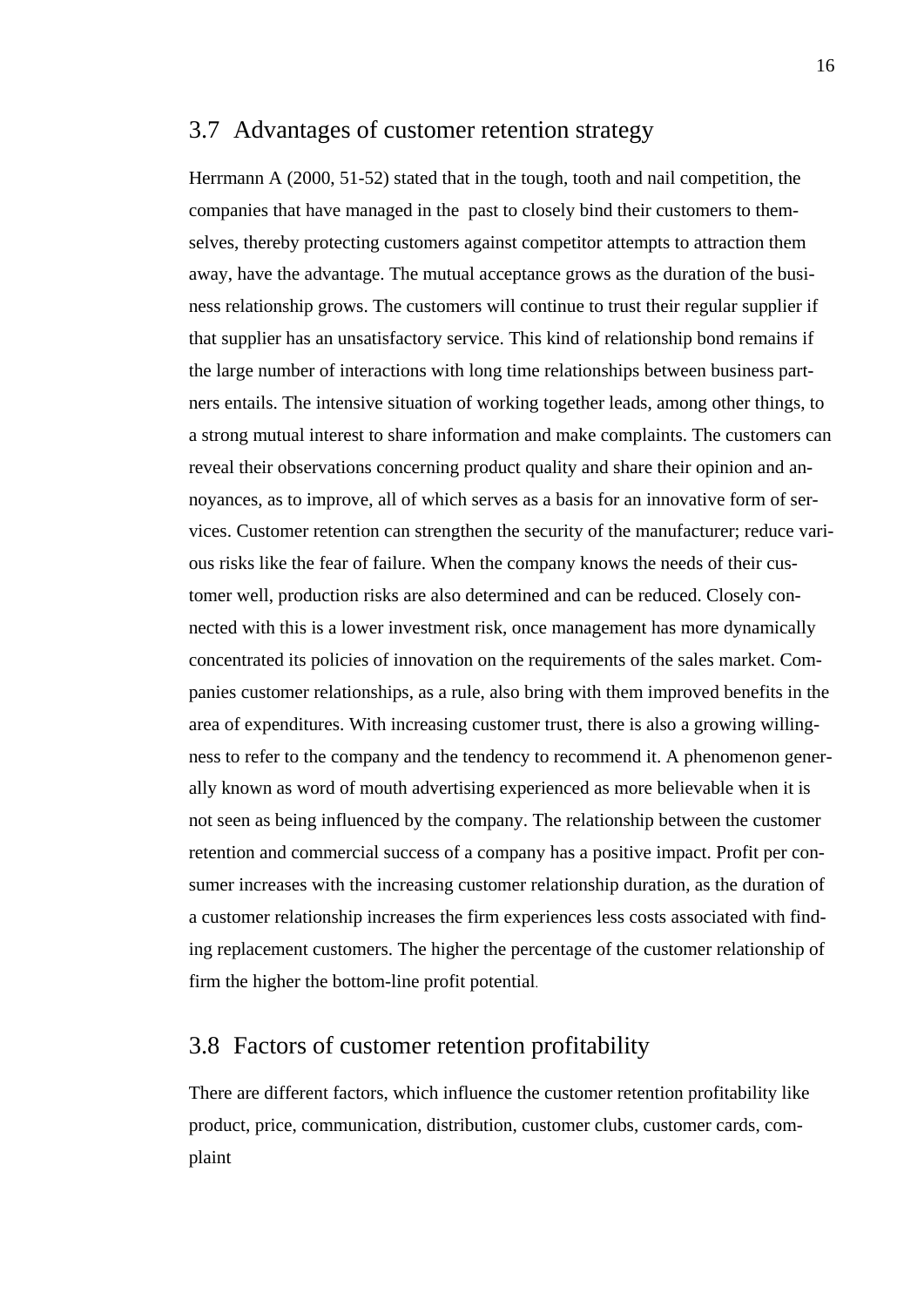Management, the input procedure, the case processing procedure and information collection procedure. Customer retention can be achieved in various ways with the quality services provided to the customers and giving more priority to the existing profitable customers. In Figures 5 and 6 show the relationship between customer commitment and company success, according to the example of a credit card company and a garage. Where both accounts the profitability grows with the increase of the business relationship`s duration. (Raab 2008, 84.)



<span id="page-18-0"></span>Figure 5. Credit card company (Raab 2008, 84)



<span id="page-18-1"></span>Figure 6 Garage company (Raab 2008, 84)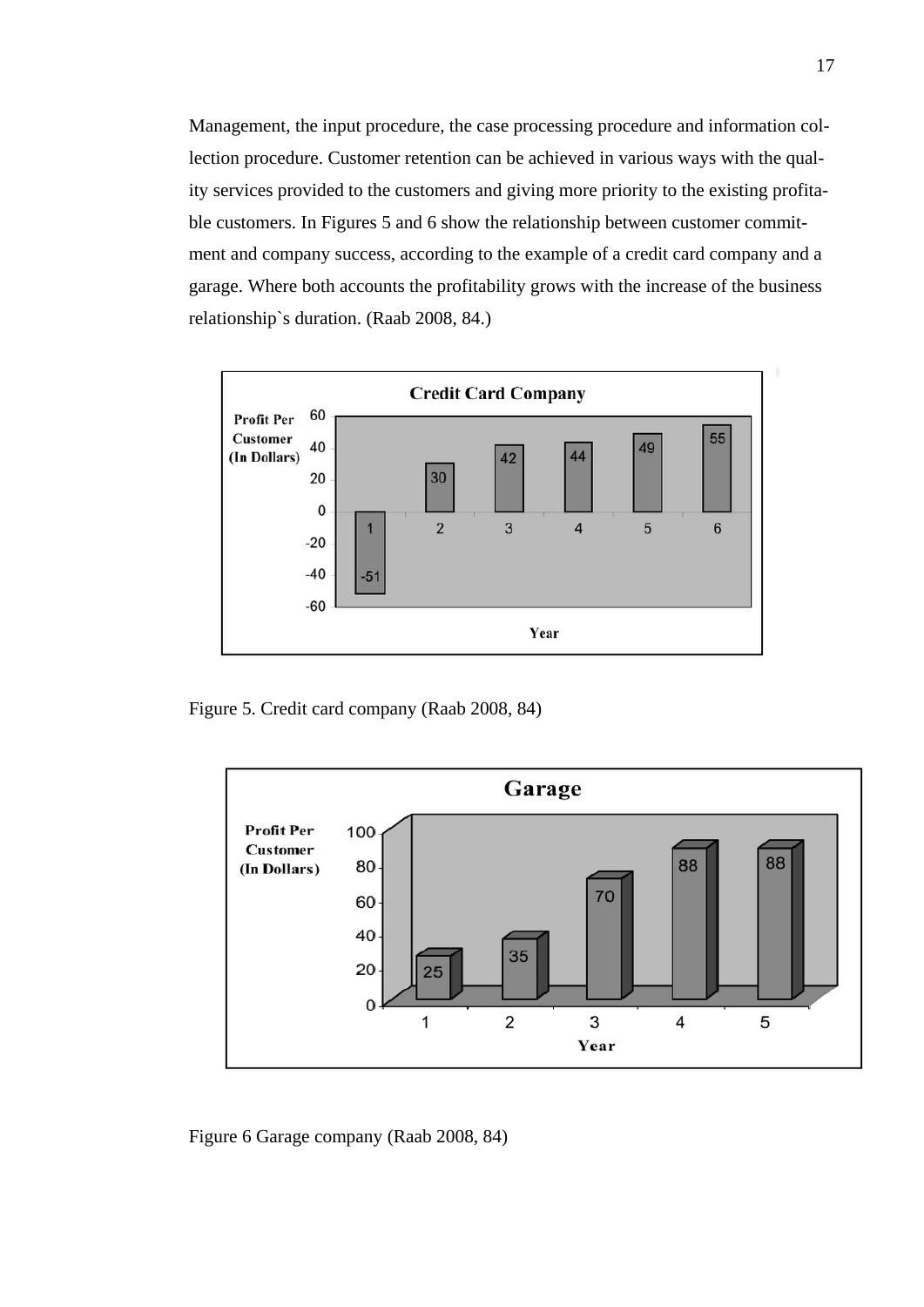#### **Product**

The quality of the product can attract customer for example through a product development process shared by the customer and the provider. The essential fulfilment is thereby achieved in that jointly developed product achieves the customers' expectations. Furthermore, the customer is strongly integrated through the development process, getting to personally know the company contact and therefore develops an emotional connection. Therefore, quality standards, designs, and additional product services can also contribute to customer commitment. (Raab 2008, 84-89.)

#### **Price**

Price is the key element in the reaching the customer satisfied. Price plays and important role in the functioning of economic system. Giving discount and bonus on purchasing will attract customers towards the products. Customers can also be made loyal by satisfaction dependent pricing systems and money back guarantees in case of dissatisfaction. In this case, special contracts and standard customers pay different prices, which are graded according to purchase quantity. A potential customer, who is granted better conditions with the growing length of the business relationship or with increased purchase quantity, will carefully consider whether they will choose another supplier, and thereby pay with this benefit. On the other hand, possibility consists of contracts that vary in the level of basic amounts and in price per unit. (Rowley, 2006)

#### **Communication**

The continuous communication with the customer should lead to an increase in the customer's loyalty to the company. Classic elements here include personal contacts with the customers in the form of customer's forums, field service, direct mailing efforts, telephone contact and complaint management system. Companies are more active using the internet, email and voice over IP technology. For example, the internet based company; Amozon.com has recently got success in achieving repeat purchases by tracking not only what individual customer purchases, but also what other customers who also purchased the same item have purchased in the past. Through email communication, customers of Amozon.com can view similar items based on purchases made by other customers. If customer has an interest in a certain topic, certain form of music or certain hobby reviewing items of interest as determined by Amozon.com can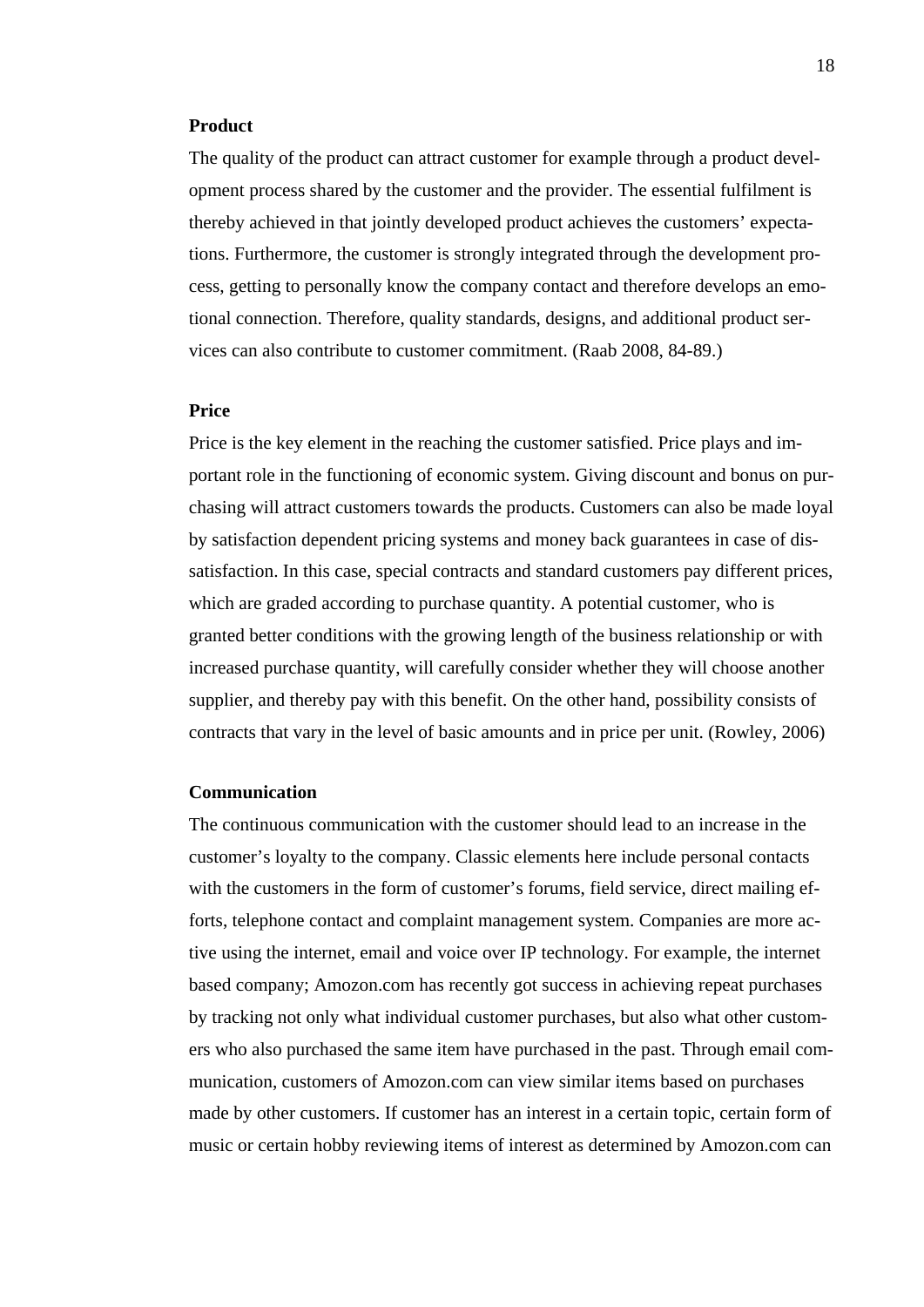be very helpful. If there is lack of such communication efforts, then customers may choose their purchasing requirement elsewhere. (Raab 2008, 84-89.)

#### **Distribution**

The standard modes of distribution are commerce, catalogues sales, direct delivery and subscriptions. The sales product over the Internet is also becoming increasingly more important. The emails sent to customers detailing similar items of interest often act as customized sales catalogues for the seller.

| Primary<br>Effect<br>Tool<br>Category | <b>Focus</b><br><b>Interaction</b>                                                                                                                         | Focus<br><b>Satisfaction</b>                                                                                              | <b>Focus</b><br><b>Barriers to Change</b>                                                                                                            |
|---------------------------------------|------------------------------------------------------------------------------------------------------------------------------------------------------------|---------------------------------------------------------------------------------------------------------------------------|------------------------------------------------------------------------------------------------------------------------------------------------------|
| <b>Product Policy</b>                 | · Joint Product<br>Development<br>· Internalization/<br>Externalization                                                                                    | · Individual Offers<br>• Quality Standards<br>· Service Standards<br>· Additional Services<br>• Special Product<br>Design | • Individual Technical<br><b>Standards</b><br>· Value Added Service                                                                                  |
| <b>Price Policy</b>                   | • Customer Cards<br>(Raising Level of<br>Information)                                                                                                      | • Price Guarantees<br>· Satisfaction-Dependent<br>Pricing Systems                                                         | • Discount and Bonus<br>Systems<br>• Price Differentiation<br>• Price Bundling<br>• Financial Incentives<br>• Customer Cards<br>(Granting Discounts) |
| Communication<br>Policy               | • Direct Mail<br>• Event Marketing<br>• Online Marketing<br>• Proactive Customer<br>Contacts<br>• Service Numbers<br>$\bullet$ Customer<br>Forums/Advisors | • Customer Clubs<br>• Customer Magazines<br>• Telemarketing<br>• Complaint<br>Management<br>• Personal<br>Communication   | · Individualized<br>Mailings (High Value<br>for the Customer)<br>• Establishment of<br><b>Customer Specific</b><br>Channels of<br>Communication      |
| <b>Distribution</b><br>Policy         | • Internet/Lotteries<br>• Product Sampling<br>• Visits to the Workshop                                                                                     | • Online Ordering<br>• Catalogue Sales<br>• Direct Delivery                                                               | • Subscriptions<br>• Customer-Oriented<br>Choice of Location                                                                                         |

<span id="page-20-0"></span>Figure 7. Tools of customer commitment (Raab 2008, 86)

Figure 6 shows various tools of customer commitment in an overview format. Which tools should be implemented depends on the individual goals of a company. A company has to decide to choose a specific primary effects itself whether it wants to con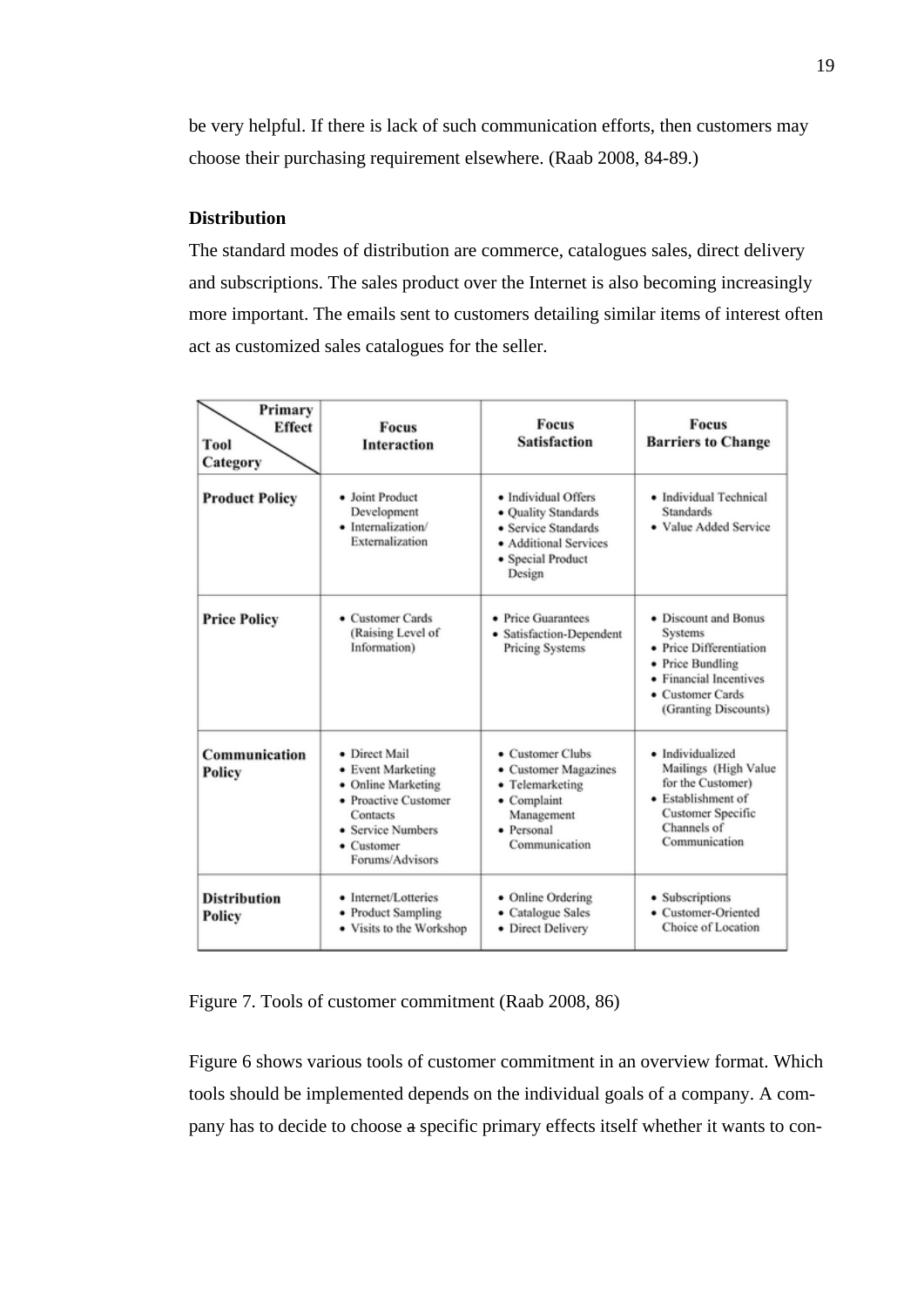centrate on interacting with the customers, the satisfaction of customers, or on the barriers of change. On the other hand, maybe a combination of all of the above is also beneficial. According to Raab (2008, 84-90), the three tools of customer commitment that have been gaining steadily in significance recently will be is discussed in detail: customer cards, customer clubs and professional complaint management.

#### **Customer clubs**

The customer club is an organization of the customers who are offered special services because of their membership. Interested customers can join these clubs on a voluntary basis. Special services can include up to date information, payment options and the entitlement to special services, attract offers and private event. A company can attempt to offer a membership with extra value to suggest exclusivity or additional benefit. Customer clubs can be divided into closed and open club groups. Open clubs are freely accessible to everyone or to all customers whereas in closed clubs there are limitations, such as membership fees. Not every customer can afford or want to pay these fees. Therefore, it is possible to specifically evaluate members and target groups. The customer club service centre is the hotline of the club. This hotline caters to the needs of the customers and, at the same time, maintains the customer databank.(Raab 2008, 89.)

#### **Customer cards**

The success of customer cards depends on the function and services offered, which should benefit the customer. Customer cards have over time evolved from their original function as a means of payment into a marketing tool. Companies attempt to bind the customer to them with original service offers and systems of discount. Whether department stores, supermarkets or gas stations, many companies are currently attempting to entice with varying forms of customer cards. Whoever owns one can obtain, for example, a special price, advantages, trust and bonus points as well as credit. Through offering special services, companies validate the feeling of being a regular customer thus encouraging the customer to take the companies more seriously. The consumer is personally addressed, receives offers only for cardholders and can see himself or herself as being a valued company patron. With customer cards, the frequency of visits increased and, on average, a rise in the quantity of purchases is observed. (Raab 2008, 84-90.)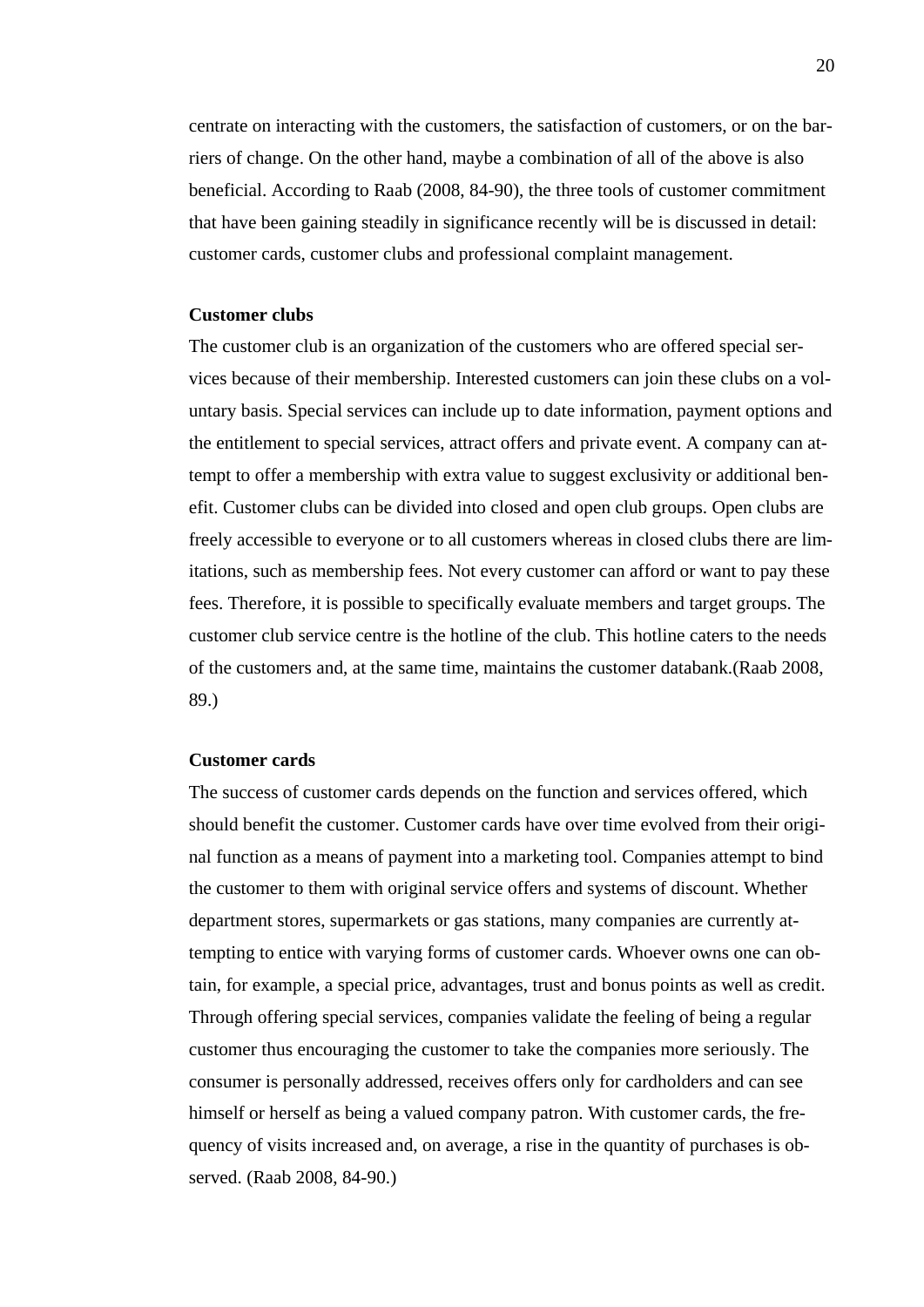There are various kinds of customer cards, customer cards without a payment function, cards with revolving credit, cards with a bonus function and customer cards with a discount function.

| Issuer          | <b>Function</b>                                                                                                                                                                                                                                             |
|-----------------|-------------------------------------------------------------------------------------------------------------------------------------------------------------------------------------------------------------------------------------------------------------|
| Karstadt/Hertie | 3% Discount, also possible without payment<br>function (Coupon, as a bonus or paid out in<br>cash).                                                                                                                                                         |
| Payback         | No payment function. With a purchase a<br>discount of between 1 and 3% is received.<br>Starting at a certain point, credit accrued in<br>this way can be transferred to the customer's<br>account. He can choose from various deals in<br>the Payback Shop. |
| Douglas         | Card with payment function, Douglas Magazine<br>five times per year, small surprises and coupons<br>for test sample (an annual fee applies).                                                                                                                |
| Ikea            | Cashless shopping, financed purchasing,<br>assurance of transportation while shopping, the<br>customer magazine "room".                                                                                                                                     |
| Quelle          | Cashless shopping, payment in installments.                                                                                                                                                                                                                 |

Five customer cards and their functions are compared below.

<span id="page-22-0"></span>Figure 8. Comparison of customer cards (Raab 2008, 89)

#### **Complaint management**

Customer management motto `do it right the first time` enjoy an advantaged place, complete satisfaction of all customer wishes is not always assured and possible mistakes in the adaptation of services may not be omitted. Effective complaint management should therefore be seen as an important tool. Customers invariably complain when they are not satisfied with the service received or with individual elements of the service. The motive because of all complaints is accordingly the disappointment of expectation that have been experienced concerning a product or service. The service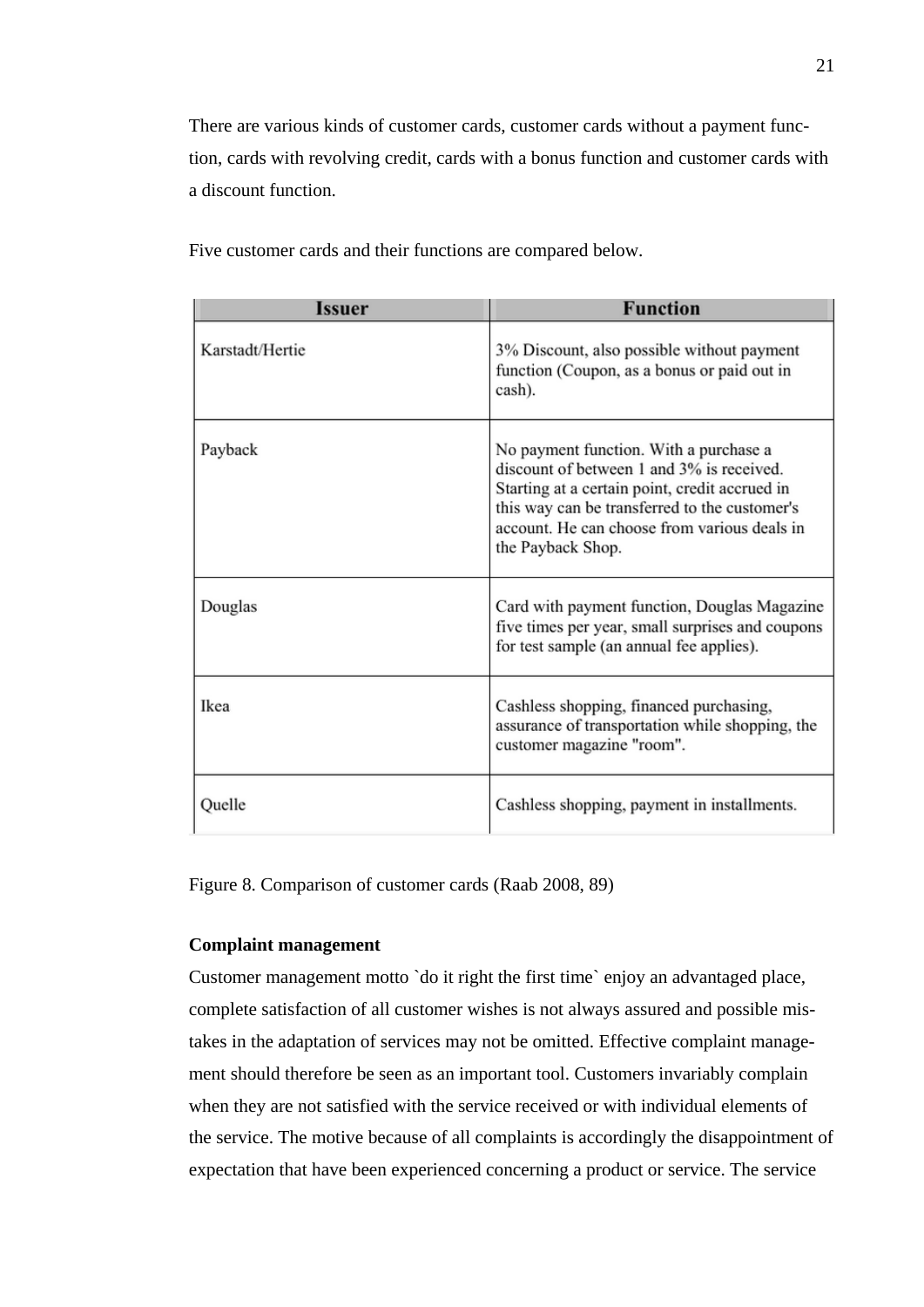received does not add up the customer's personal wishes. Therefore, the customers look back to the company, complaints with the hope of solving the problem that has arisen (Christianus 2002, 71).

Christianus (2002,72-75) mentioned that an active complaint management system should truly benefit the company, by re-establishing customer satisfaction, through a handling of the complaint that is as persuasive as possible. In order to assure a professional way of dealing with complaints, the following three aspects should be considered,

#### **The input procedure**

First the individual customers with dissatisfied should be known by the company. The task of complaint management is to direct the flow of complaints. The company can only help the customers who are actively complaining and encourage the silent majority to speak up. One requirement to ensure participation by the silent majority is lack of difficulties associated with the filing of a complaint. The suggestion boxes or other methods of collecting complaints should be checked frequently, so that the dissatisfaction can be determined as soon as possible.

#### **The case processing procedure**

This procedure involves the quick and inflexible processing of customer complaints with the goal of remedying the customers concerns in the way that is convincing to the customers. Whether regaining of the customers satisfaction is successful is decided in the context of the case processing procedure. A company can only truly win back those customers who receive a solution to their problem that in their eyes is convincing. In this instance, the social competence of customer contact personnel is important, since handling with the highly emotional conflict situation may often be required.

This procedure involves checking, the complainants are questioned concerning satisfaction with how the process of dealing with their complaint went, as well as how to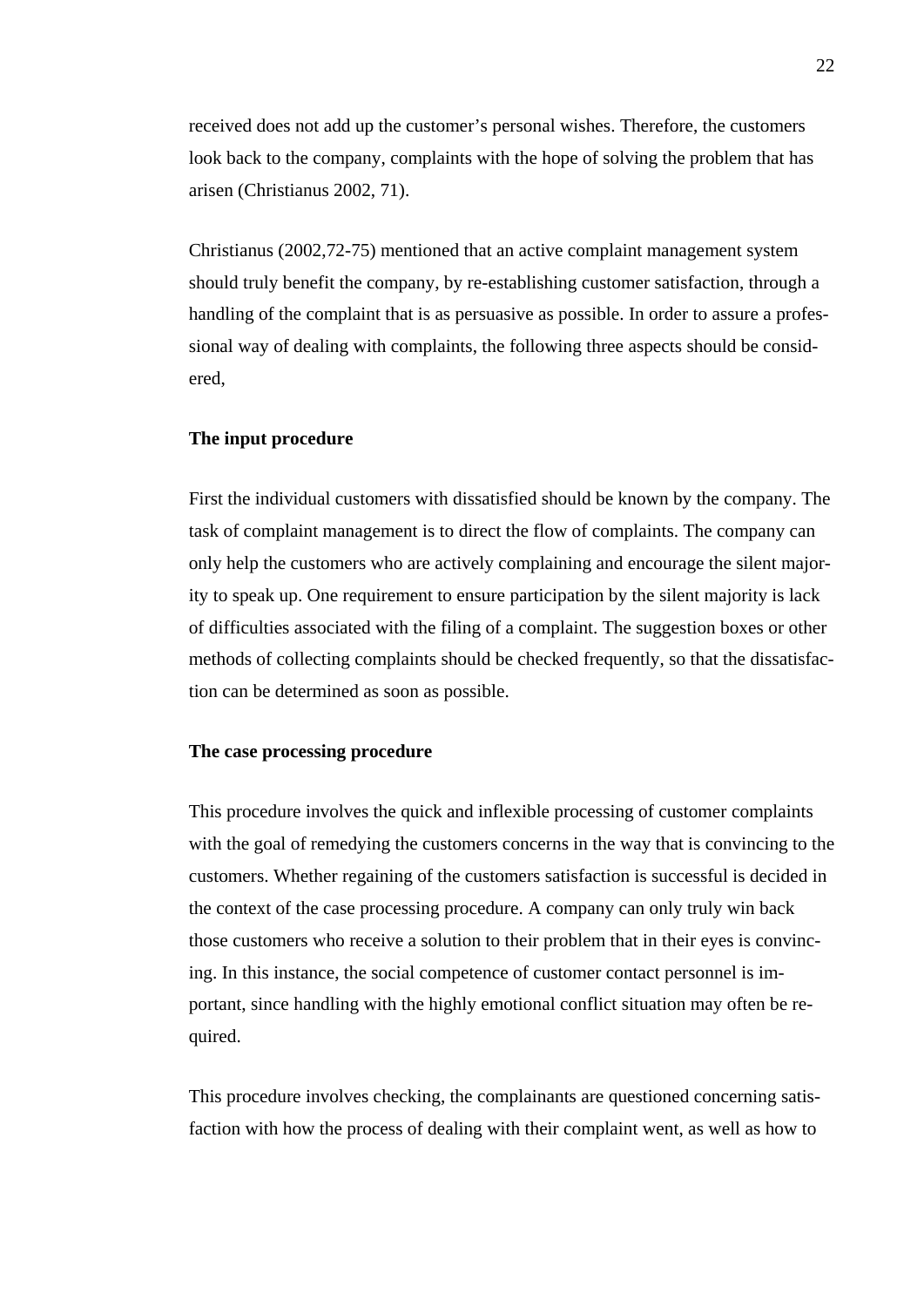satisfy the customer by solving the problems. Moreover, meeting the needs of dissatisfied customer as so as possible.

#### **Information collection procedure**

The information collection procedure consist of acquiring information that can be used for the future improvement to the process integral to the rendering of Services and relevant individual features of services. With the basis of an exhaustive analysis of customer complaints, a company can discover what particular weak point and problem areas with the services provided.

#### <span id="page-24-0"></span>3.9 Customer retention as a key to business performance

Customer retention has more impact on profit than market share, economies of scale and other variables that are considered to provide complete advantages for a firm. While acquisition strategies are necessary to fill the pipeline with customers to counter inevitable attrition, it should be remembered that customer equity is more dependent on customer retention than customer acquisition. For most firms, improving customer retention can lead to very significant increases in profitability. Customer retention strategies work best when industry retention levels are high and there is a significant step in the company`s customer base. Only five percent increase in retention can increase a company's profitability to over 85 percent. Customer retention strategies are profitable not only because of the increased revenue from loyal customers but also, because of the reduced costs of serving long-time customers. A customer retention strategy is based on two types of bonds, programmatic and humanistic. Programmatic bonds consist of rewards programs (priority treatment with regard to notice of sales and events, tickets, invitations, free merchandise, etc.), and procedures that make it difficult for customers to switch the provider's termination penalties, lengthy forms to complete, and a lengthy time involved etc. Humanities bonds refer to the treatment given to customers by highly trained personnel. E- Marketing through (email and newsletter) and social networking have become two of the most cost effective ways to retain customers and gain a greater share of wallet. Companies can also develop computerized systems that can personalize offering and tailoring products and services to specific customers. Recommendations can be made based on the buyers' purchase history and history of buyers similar to them. For dealing with customer complaints and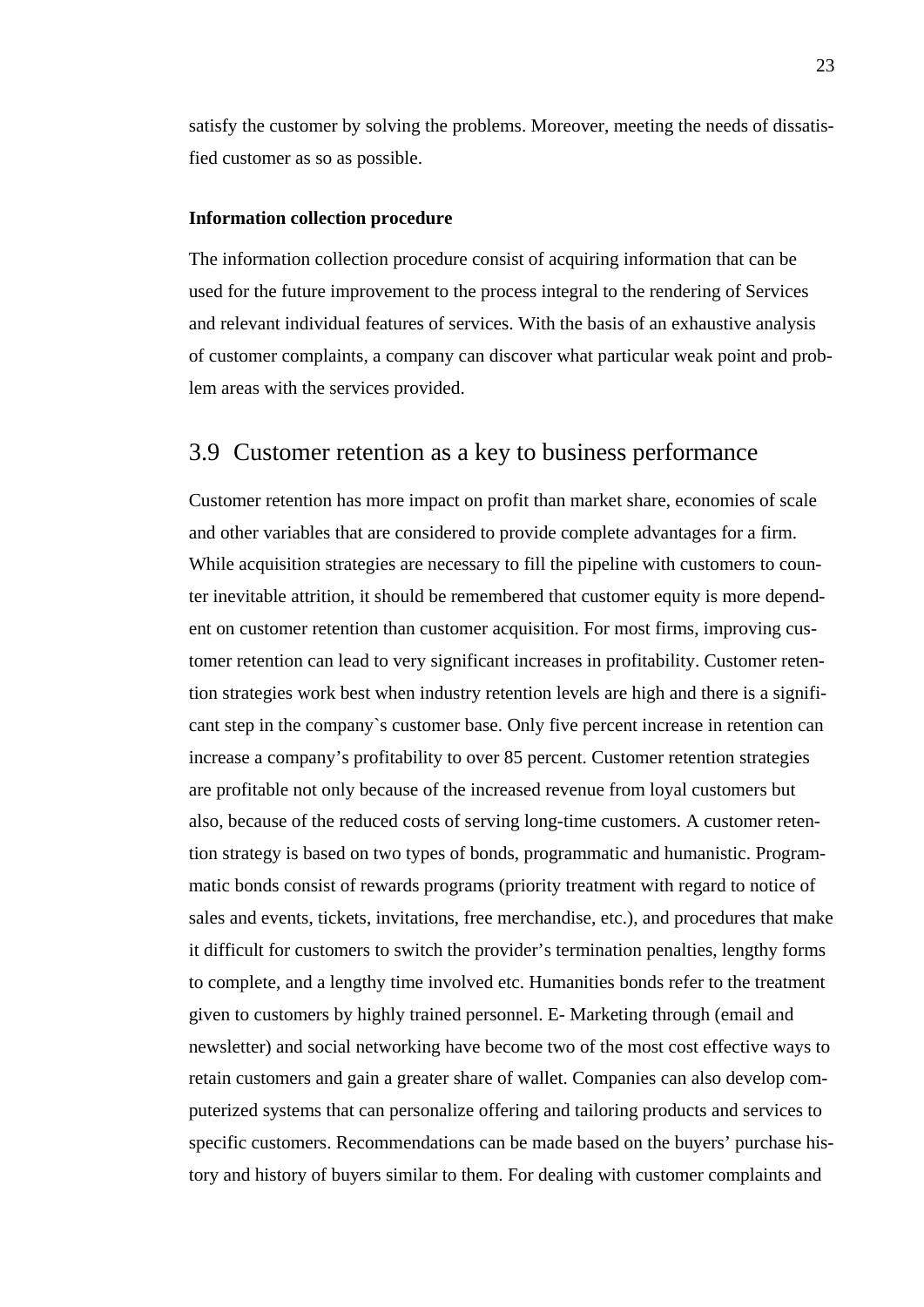problem resolutions, customer contact personnel can be trained to provide outcomes for customers based on their company value. After viewing a customer´s value profile, they can choose to accommodate a high value to customers. (Baran & Galka 2013, 230-243.)

### <span id="page-25-0"></span>3.10 Creating Trust to build customer retention

Trust is the medium to connect one party`s confidence with the other relationship member`s reliablity, durability and integrity and the belief that its actions are the best interest of prducing positive outcomes for the trusting party. Trust plays a important role to retain profitable existing customers. Trust is an indispensable component of a healthy, growing relationship between a company and its customer. The customer`s own level of commitment to his relationship with a company build long term trust. It Enterprises create trust-based customer relationship through the actions of their employee and partners, and through company strategies and policies to keep exsiting customers. (Rogers 2004, 43-44. )

In service company customers have to go through the consumption or delivery process in order to learn about the product, this represent a big risk that the reputation of the service provider has significant bearing on purchase decisions. To enhance trust firm should really listen to customers feedback and try to give immedate reactions,infrom customer about the risk and problems of different services. Trust brings positive word of mouth and number of operational benefits to a given service encounter. Hence, building trust to retain customer is profitable to a company. (Chase 2013, 67,87. )

### <span id="page-25-1"></span>3.11 Impact of life time value customer on customer retention

Companies want to be responsive by keeping open dialogue with their customers by adapting customer retention approach like effective programs for receving and responding to complaints, active solicitation and analysis of customer satisfaction data, and the development of long-term strategic relationship with customers by evolving changing needs. When dealing with customer a company must consider lifetime value of satisfied customer rather than individual profit gained transaction customer. As life time value is not a new concept but it is widely used in consumer goods brand man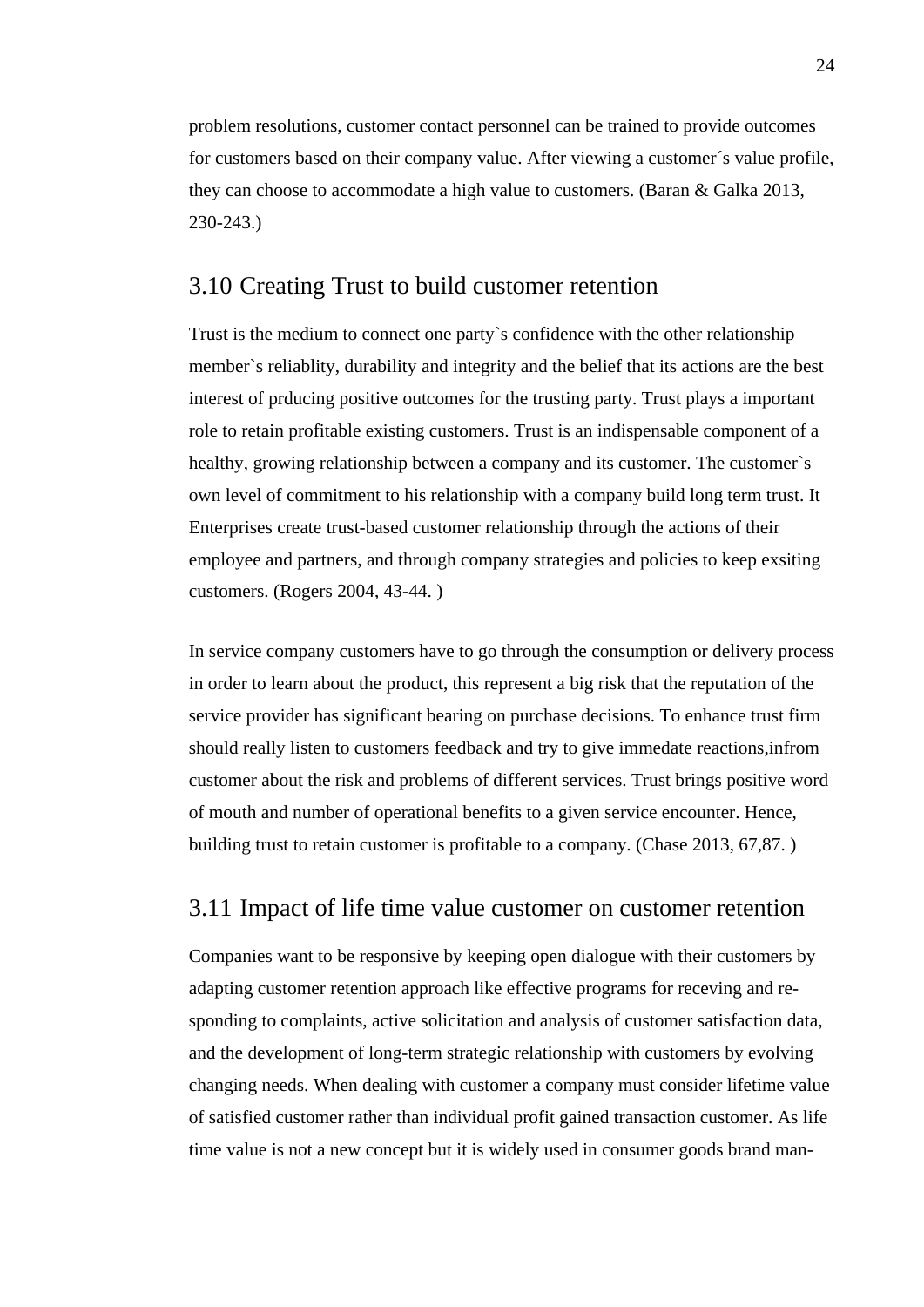agement, to prevent customer from switching brand because long term customer behavior is the key to success, due to cost effective on retention customer than acquire new ones.

The simple example, to show value of life time value concept. Let's think a young person buying his first car but he could not afford the expensive one due to weak financial situation. Whereas the dealer profit from selling car will be also less. It is appealing that this customer is not important. But, some companies realize that this is not the case. Volvo, for example enhance customer loyalty and repurchase. The young people who buy an inexpensive Volvo 360 may buy a medium price car Volvo 740 after several years after increased earning power. Even after several years same customer may buy luxury car, Volvo V70. The dealer profit increase over time, as the customer becomes more establish financially. The future purchases customer is apparently worth, based on the current purchases. Hence, life time value customer should be retained because it is cheap to retained existing customer than acquire new customer, customer satisfaction should be used to enhance and develop relationship with life time value customers, and retaining existing customer are profitable. (Leventhal 2006, 434-435.)

# <span id="page-26-0"></span>3.12 Key performance indicators of customer retention programmes

A company should focus on the sales and profit adjusted retention rates in each customer segments, calculating the cost for customer retention and the cost for obtaining new customers. Unprocessed retention rate should be focused on the company, in each customer segment,towards the sales-adjusted retention rate and profit adjusted retention rate. Customer retention plays an important role allowing to know the amount of business a company gets through a specific retained customer, customer churn rate per channel and the cost effictiveness of the customer retention strategy (Buttle 2004, 319).

A dissastisfied customer is expensive, and it costs five times more to get new customer than retain a current one. For example, one customer who spends 100 euro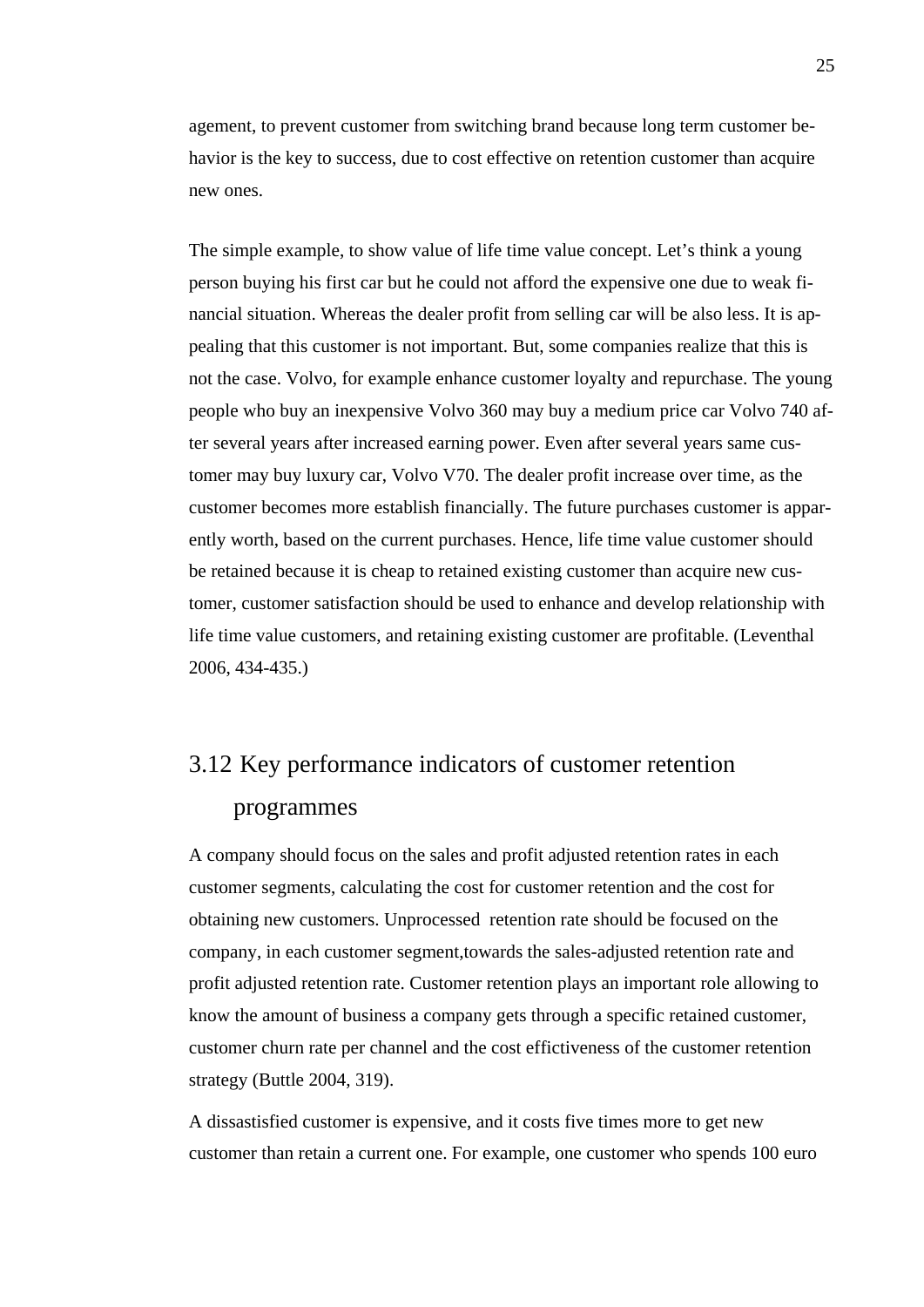per week stops doing business with a company, which will lose 1 euro million in annual revenues. Retaining existing satisfied customers will generate the medium of word of mouth and repurchasing the company`s products and services, which, on the other hand, is benificial for the company's indirect marketing and financial benefits. (Petouhoff 2002, 11-15).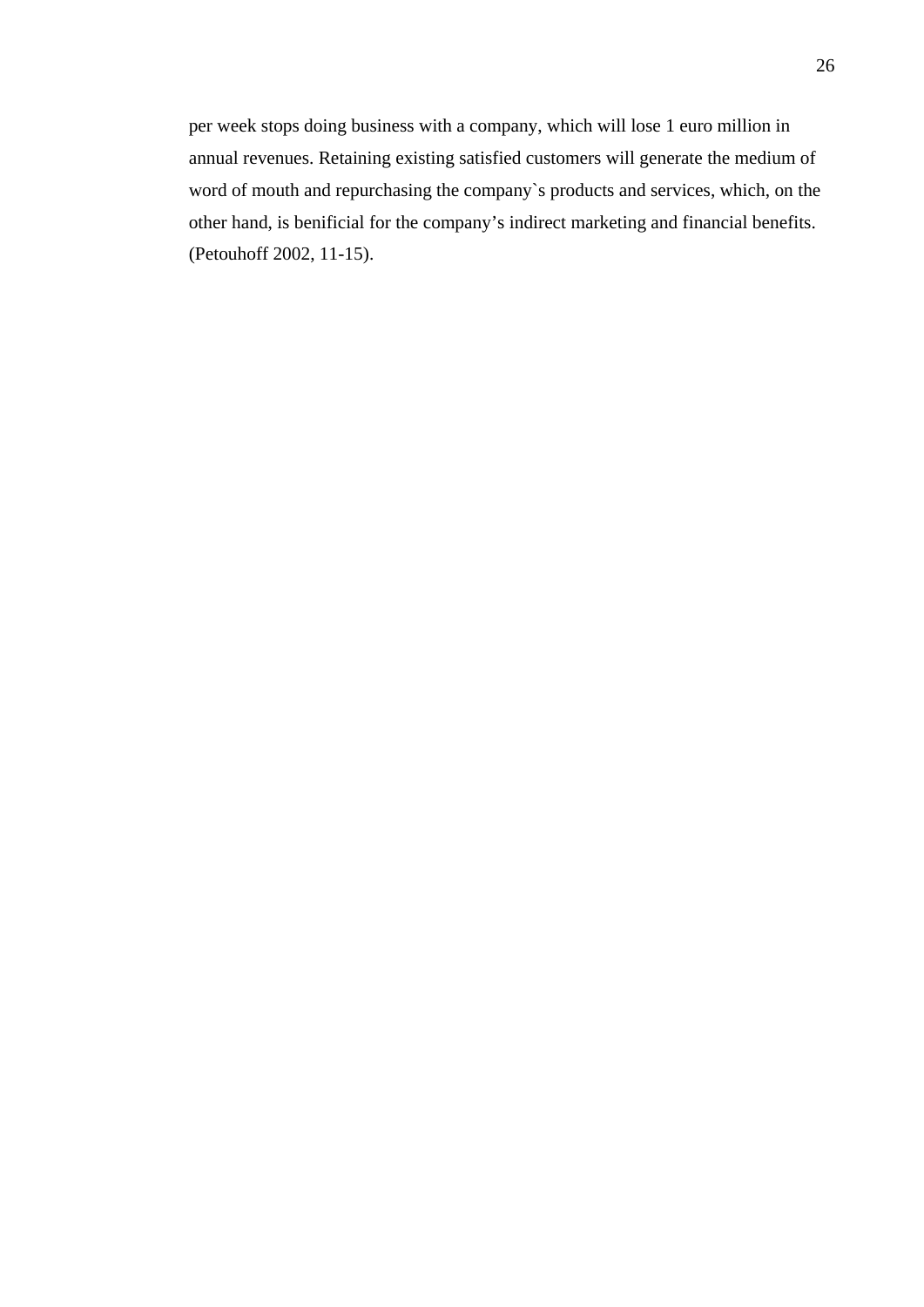### <span id="page-28-0"></span>**4 Methods and materials**

Research design can be classified into three categories: exploratory, descriptive and explanatory studies. The exploratory case studies show an initial study in advance of wide-scale surveys to map out the themes for successive research. Descriptive research is usually used to expand on the trends that have already been discovered by survey research. In addition, explanatory research helps to seek to derive a detailed understanding of a particular phenomenon. (Lee, 2007.)

The research will mainly, focus on how the service providing company Amica restaurant of Valmet Oy Ltd. can improve their customer retention by constantly developing their business strategy. This includes the assessment of certain variables such as customer relationship management, relationship marketing and influence of customer retention strategy. Exploratory research was used, in order to gain a better understating of the research area. Hence, the research purpose is explanatory by drawing conclusions that answer the research questions.

### <span id="page-28-1"></span>4.1 Data collection

A qualitative research approach was chosen due to the small number of potential participants. Quantitative research would have required many more respondents in order to get reliable data. The primary data was collected by using semi-structured methods in by interviewing the participants. The interviews were conducted via e-mail. An email interview allows a flexible time period for the respondent and interviewee, where the interview can be conducted over an extended period of weeks or months. ( Mark Saunders, 2009, 349-351.) The case company was choosen due to the personel working experience in the amica restaurant. The interview request was send via email. In order to conduct the research interview, the first interview was requested by sending an email to the director of the Amica restaurant of Valmet. The author got a reply from the director of the company and the recommendation to contact the manager of the restaurant. After that, the author emailed the manager of the company and agreed on a personal face-to-face meeting to further discuss the thesis topic and research objectives and added value for the company. The author prepared beforehand for related research questions.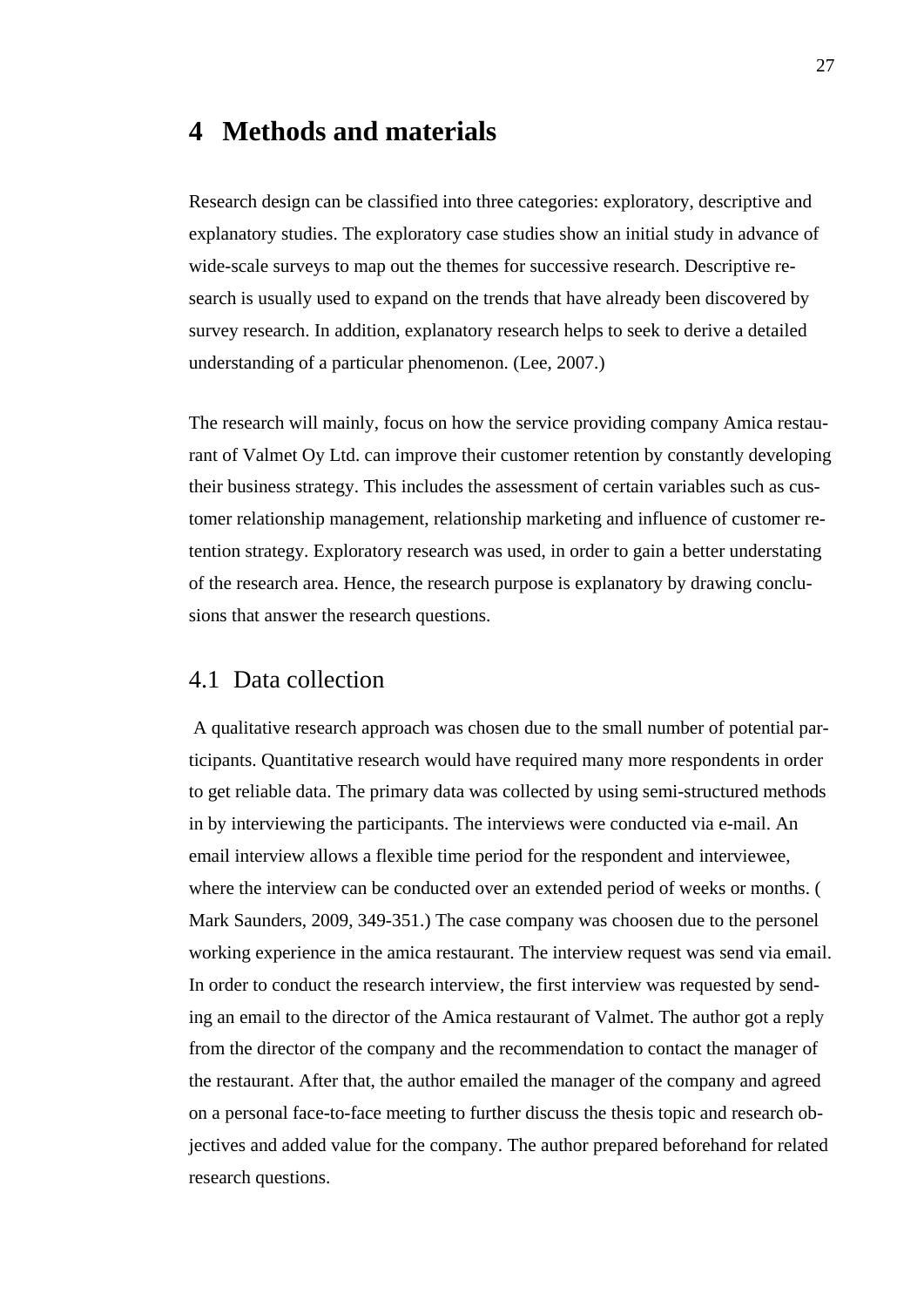The author and the manager agreed to meet on January  $21<sup>st</sup> 2015$  at 4 pm. At the personal meeting with the manager; the author explained the thesis topic and asked the manager whether he could perform the interview method to collect data. The manger allowed the researcher to interview another employee of the Amica restaurant by email as the schedule of the manager and the workers were very tight, and it would take a longer time and be difficult to arrange a face to face interview. The manager forwarded the author`s research questions to the other employee.

The researcher translated the research questions into Finnish in order to get more respondents. The interview was conducted with four employees of the Amica restaurant. The interview questions both in Finnish and English languages were sent through email. At first, there were just two respondents to participate in the research. It was quite difficult to derive reliable data just from two respondents. Nevertheless, after discussing with the tutor and the manager of the amica restaurant, the author decided to send those questions in Finnish as the two other participants felt much more comfortable to answer the questions in their native language. The author had difficulties with translating those questions into Finnish but with the help of an online dictionary i.e. a English-Finnish dictionary, and with the help of Finnish friends, the questions were translated into English. The author applied the same procedure in order to translate the answers of the respondents. The secondary data was collected by visiting the company website and materials provided by the amica restaurant.

### <span id="page-29-0"></span>4.2 Qualitative research

Qualitative research is an exciting interdisciplinary landscape comprising diverse perspectives and practices for generating knowledge. The qualitative approach to research is a unique grounding the position from which to conduct research that fosters particular ways of asking questions and particular ways of thinking through problems. The questions asked in this type of research usually begin with words like how, why, or what. The social meaning people attribute to their experiences, circumstances and situations, as well as the meaning people embed into texts and other objects, is the focus of qualitative research. Therefore, at the heart of their work, qualitative researchers try to extract meaning from the data obtained. The focus of research is generally words and texts against numbers. More than a concept or series of techniques that can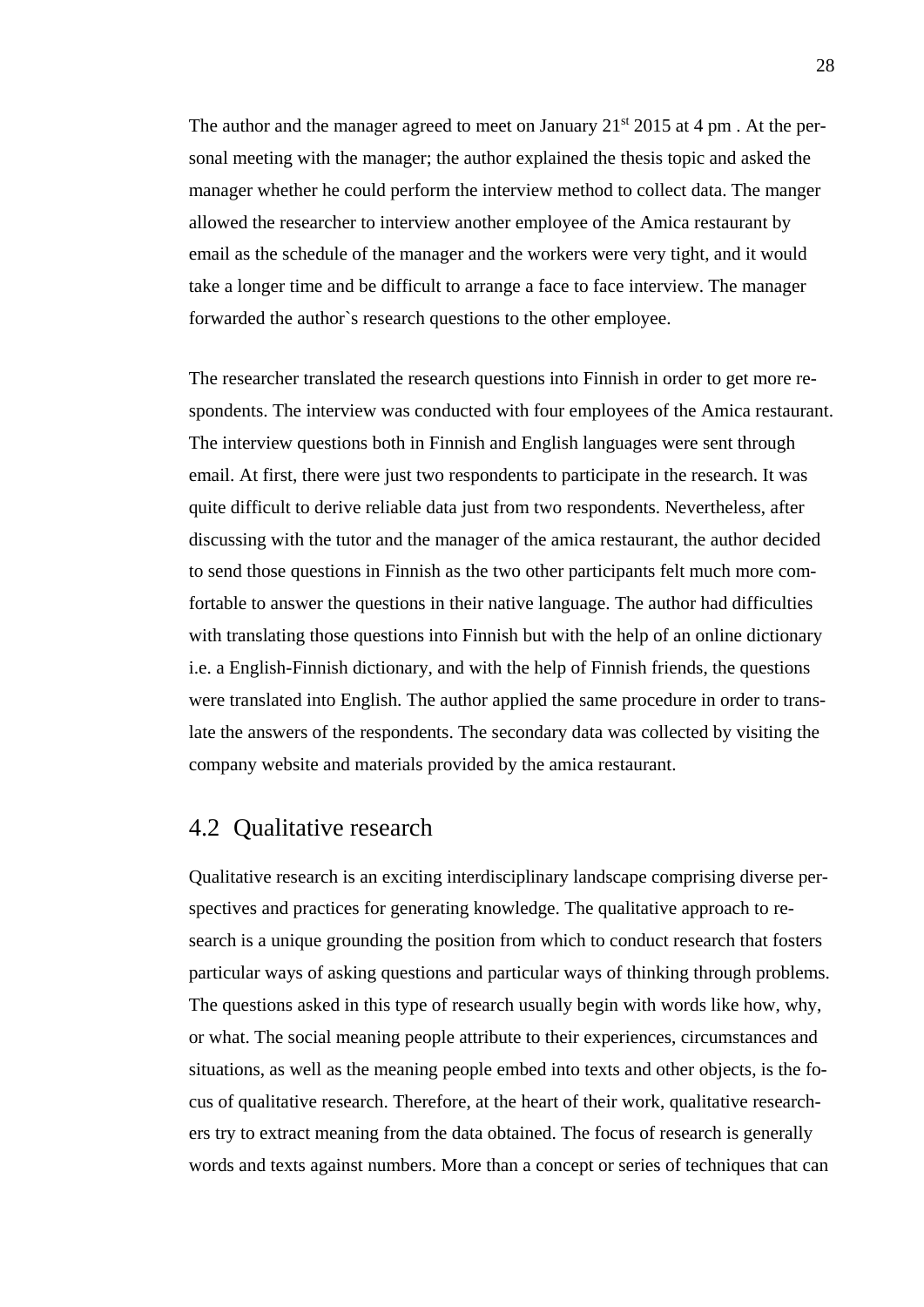simply be employed, qualitative research is an intellectual, creative and rigorous craft that the practitioner not only learns but also develops through practice. (Leavy & Nagy, 2011,3-5.) It was said that qualitative research could consist of observation and participant`s observation, interviews, and researchers own perceptions and impressions. The qualitative research was applied, in order to collect the data from the employee of the Amica restaurant.

### <span id="page-30-0"></span>4.3 Interviews

Interview is one of the most powerful ways in which interviewing try to understand associated humans. It is the medium acquire information to the questions, which includes a wide variety of forms and range of uses. Depending on the situation, an interview can take place over multiple lengthy sessions or it can take a onetime brief exchange. Interview can also take in the form of mailed face to face, group interchange or self-administrated questionaries' and telephone surveys. Interview can be structured, semi structured, or unstructured. In structure interview the interviewer pre-plan questions and asks all the respondents the same sets of questions. Whereas semi-structure and unstructured interview are non-standardised, these are usually referred to as qualitative research. (Fontana, 2007). Unstructured interview are used to explore general interested area in depth but in semi- structure interview the researcher has sets of questions and subject matter which is vary from interview to interview (Mark Saunders, 2009). Consequently, the interview was semi-structured, as the researcher allowed the participants to be flexible to respond the research questions. The researcher was not very strict about the questions presented but instead appreciated the variety in the answers of the respondents.

Due to the busy schedule of the respondents, the interview was held via email because the interview can be conduct by email a part from one to one interviews conducted face-to-face basis. The interview questions concentrated on the relationship of customer. The interview questions were emailed to four staff members of the restaurant in both the Finnish and English language. The interview was conducted over an extended times of weeks so that the respondents have enough time to answer the research questions.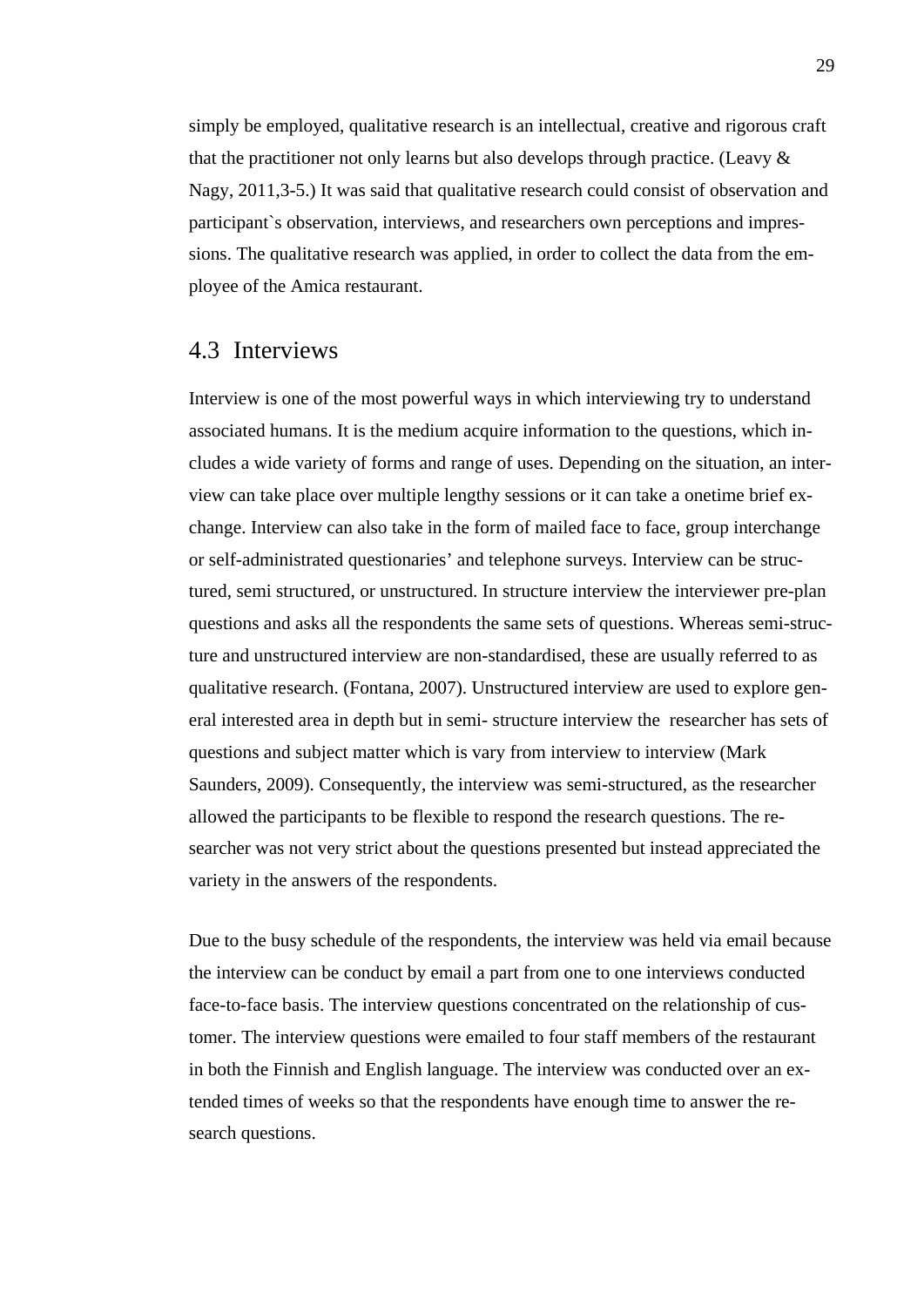### <span id="page-31-0"></span>4.4 Data Analysis

According to Yin (2003), research projects should starts with a general analytical strategy providing the researcher with a system by which he or she can set priorities for what to study and why. Two general analytical strategies are available when performing a case study, namely relying on theoretical propositions and developing a case description. Relying on theoretical propositions is favoured strategy and the strategy used in this study. Using this strategy the data collection is based on the research questions taken from previous studies. The findings of the research will then be compared with the findings from previous studies.

Miles (1994) further state that the process of analysing qualitative data concentrate on data in forms of words and processing of these words is an aspect of the analysis procedure. The procedure consists of three activities:

- Data reduction is viewed as the process of selecting simplifying and transforming the data in an arranged; way that conclusion can be drawn and verified.
- Data display refers to the presentation of reduced data in an organised way in order to simplify the process of drawing conclusions.
- Conclusion drawing is the ultimate analytical where the researcher evaluates the significance of the finding by noting regularities, explanations, patterns casual flows and proposition.

When the data in the study were analysed the three steps suggested above were followed. The research has been implied conclusion drawing analysis regarding qualitative data within case analysis. First, for each research question included in the study the empirical findings have been compared to the literature and theories in order to make with in case analysis and data gained from the case company is compared and finally drawn conclusions from the data gained from the company.

In e-mail interview data analysis process started before the interviews by dividing the phenomenon`s different aspects to themes. Therefore, it would simplify the analysis process after the interviews. Next step was interviewing the respondents, after the interviews, the responses were interpreted word for word. After that, all the answers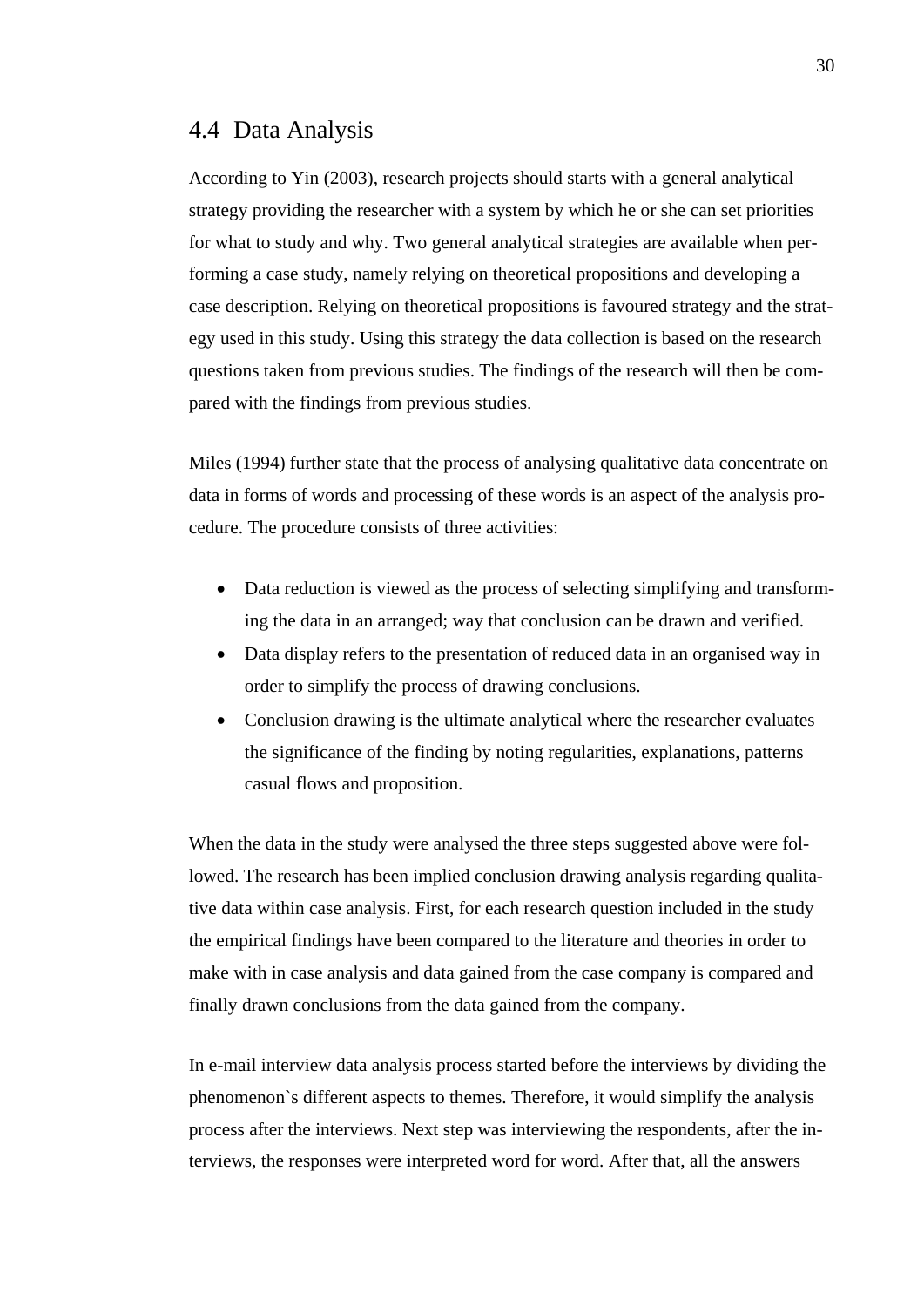were put together and then deleting all unnecessary texts from the text, which did not have any value on this research. Then it was time to read answers repeatedly to find out the key issues that was answered by taking notes, mind maps and figures.

#### **Benefits of customer relationship management, analysis**

The objective of this question to interviewee is to know how the employee know about the customer relationship and apply to the company to increase services profit and value of the company.

After the respondent of the interview, the researcher is happy with the employee of Amica practice and knowledge about customer relationship management all of the interviewee mention the key point of customer relationship management, which are to build the future relationship with their customer, to gain customer trust, to fulfil customer needs and provide right service in right time. However, no one mention that the customer relationship management also increase the benefits of the company if author increase data sample then the result would be different.

The benefits of customer relationship management presented in theory part, page 14, presents the positive pros. The benefits of customer relationship management is to develop relationship that is more profitable with customers and increased customer satisfaction.

#### **Advantage of customer retention strategy, analysis**

The objective of the questions was to know that how the Amica restaurant can get advantages of using customer retention strategy and how can company apply customerretaining strategy.

Based on the interview questions, the interviewee mentioned that it helps to know the customers and their needs and able to recommend to right a product which the customer will prefer or interest. Able to react for the customer feedback which meet the expectation of the customer. Customer retention helps to learn about the customer needs and recommend to existing customer their like services.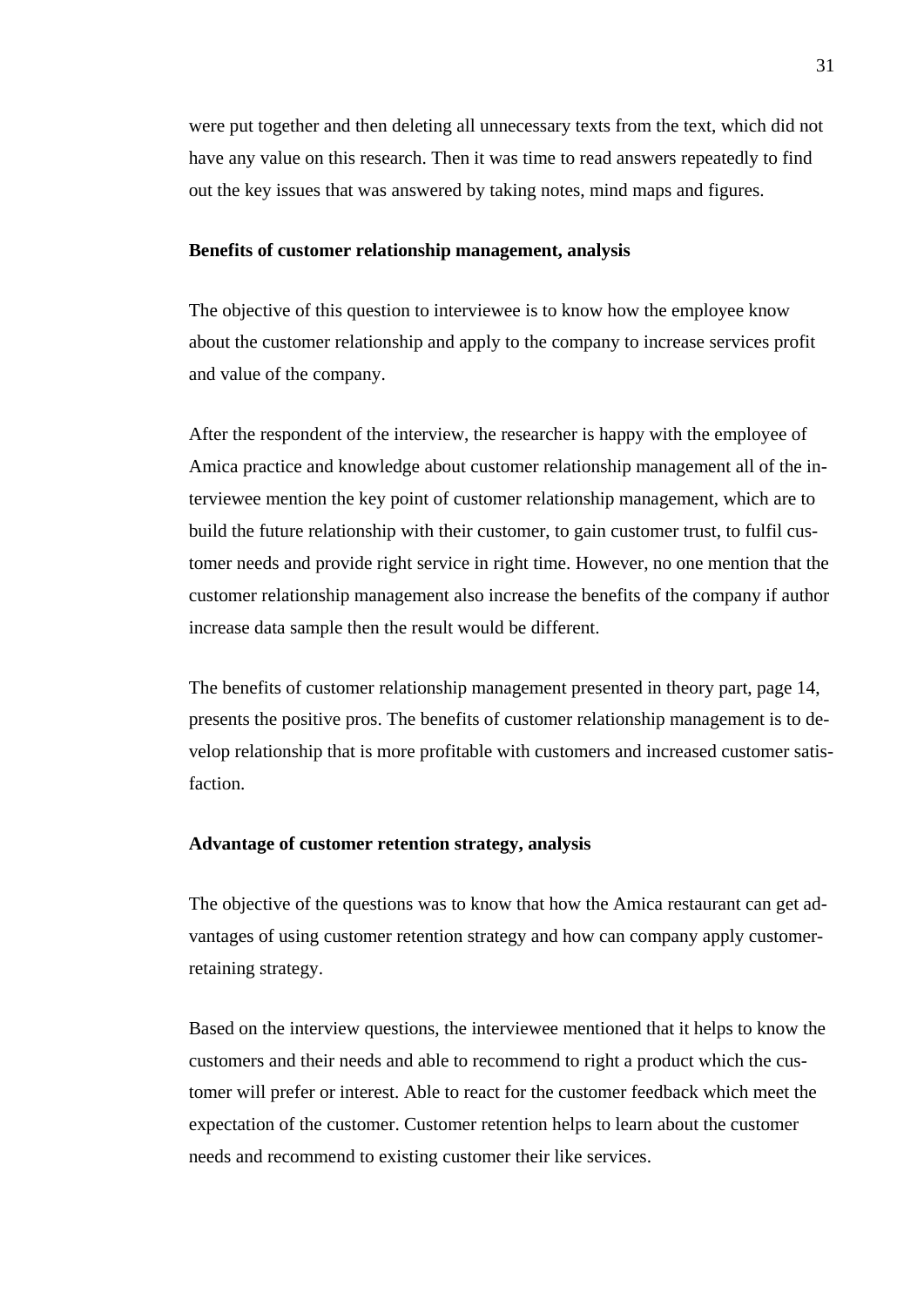As mention in the theory part in page 16 to 21, understanding customer retention is a system of activities for improving the operation process, on the basis of the positive positing of the customer because retention strategy work best when the company retention level is high because only 5 percent increase in the customer retention can increase company profitable to over 85 percent.

#### **Customer retention strategy as the key to their business performance, analysis**

The objective of the question was to know how Amica restaurant of Valmet oy apply customer retention strategy as the key to their business performance.

After the respond of the interview, the researcher agreed with the employee of Amica. The practice and knowledge about customer retention strategy they apply as the key to their business performance all of the interviewee mentioned the key point of customer retention strategy responsibility of the employee by giving training to the employee, respecting working environment, employee should fulfil the responsibility, introducing to his/her job, good guidelines, training and bonus. Towards the attitude of the employee the respondent mention that there should be yearly appraisal, daily meetings (morning and evening),employee should ask the question that are not clear during working environment, asking feedback from the managers from previous working day and same day. The employee's positive attitude really matter because if customer service is generally positive client is in good spirits and satisfied. Positive attitude is significant. Towards evaluation of customer relationship the respondents mention the yearly customer satisfaction survey should be done, head secretary meeting should be done at least once in a month. And reacting to the customer feedback, held the conversation between the customer and company management team. Towards the change of performance if needed the respondent mention that they do it several times like by changing the products. The company is ready to accept the changes in the performance if needed. By reacting on time according to the program of the company. The company has a meeting with the customers at regular intervals, and if there is, a problem comes up activities to change. The change must be ready at all times. To behave with the different types of the customers respondents mention that Amica restaurant have three different kind restaurant in the valmet area and restaurant prepare different kinds of foods for different customers. There are differences, and the differences must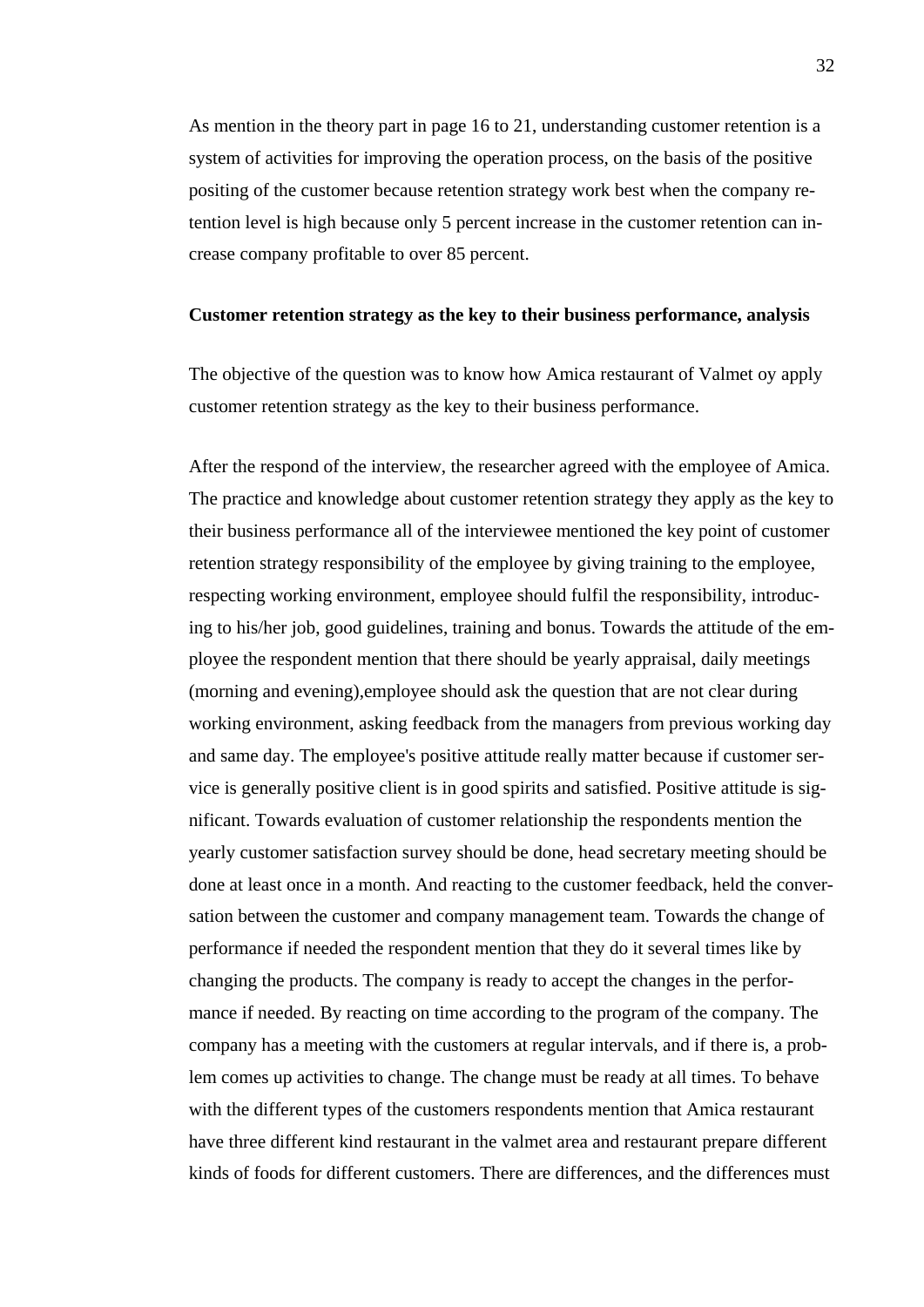be also aware of different customers and exercise in favour of customers. To the training of the employee the respondent, mention that they have lot of training from customer service to serve or make food and how to garnish food. The employee should be educated and the education should be arranged from time to time and the development of the employee should be checked and followed. The training of the employee is very important. However, the employee should also be active enough to update themselves by learning and reading things that are related to their work.

The customer retention strategy as a key to business performance mentioned page 25 & 26, customer retention has more impact on profit than market share, economic of scale and other variable that are considered to provide complete advantages for a firm. Customer retention strategy are not only profitable because of increased revenue from loyal customers also because of reduced costs of serving long time customers.

### <span id="page-34-0"></span>4.5 Reliability and Validity

Validity is a process whereby the researcher earns the confidence of the reader that he or she has gotten it right. Trustworthiness takes the place of truth. Validity takes the form of subjecting one`s findings to competing claims and interpretations and providing the reader with a strong argument for particular knowledge. (Leavy & Nagy, 2011)

The interviews were designed to increase validity to compare the findings, which hopefully lead to a better analysis. The interview questions were planned to provide relevant data. In this research, validity is used in the evaluation of the questions. Logically, the nature of the questions asked is critical to the reliability and validity of an interview. If the questions are not related to the issues to be examined, we should not expect the results of the research necessarily to be comparable because each interviewer has, in fact, collected different information about the interviewees. Validity is properly implemented if the target group and the questions are accurate. The assessment of validity usually directs the attention on the question of how well the research approach and methods used correspond to the phenomenon, which is to be examined. The author constructed the questions that would give a basis for positioning the company and evaluating its input to customer relationship management. The author got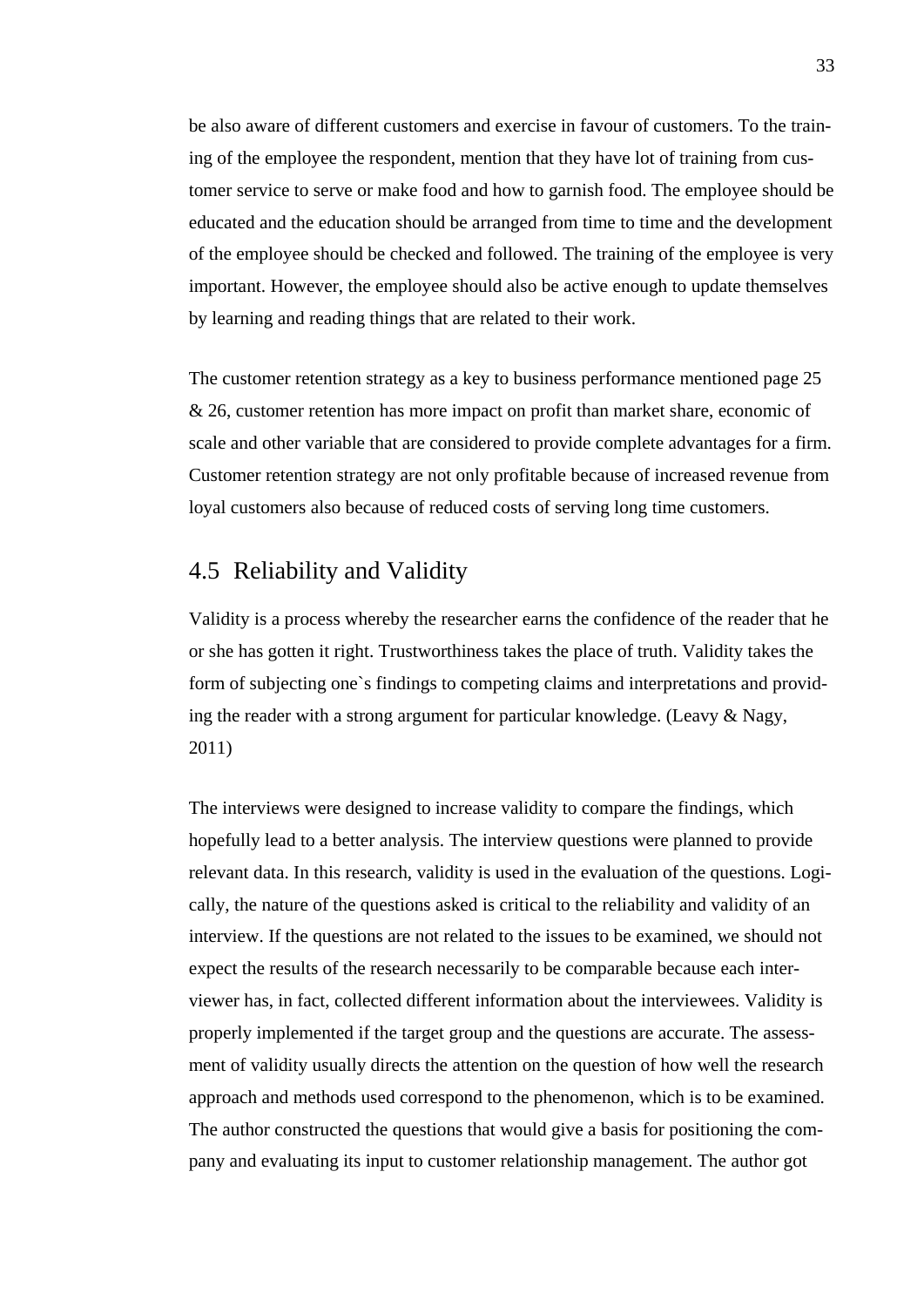straightforward answers to direct questions, which contributed to reaching validity. From the answers to the questions, the author got a basis to continue the research and, in addition, they supported the author's original thoughts about the issues considering customer relationship management and customer retention. Naturally, it gave a deeper insight into the process.The author used their original ideas on each question and answer and based on the new information gained in the analysis. The author strived for a natural continuum each time findings were made so that there would be conformity throughout the research.

Validity is concerned with the generalisability of the research, whether it can be applied to other research settings. This is a great concern when dealing with single case studies as the results usually only reflect that organization. With an increased number of cases studied, this problem is reduced. (Saunders, Lewis, & Thronhill, 2009, 158).

The reliability of a research is assured by similarity in the interpretation in further studies regardless of the interpreter. A questionnaire has to be reliable in order to be valid. Reliability is, therefore, concerned with the strength of the questionnaire and in particular, whether or not it will produce consistent findings at different times and under different conditions, such as with different samples or in the case of an interviewer administering a questionnaire with different interviewees (Saunders, Lewis, & Thronhill 2009, 373).

In this research, documentation was used in order to collect the secondary data relevant to the study. This was conducted by visiting the websites of the company and other material provided by the company itself. Consequently, in this research documentation was the most important measure of reliability. To ensure the highest reliability of the research, the proper questions in the questionnaire were created so that the respondents would not misunderstand or be misled by the questions. Uncertainty in the vocabulary and sentence structures was eliminated by a serious consideration to make sure that the respondents were put in the appropriate context of the questions. All the questions in the interview questionnaire always support a specific purpose of the research in which none of the questions give useless information. However, proper and simple questions also help the respondents save their time and focus on giving the most honest answers.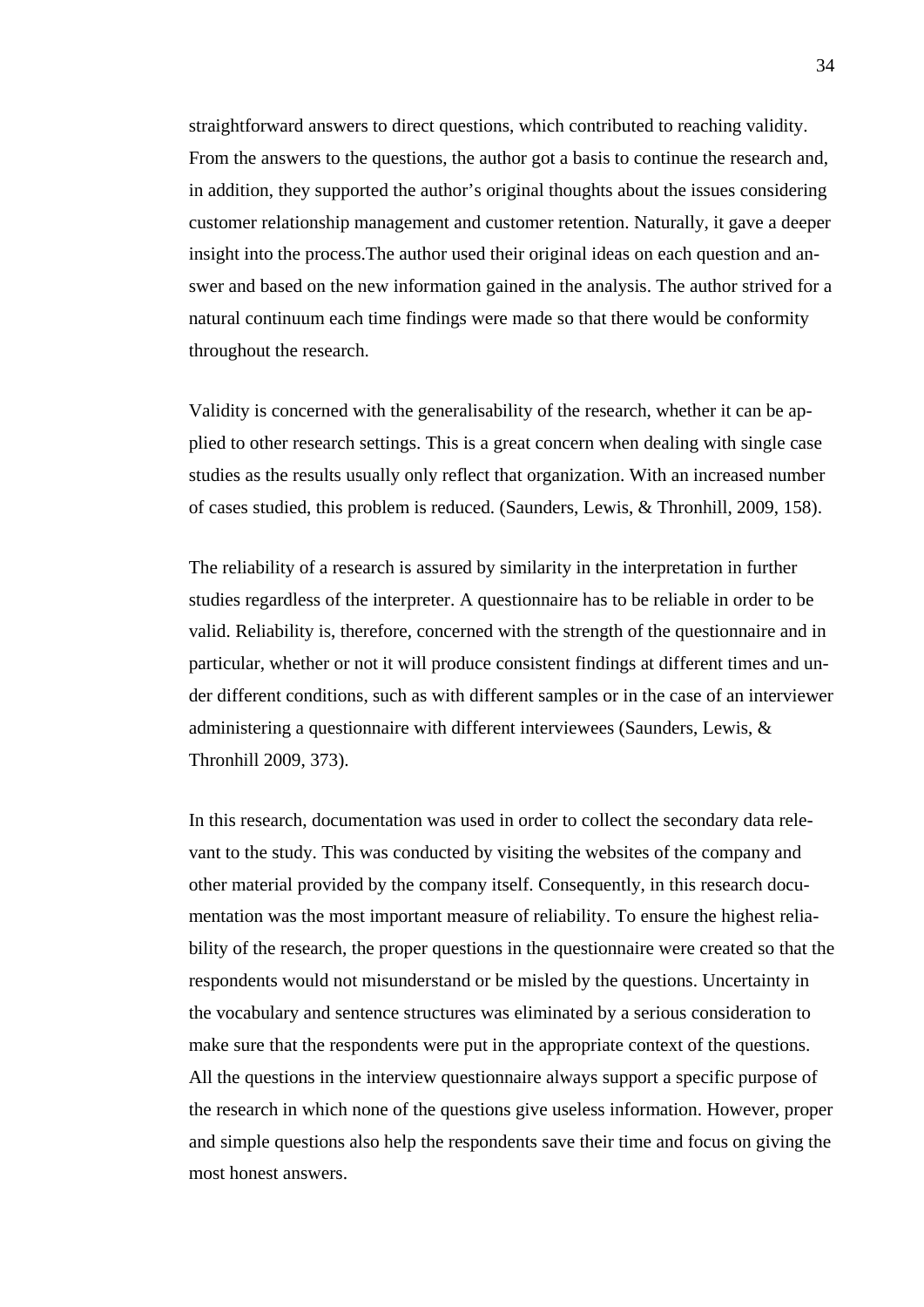# <span id="page-36-0"></span>**5 Findings**

The research questions sent via email are included in the Appendices. According to the respondents, the advantages of customer relationship management are mentioned such that it helps to know what their customers really want and with the help of this knowledge, the restaurant can provide the right service at the right time for the customers. It helps to build a future relationship with the customers. Both the customers and the company can have mutual advantages, when both parties know each other`s needs and desires. To create customer retention, the model of Porras i.e. by Christopher, Payne and Ballantyne was used. The strategy applied to build the customer relationship can be summarized as communicating with the customers, arranging customer group meetings four times a year, surveying once a year, collecting customer feedback and keeping in mind that face-to-face communication is important. They apply different marketing plans to surprise customers by providing discounts on the food prices on special occasions. Recently, changes have been made to the customer relationship but the changes have not been mentioned due to confidentiality. The changes are made after a brief discussion with the customers on necessity of any changes.The communication channels that were employed to reach customers were info walls, internet, e-mails, group meeting, feedback book and telephone, survey of the customer satisfactory, meetings with the customers, secretory meeting, collecting feedback and e-mails from the customers. They mentioned that they have different types of customers with different tastes and desires.

As for the question how the company can get advantage from using a retention strategy, the respondent answered that it helps to know the customers and their needs, which allows to recommend right products to the right customers. It helps to correct weak point through customer's feedback which meet the expectation of the customer. Customer retention makes it easier to learn about the customer needs.

As for the question how Companies can apply a customer retention strategy as a key to their business performance, the respondent answered that the responsibility of the employee would increase, employee will focus to their specific job position to per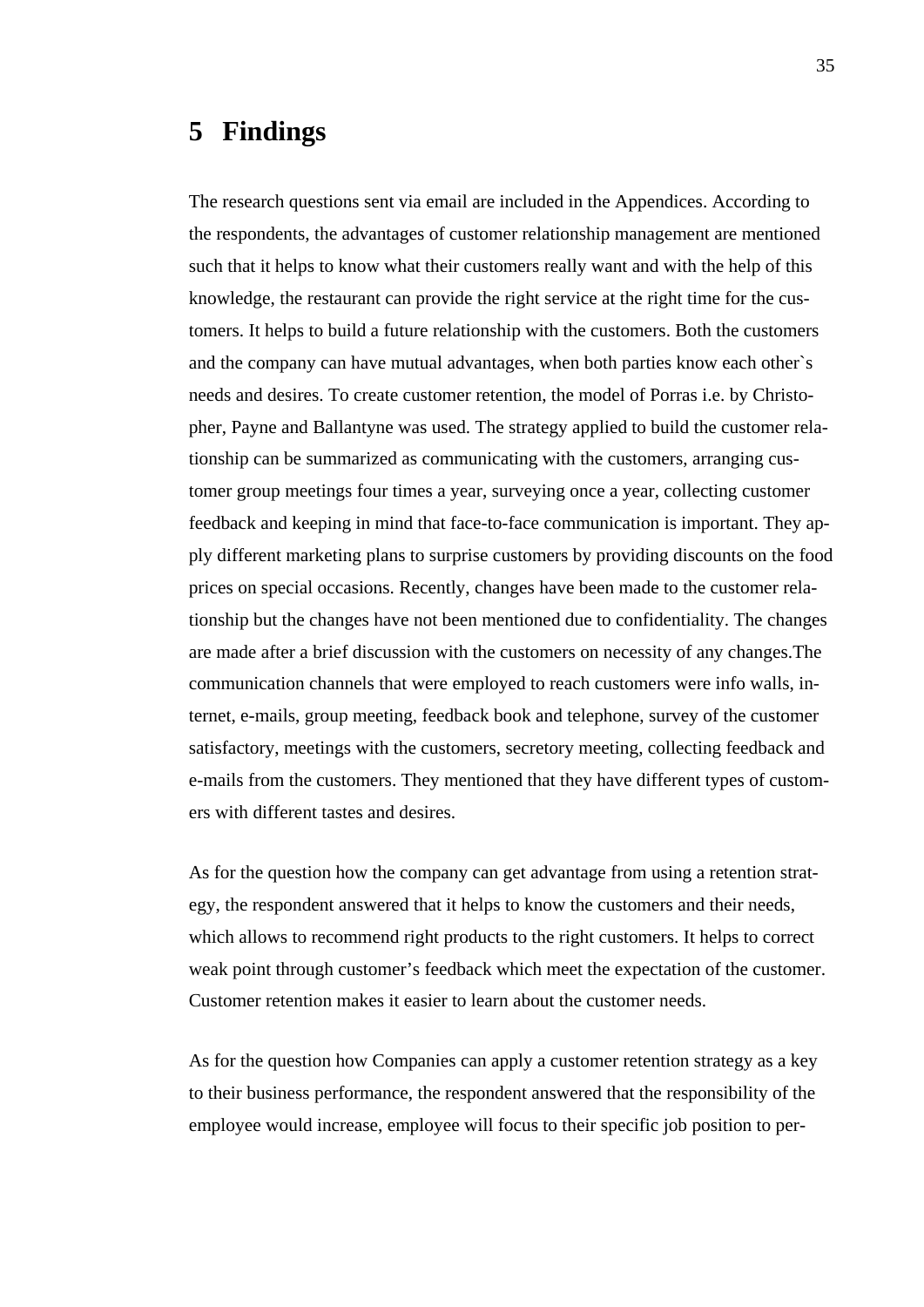form better, company can provide good guidelines, training and bonus to the employee, which would correct the attitude of the employee by a yearly performance appraisal, daily meetings and managing the feedback of customers. A customer relationship is evaluated by arranging a customer satisfaction survey yearly and secretary meeting about every second month. The firm have made many changes to promote customer service by changing in products and the way they train the employee. As for the attitude of the employee, Respondent mentioned that there should be a yearly appraisal, daily meetings (morning and evening), and employee work evaluation. The employee's positive attitude really matters because if customer service is generally positive, the client will be satisfied. A positive attitude is significant. As for the evaluation of customer relationship, the respondents mentioned that yearly customer satisfaction survey should be made secretary meeting should be arranged at least once a month. Reacting to the customer feedback, conversation between the customer and company management team to increase customer touch point. As for the change of performance within the company if needed the respondent mention that they do it several times like by changing the products, the company is ready to accept the changes in their performance if needed and by reacting to customer feedback solutions on time according to the program of the company. The company have a positive thought with the customers at regular intervals, and if there is, a problem comes up activities to change. To serve different types of the customers, the respondents mentioned that the Amica restaurant have three different kinds of restaurants in the Valmet area and these restaurants prepare different kinds of meals for different customers. There are differences, and the differences must be also aware of different customers and exercise in favour of customers. As for the training of the employees, the respondents mentioned that they have a lot of training in customer service for their employee on serving food and garnish food. The employee should be educated and the education should be arranged from time to time, and the development of the employee should be checked and followed. The employees should also be active enough to update themselves by learning and reading things that are related to their work.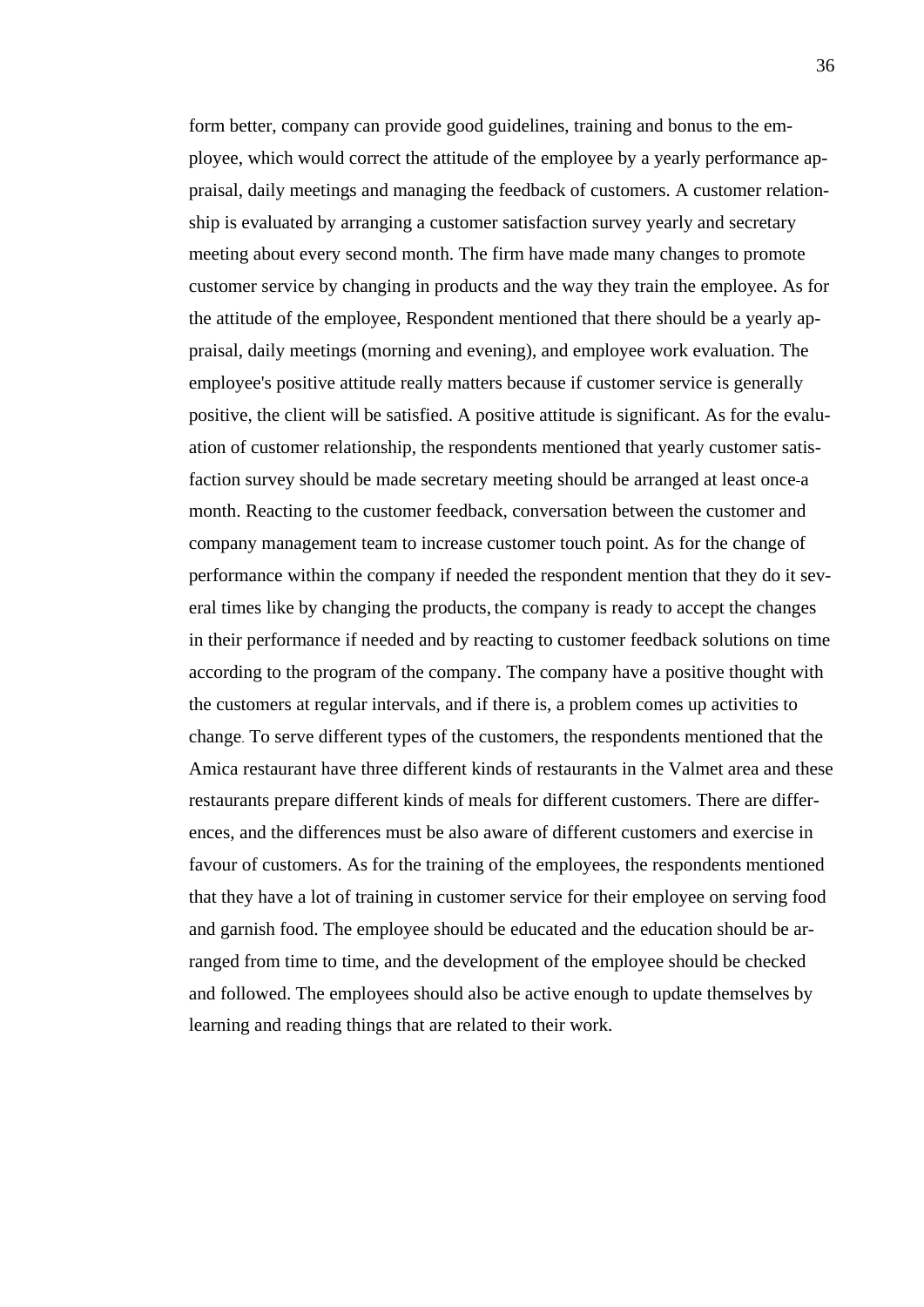# <span id="page-38-0"></span>**6 Discussion**

### <span id="page-38-1"></span>6.1 Research Results

The research questions presented in the chapter 1 presented the solid base for the research. The outline of the survey together with the supporting literature revealed, in the case of Amica restaurant of Valmet Oy, that there is a demand for customer relationship management and increase customer retention strategy that it is relevant for successful business operations presently at marketing relationship and possibly be even more in the future. The strategy will not only increase the company`s business performance, but can also save money in terms of time and marketing cost for acquiring new customers rather than focusing on existing customers. When focusing on the customer retention rate is equivalent to a low defection rate. Customer retention is the mirror image of customer defection rate. Proper process for customer feedback, complaint management, front staff training, special bonus and offers to customers will increase the business performance, which is an improvement for the employee-working environment. As the more satisfied customers, a better public image will be presented to them and more value will be created for the business.

Customer`s level of commitment was more dependent on employees` personalities than on the efforts of leadership. Customers plays a vital role in the business performance to leads towards the success. The satisfied customers helps indirectly in promotional activity to attract the new customers with words of mouth communication channel.

### <span id="page-38-2"></span>6.2 Research Analysis

### **Interview**

An interview was done to increase the understanding of customer relationship management by investigating the service company and their relationship with customer to increase customer retention. The food service company was chosen because they deal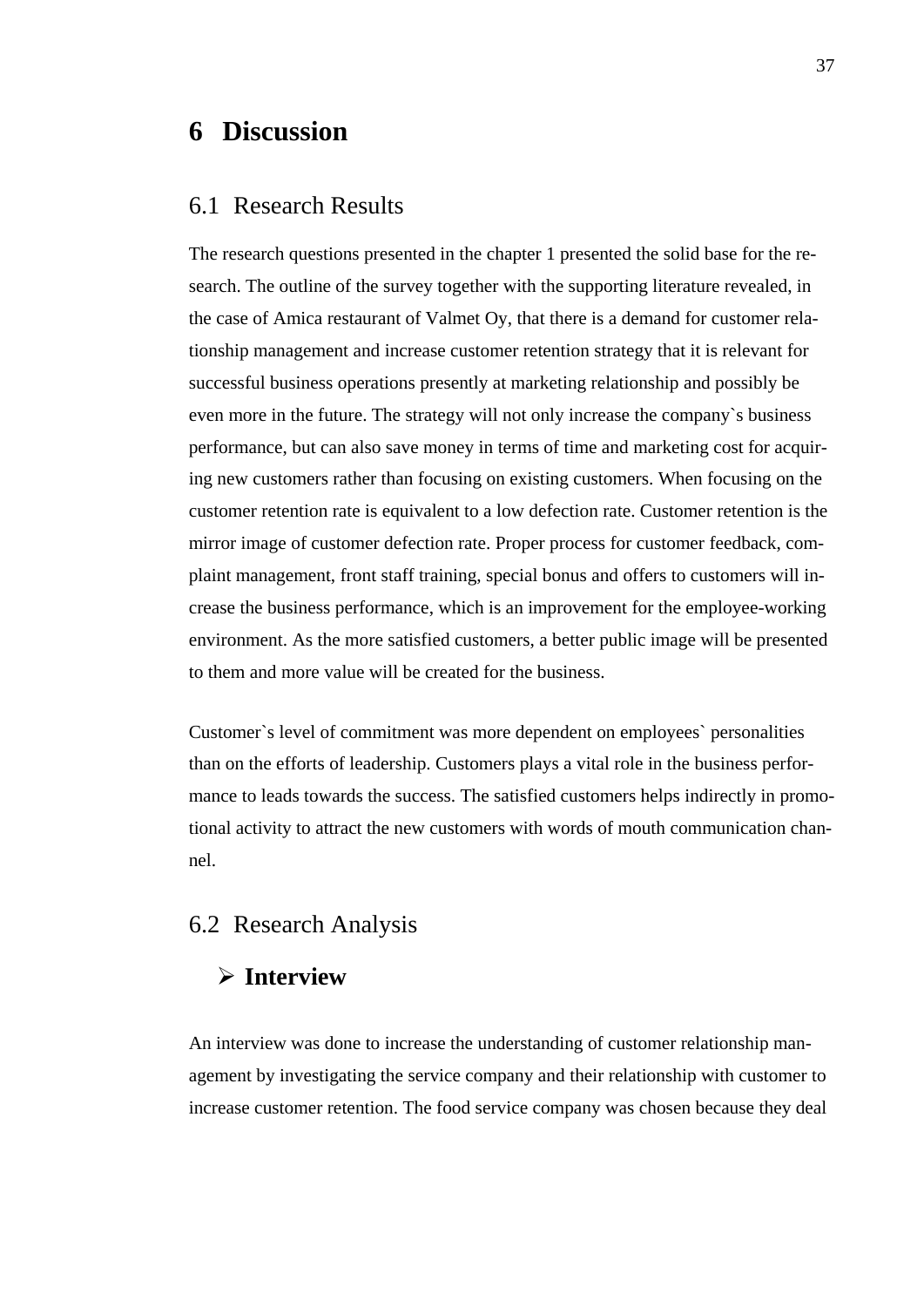with the customers all the time serving foods. By limiting population to existing partners, the validity of the research results may be compromised and at the same time limited in two ways:

- 1. The respondents are already in the cooperation with the Amica restaurant, so they had already formed an opinion about the company; this may have caused a response bias such that the respondents answered in the way in which they thought the interviewer wanted them to, or in the way, they thought was most relevant.
- 2. Some of the company`s representative did not know about Customer relationship management and customer retention strategy, while others already had the system in the operation. This might have affected their responses even though the basic of customer relationship management and customer retention strategy were explained in the interview.

The questionnaire, however, is repeatable and as a tool for research, it gave reliable information even though there was minor threats to its validity. To increase the understating about the customer relationship management and customer retention the results of this survey can be compared.

### **Research Purpose**

Customer relationship management and retention strategy is not a new field of study and there are already many researches done before. Many papers available on customer relationship management system applied. In this research, however, the relationship between the service company and their customers to increase customer retention strategy are under close study. The research scope was set only to increase the understanding of service providing company and relation of customer to increase customer retention.

The author investigate the company relationship with their customer and focus more on customer retention strategy. So that the company can improve their relationship, more on the existing customers rather than spending lot of money for acquiring new customers.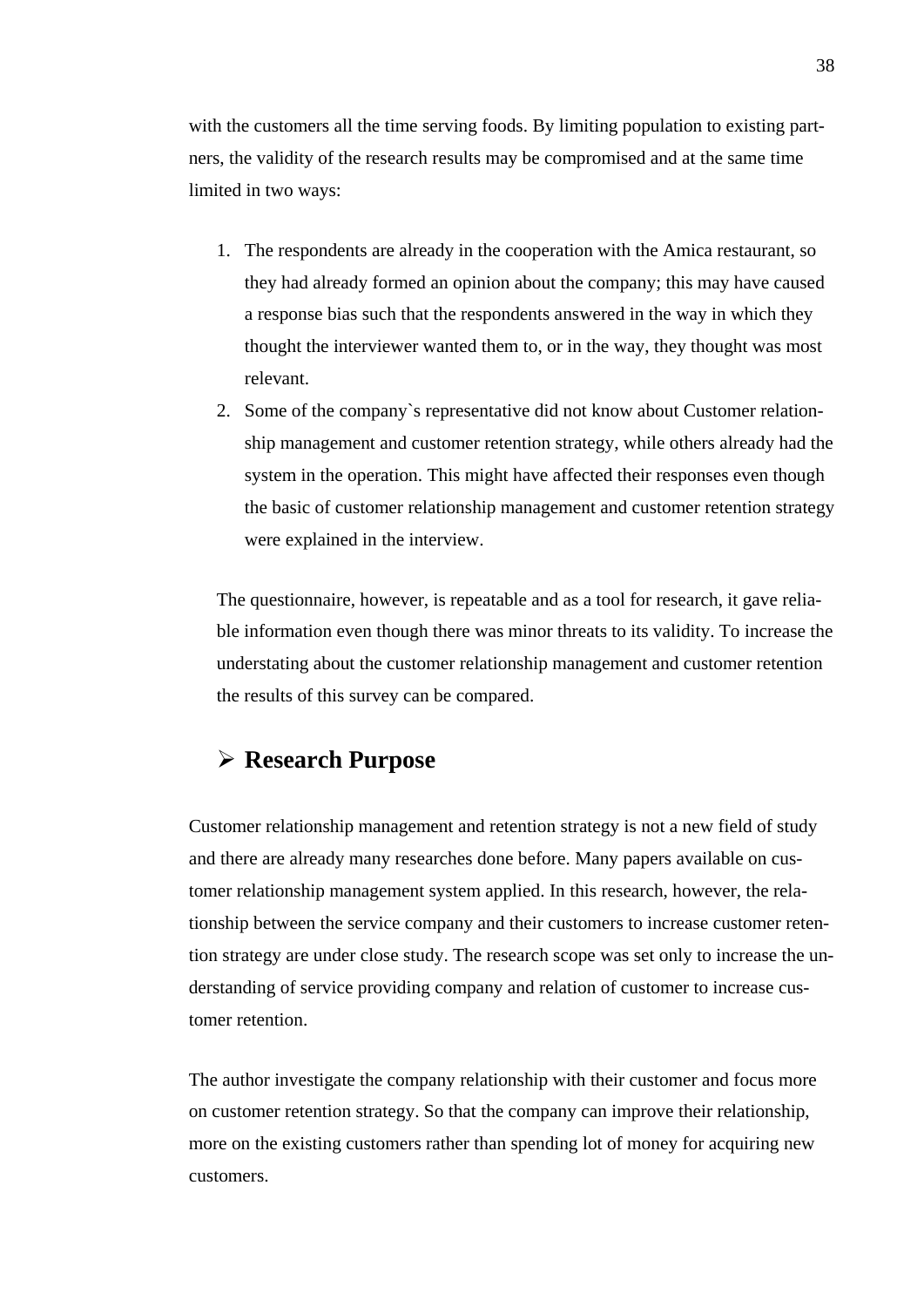### <span id="page-40-0"></span>6.3 Reflections on the Research

During the research, the author gained a lot of new informations regarding customer relationship management and customer retention strategy, which increase his skill level towards that the subject area.the researcher learned about how amica restaurant of valmet oy applies customer retention strategy to keep their existing customers and what they do to keep in touch with their customers. During the research interview, respond author got some feedback from the respondent that the questions were more related to the field of strategic management that is rarely used in the level of working place and questions were meant mainly for operative management. The author got chance to know his drawbacks and gained recommend to make questions more systematic to get answer to the research questions.

### <span id="page-40-1"></span>6.4 Reliability and Validity

The interview was designed to increase validity in the form of comparing the findings, which hopefully lead to a better analysis. The interview questions were planned to provide relevant data. In this research, validity is used in the evaluation of the questions. Logically, the nature of the questions asked is critical to the reliability and validity of an interview. If the questions are not related to the issues to be examined, there should not be expectation on the results of the research necessarily to be comparable because each interviewer has different information about the interviewees. Validity is properly implemented and the target group and the questions are accurate. The assessment of validity usually directs the attention on the question of how well the research approach and methods used correspond to the phenomenon that is to be examined. The author constructed the questions that would give a basis for the positioning of the company and evaluating its input to customer relationship management. The author got straightforward answers to direct questions and this contributed in reaching validity. From the answers to the questions the author got a basis to continue the research and in addition, they noted that answers supported author's original thoughts about the issues considering customer relationship management and customer retention. Naturally, it gave deeper insight into the process. Author used their original ideas on each question and answer and based on the new information gained analysing was done. The author strived for natural continuum each time findings were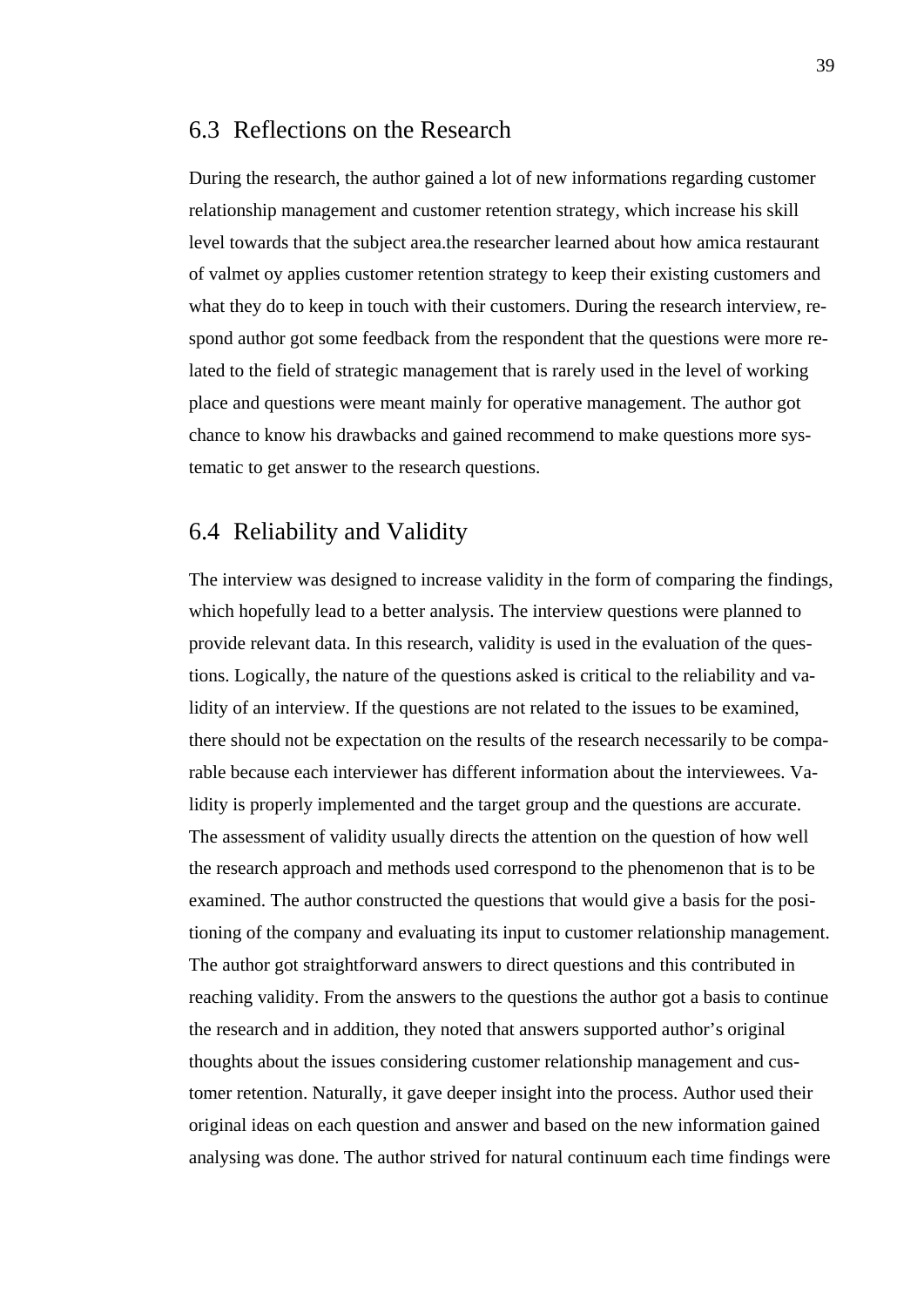made so that there would be conformity throughout the research. It is great concern of validity when dealing with single case studies because the result usually only reflects that organization. However, with the increased number of cases studies the problem is reduced.

To ensure the highest reliability of the research, the proper questions in the questionnaire were created so that the respondents would not misunderstand or be misled by the questions. Uncertainty in the vocabulary and sentence structures was eliminated by a serious consideration to make sure that the respondents were put in the appropriate context of the questions. All the questions in the interview questionnaire always support a specific purpose of the research in which none of the questions give useless information. However, proper and simple questions also help the respondents save their time and focus on giving the most honest answers. Accurate recording, transcription and documentation of all research data and process insured the reliability of this study.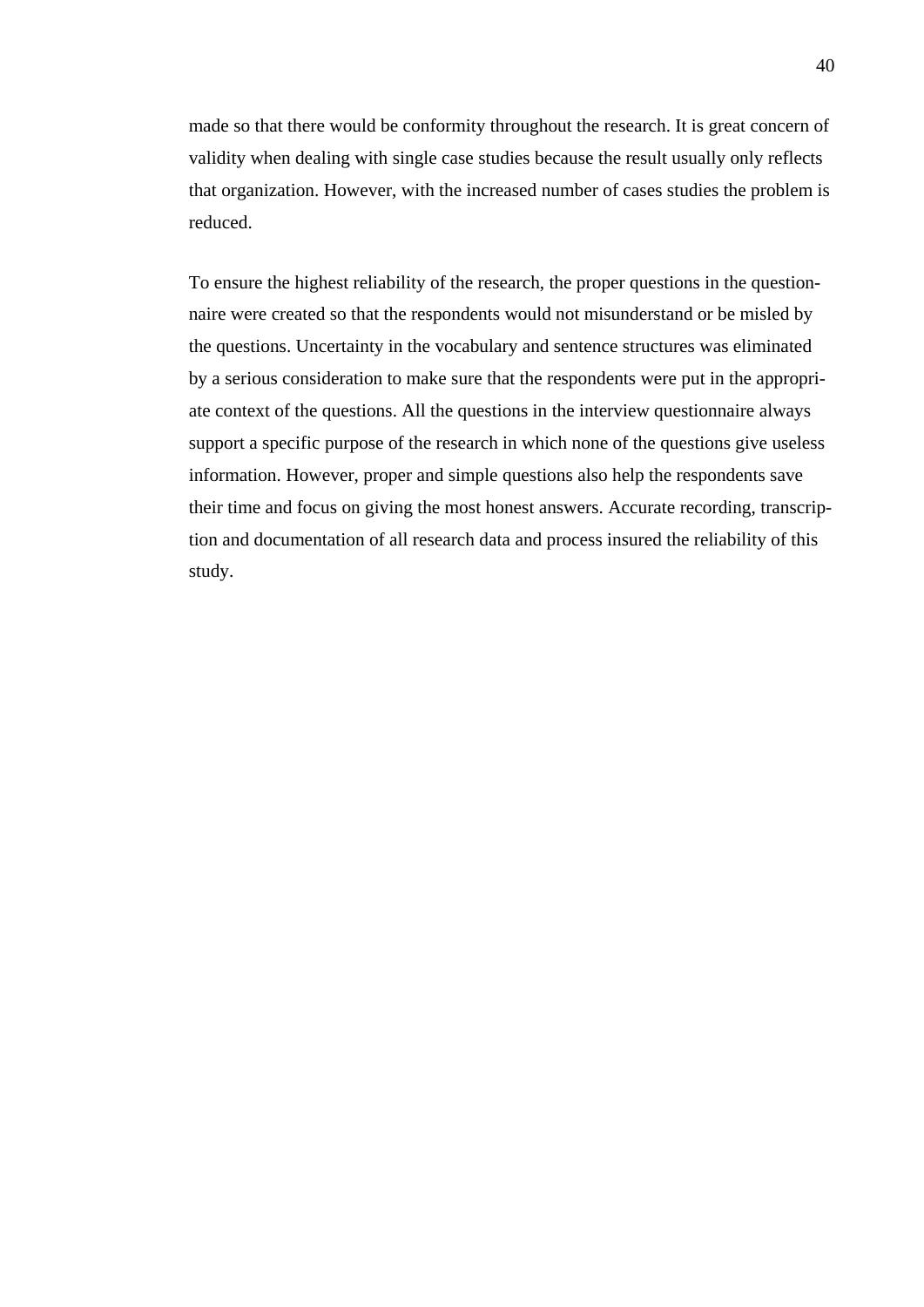# <span id="page-42-0"></span>**7 Conclusion**

The aim of the thesis was to increase the understanding of customer retention by investigating a service company, which can improve their customer retention through customer relationship management. Companies may choose to apply different parts of customer relationship management to their businesses through technology and other means of communication with their customers, various training programs and other resources devoted towards the employees of the company. Evaluating the past and present behaviour makes it possible for the company to adopt the most effective business strategy.

Customer retention strategy helps a company to gain profit because only five percent of the existing customers can lead the company towards 85 percent of the gross profit. Customer retention is the mirror image of customer defection rate. A proper process for customer feedback, complaint management, front staff training, special bonus and offers to customers will increase the business performance, which is an improvement to the employee-working environment. The more satisfied the customers, are the better public image will be presented to them and more value will be created for the business.

An interview was done to increase the understanding of customer relationship management by investigating the service company and their relationship with customers to increase customer retention. A food service company was chosen because they deal with the customers all the time serving food. Customer relationship management and retention strategy are not new fields of study, and there are already many previous researches.

One of the respondents gave some feedback saying that the questions asked during the research process were more related to the field of strategic management. The author got a chance to know his drawbacks. The interview was designed to increase validity in the form of comparing the findings, which hopefully lead to a better analysis. The interview questions were planned to provide relevant data. Validity is properly implemented if the target group and the questions are accurate. The assessment of validity usually directs the attention on the question of how well the research approach and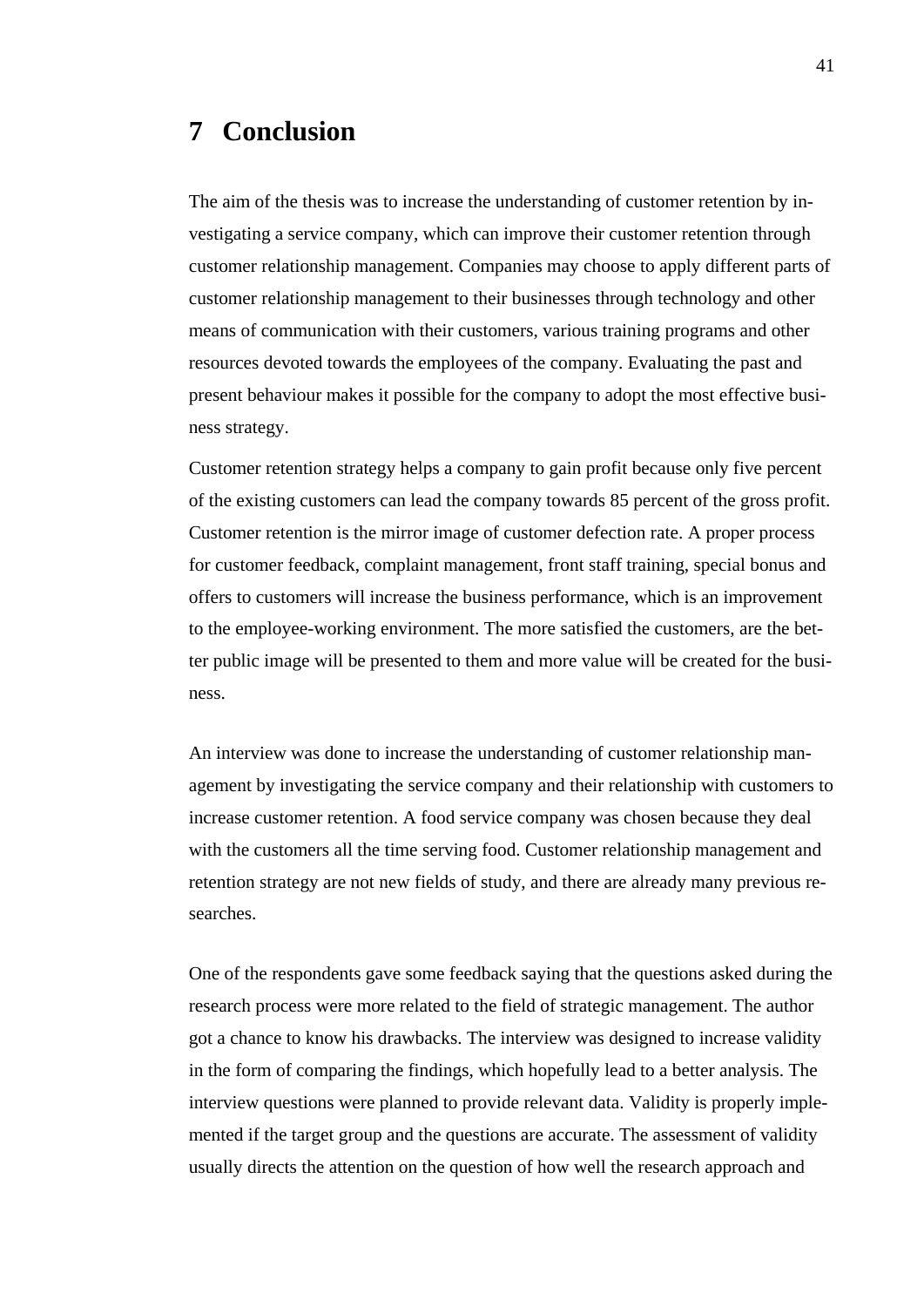methods used correspond to the phenomenon, which is to be examined. The author constructed the questions that would give a basis for positioning the company and evaluating its input to customer relationship management. The author got straight forward answers to direct questions,which contributed to reaching validity. The answer mentioned of the respondents additionally increased the validity of the research.

Documentation was the most important measure of reliability. To ensure the highest reliability of the research, the proper questions in the questionnaire were created so that the respondents would not misunderstand or be misled by the questions. Uncertainty in the vocabulary and sentence structures was eliminated by a serious consideration to make sure that the respondents were put in the appropriate context of the questions.

The conclusions are that companies have to realize that they have to do things right by listening to their customers and adopting a strategy based on mutual understanding with customers. The company has a better chance to overcome their competitors and be more efficient in building relationships with their customers by promoting customer retention.

### <span id="page-43-0"></span>7.1 Suggestions for further studies

This research focused on investigating the relationship between a service providing company and their relationships with the customers to increase customer retention. The study dealt with one firm within the food service sector. Further research related to the thesis topic would be of interest for professional service firms in other industries. Therefore, the topic would be good in further research on the service company to analyse the company's customer relationship management and success factors.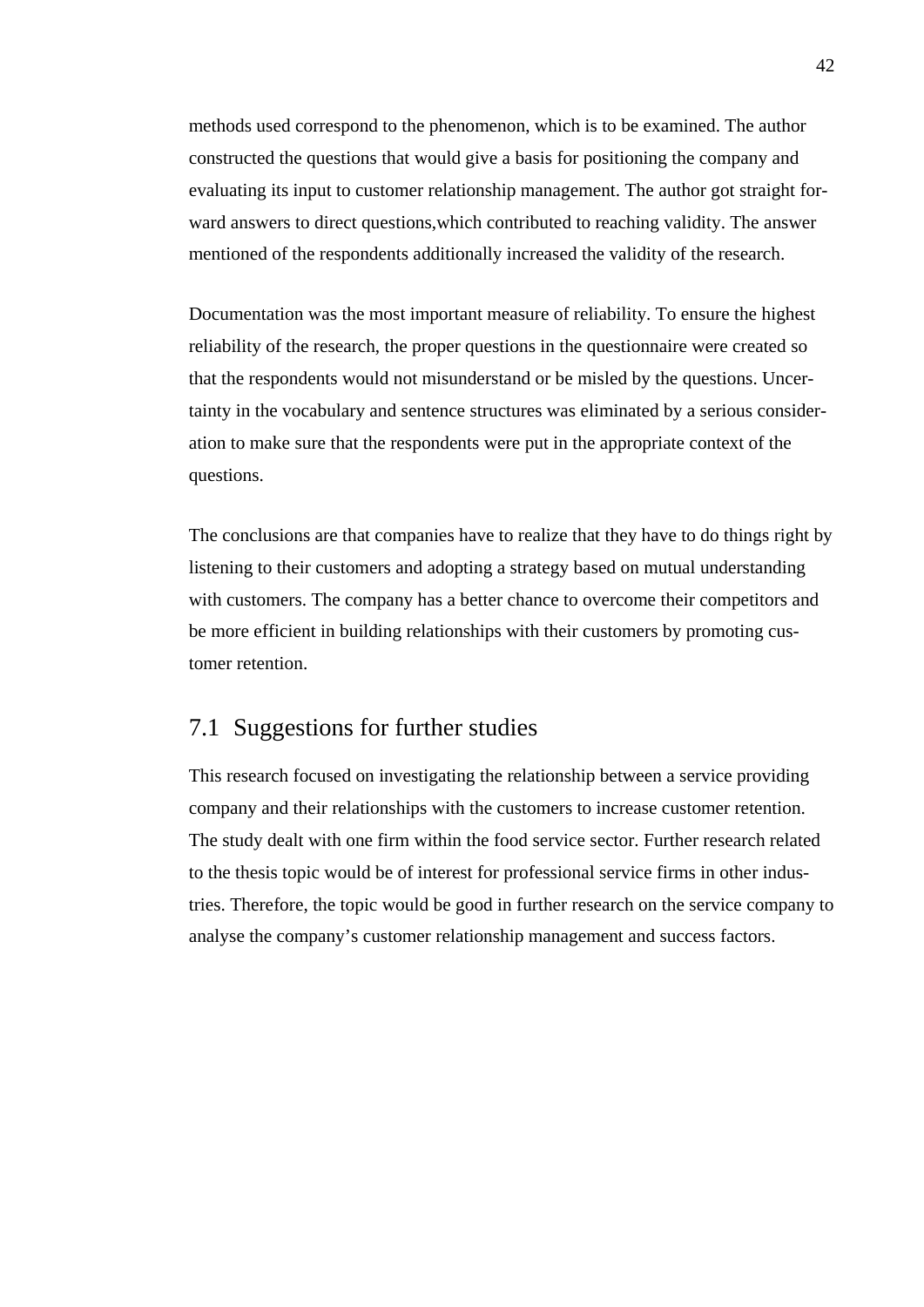# <span id="page-44-0"></span>**References**

Baran, R. J., & Galka, &. R. 2013. CRM The Foundation of Contemporary Marketing Strategy. 711 Third Avenue, New York: Routledge.

Beltman, E. P. 2013, Customer Relationship Management*.* Edinburg Gate: Pearson Education limited.

Bliemel, F 1998. Customer Relationship-The new target strategy. Marketing For Research and practice, 37-44.

Brennen. 2013. Qualitative research methods for media studies. New York and London: Routledge.

Brown, S. 2000. "From Customer Loyalty to Customer Dependency." Customer Relationship Management, New York: John Wiley & Sons Canada, Ltd.

Bruhn, M. 2003. Relationship Marketing Management of Customer relationship. England: Pearson Education Limited.

Buttle , F. 2004. Customer Relationship Management 1st ed. 30 Corporate Drive,Suite 400,Burlington,MA 01803,USA: Elsever Ltd.

Chase, S. D. 2013, Customer service solution*.* United States: McGraw-Hill.

Christianus, D. 2002, Management of customer satisfaction and customer loyalty:How to profit and value of enterprise. Expert Renningenmalmsheim.

Christoper Lovelock, J. W. 2002, Service Marketing in Asia*.* First Lok Yang Road, Jurong: Prentice hall.

Customer Relationship Management, 2005. Bradford, GBR: Emerald Group Publishing Ltd. Retrieved from [http://www.ebrary.com](http://www.ebrary.com/)

Fazer, 28.2.2015. Noudettu osoitteesta http://www.fazergroup.com/about-us/annualreview

Freeland J. G. 2003.The ultimate customer relationship management handbook, new work, McGraw-Hill

Fontana, A., & Prokos, A. H. 2007. Interview : From Formal to Postmodern. Walnut Creek, CA, USA: Left Coast Press. Retrieved from [http://www.ebrary.com](http://www.ebrary.com/)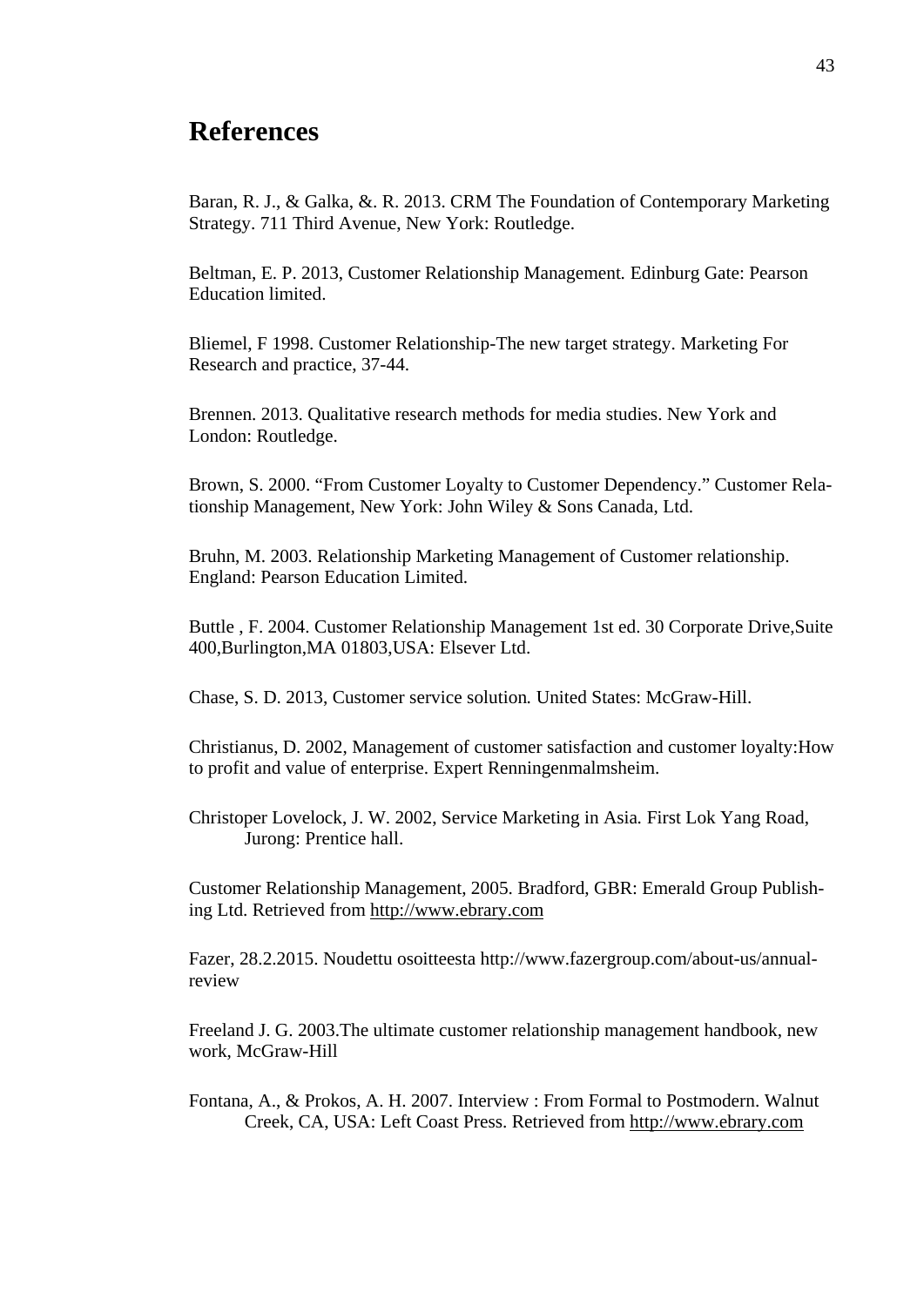HerrmannA., H. F. 2000. Customer satisfaction doesnot always gaurante more profit. 1st ed. Harvard Business manager.

http://www.amica.fi/en/ruokaa-mukaan/helpot-tuunausvinkit-kasvisruuille/. (n.d.).

Kotler, P., Armstrong, G., Harris, L., & Piercy, N. 2013. Principle of Marketing 6th ed., 38-47. Edinburgh Gate, Harlow, England: Pearson Education Limited.

Kumar, V. A. 2012. Statistical Methods in Customer Relationship Management. Retrieved from <http://site.ebrary.com.ezproxy.jamk.fi:2048/lib/jypoly/detail.action?docID=10582626>

Leavy, S. N.-B. 2011. The Practice Of Qualitative Research. United Kingdom: Sage publication.

Lee, B. C. 2007. Qualitative Research In Organizations and Management. An International Journal, 2. Retrieved 2015

Leventhal, R. C. Ed.. 2006. Customer Loyalty, Retention, and Customer Relationship Management. Bradford, GBR: Emerald Group Publishing Ltd. Retrieved from http://www.ebrary.com

Mark Saunders, P. L. 2009. Research Methods For Business Students 5<sup>th</sup> ed. Edinberg Gate Harlow: Perason Education.

Morgan, R. & Hunt, S. 1994. "The Commitment-Trust Theory of Relationship Marketing." Journal of Marketing. Peelen, E. 2005. customer relationship Management. Harlow:Prentice.

Patel, V. 2007. Theories and techniques of marketing management. Jaipur, India: Oxford Book Com.

Peelen, E. 2005. customer relationship Management*.* Harlow:Prentice.

Petouhoff, J.A. 2002. Customer Relationship Management 2<sup>nd</sup> edition, Pearson Education

Raab, G., Ajami, R. A., & Gargeya, V. B. 2008. Customer Relationship Management: A Global Perspective. Farnham, Surrey, GBR: Ashgate Publishing Group. Retrieved from http://www.ebrary.com

Reichheld, F. 1996. The Loyalty Effect. Massachusetts: Bain & Company, Inc.

Rogers, D. P. 2004. Managing Customer Relationships: Canada. John Wiley & Sons, Inc., Hoboken, New Jersey.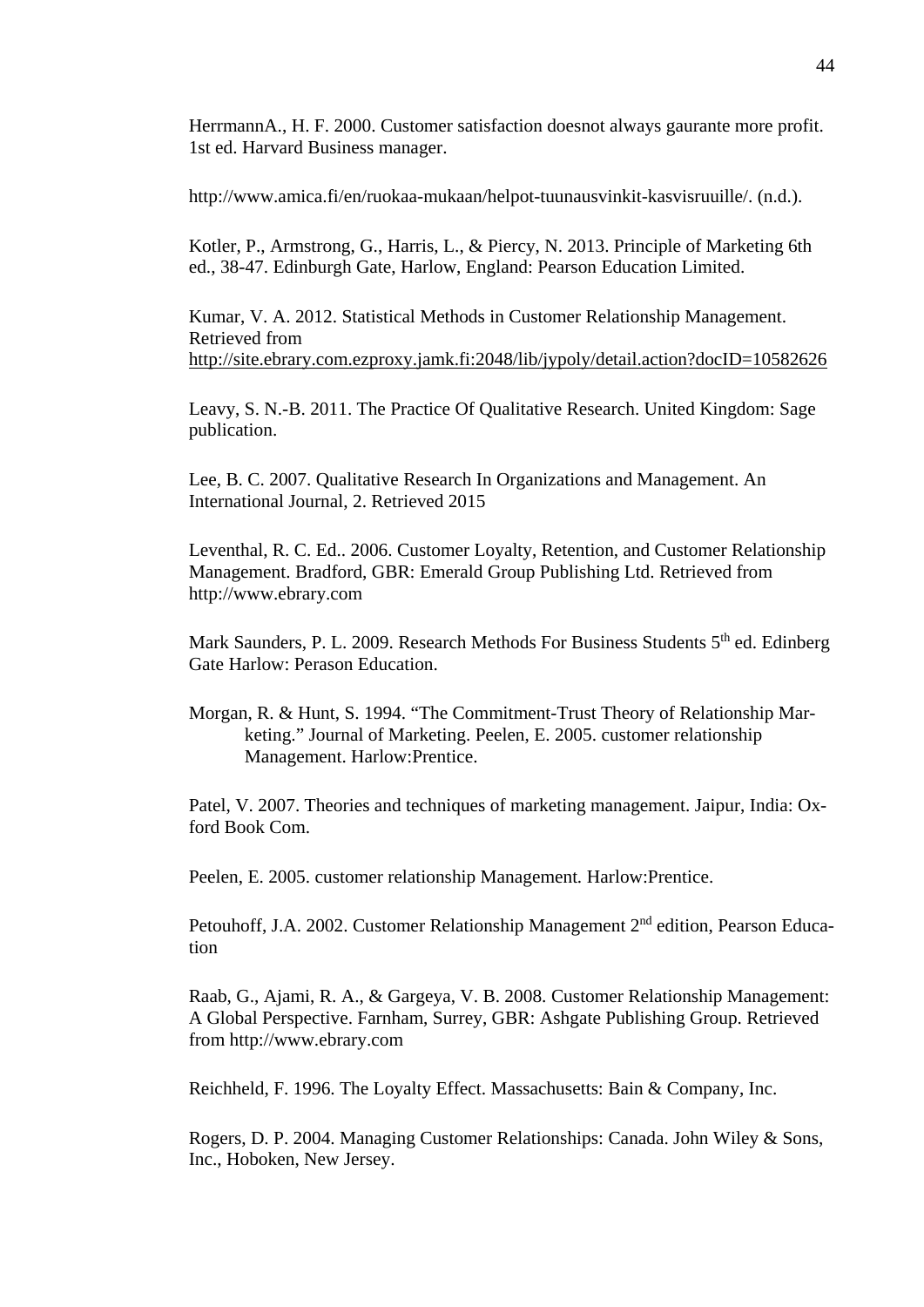Rob, P. E. 2013 Customer relationship management. 2<sup>nd</sup> ed. Edinburg Gate: Pearson Education Limited

Rowley, J. 2006. Information Marketing. Abingdon, Oxon, GBR: Ashgate Publishing Group. Retrieved from http://www.ebrary.com

Saunders, J., Wong, V., Kotler, P., & Armstrong, G. 2001. Principle of Marketing European Edition, 3rd ed.. FINANCIAL TIMES/ PRENTICE HALL.

Sheth, J., & Parvatiyar, A. 2000. Handbook of relationship marketing. London: Sage

Yin, R. 2003. Case study research. Thousand Oaks, Calif.: Sage Publications.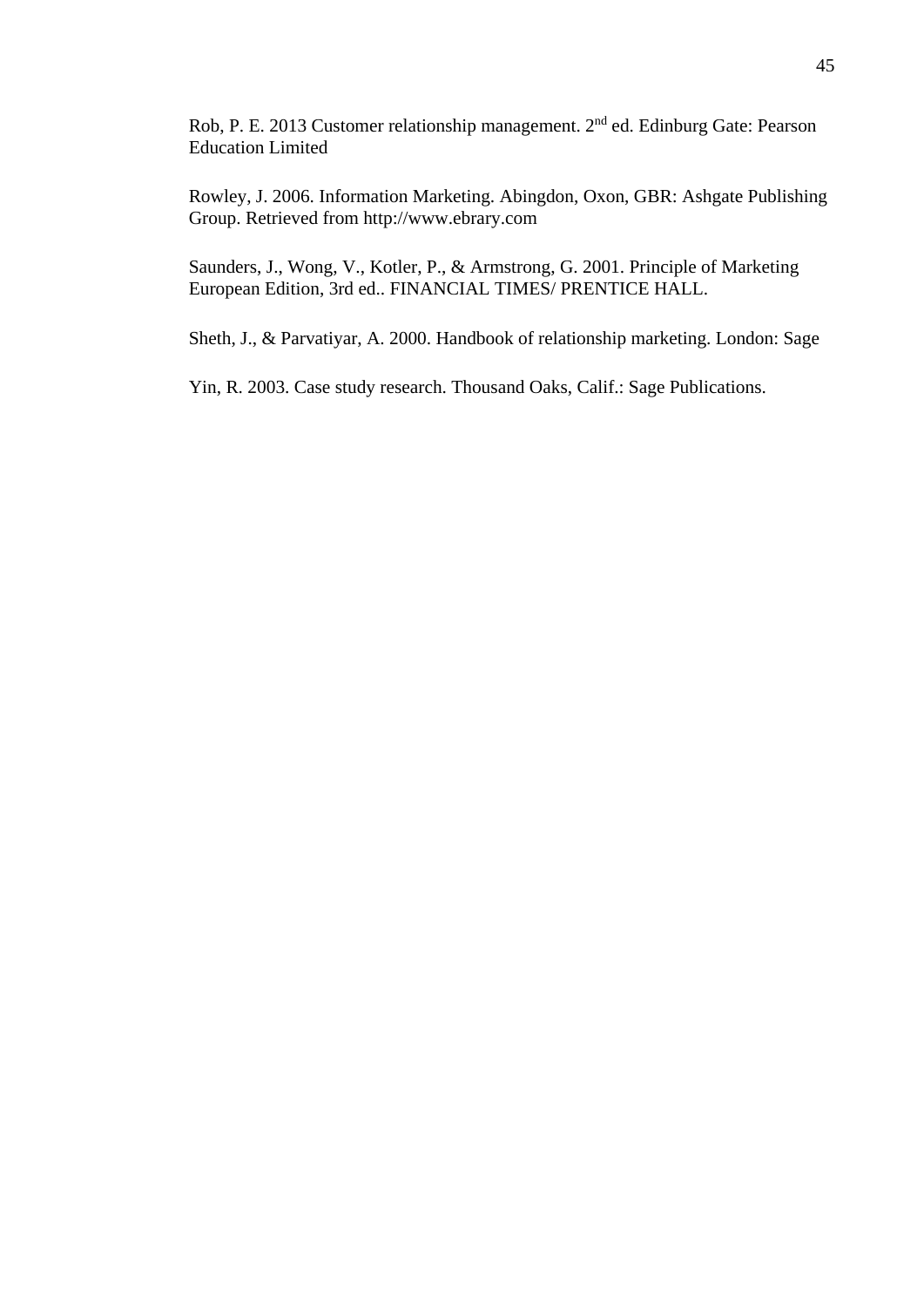# <span id="page-47-0"></span>**Appendices**

### <span id="page-47-1"></span>Appendix 1: Interview questions

#### **1) What are the advantage of customer relation management?**

What strategy applied to build customer relationship? Are there any changes lately towards customer and customer relationship? Communication channels? Customer reaction?

**2) How can the company get advantage from using retention strategy?**

Customer satisfaction within the company?

Retaining existing customer?

What are customer real needs?

Advantage with retaining customer?

**3) How can company apply customer retention strategy as the key to their business performance?**

Responsibility of the employee? Attitude of the employee? Evaluation of customer relationship? Change of performance if needed? Differences when it comes to behave with different types of customers?

Training of the employee?

### <span id="page-47-2"></span>Appendix 2: Interview questions

#### **1. Mitkä ovat asiakkuudenhallinnan hyödyt?**

Mitä strategiaa käytetään asiakkuuksien luomiseen? Onko tapahtunut muutoksia asiakasta kohtaan ja asiakassuhteesa? Kommunikaatiokanavat? Asiakasreagointi?

**2. Kuinka yhtiö voi käyttää edukseen säilyttämisstrategiaa?**  Asiakastyytyväisys yrityksen sisällä? Jo olemassa olevien? Mitkä ovat asiakkaan oikeat tarpeet?